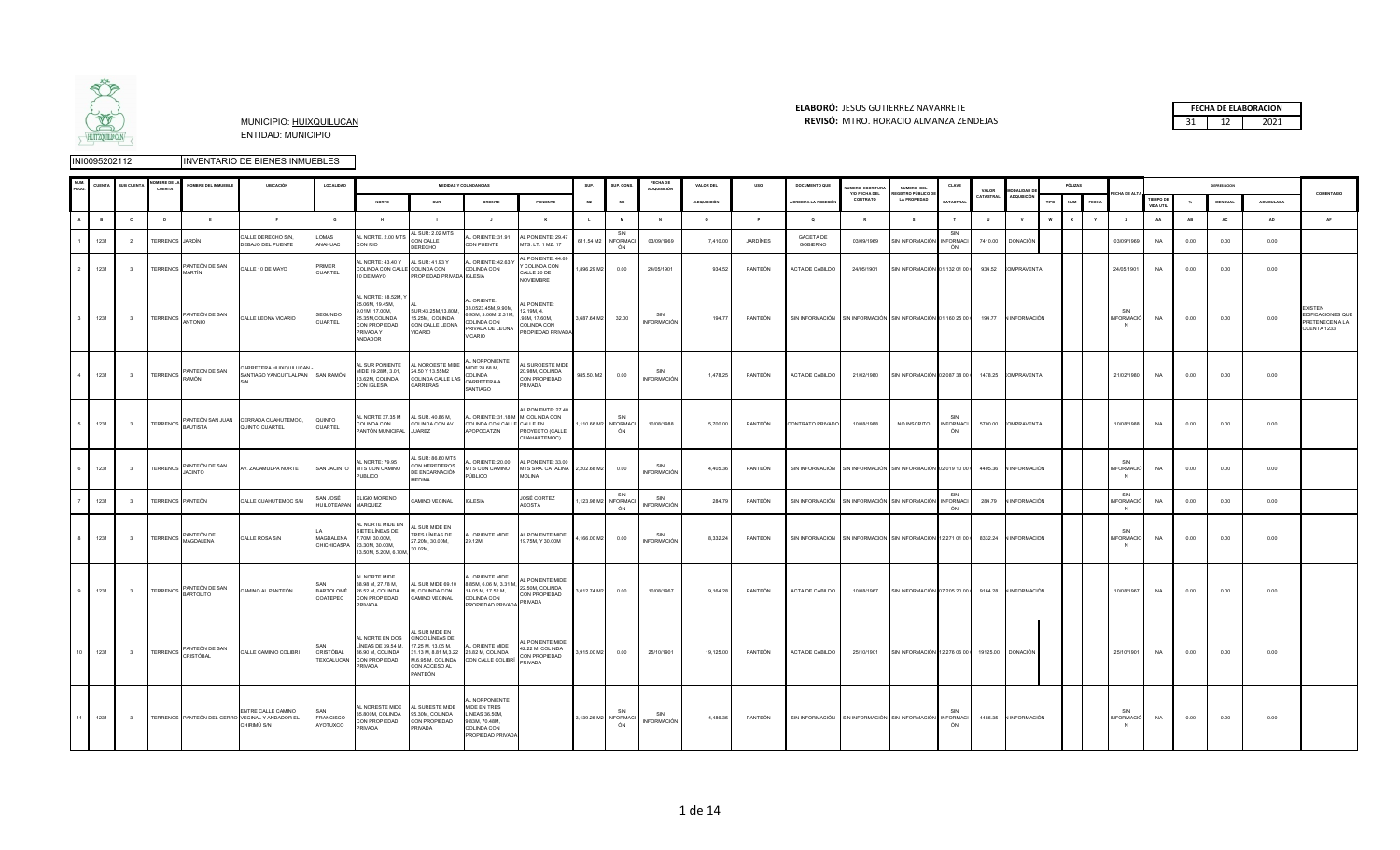

#### **ELABORÓ:** JESUS GUTIERREZ NAVARRETE **FECHA DE ELABORACION**  MUNICIPIO: HUIXQUILUCAN **REVISÓ:** 31 12 2021 MTRO. HORACIO ALMANZA ZENDEJAS

|    |      | <b>SUR CUENT</b>         | <b>CUENTA</b>            | NOMBRE DEL INMUEBLE                              | <b>UBICACIÓN</b>                                                       | LOCALIDAD                      |                                                                                                                                                                                                             |                                                                                                                                                                                     | <b>MEDIDAS Y COLINDANCIAS</b>                                                                                                                               |                                                                                                                                    | SUP                   | SUP, CONS                           | FECHA DE<br>ADQUISICIÓN   | VALOR DEL          | uso     | DOCUMENTO QUE                                                                        | <b>UMFRO ESCRITUR</b>     | NUMERO DEL                                                | CLAVE                         | VALOR     | <b>MODALIDAD D</b>     |      | PÓLIZAS                    |                              |                             |      | DEPRESIACION   |           |            |
|----|------|--------------------------|--------------------------|--------------------------------------------------|------------------------------------------------------------------------|--------------------------------|-------------------------------------------------------------------------------------------------------------------------------------------------------------------------------------------------------------|-------------------------------------------------------------------------------------------------------------------------------------------------------------------------------------|-------------------------------------------------------------------------------------------------------------------------------------------------------------|------------------------------------------------------------------------------------------------------------------------------------|-----------------------|-------------------------------------|---------------------------|--------------------|---------|--------------------------------------------------------------------------------------|---------------------------|-----------------------------------------------------------|-------------------------------|-----------|------------------------|------|----------------------------|------------------------------|-----------------------------|------|----------------|-----------|------------|
|    |      |                          |                          |                                                  |                                                                        |                                | <b>NORTE</b>                                                                                                                                                                                                | SUR                                                                                                                                                                                 | ORIENTE                                                                                                                                                     | PONIENTE                                                                                                                           | M2                    | M2                                  |                           | <b>ADQUISICIÓN</b> |         | ACREDITA LA POSESIÓ                                                                  | Y/O FECHA DEL<br>CONTRATO | <b>EGISTRO PÚBLICO D</b><br><b>LA PROPIEDAD</b>           | <b>CATASTR</b>                | CATASTRAL | ADQUISICIÓN            | TIPO | <b>NUM</b><br><b>FECHA</b> | CHA DE AL                    | <b>TEMPO D</b><br>VIDA UTIL |      | <b>MENSUAL</b> | ACUMULADA | COMENTARIO |
|    | 1231 | 3 <sup>1</sup>           | <b>TERRENOS</b>          | PANTEÓN DE LA<br>PARROQUIA                       | 1 ra CERRADA PASEO DE SAN FRANCISCO<br>FRANCISCO SUR                   | AYOTUXCO                       | AL NORTE MIDE<br>38.97M, COLINDA<br>CON PROPIEDAD<br>PRIVADA                                                                                                                                                | SUR MIDE 40.01M,<br>COLINDA CON<br>PROPIEDAD PRIVADA                                                                                                                                | AL ORIENTE MIDE<br>47.95M, COLINDA<br>CON AVENIDA SAN<br>FRANCISCO                                                                                          | AL PONIENTE MIDE<br>46.64M, COLINDA<br>CON BARRANCA                                                                                | 2,029.00 M2           | 0.00                                | SIN<br><b>INFORMACIÓN</b> | 3,062.80           | PANTEÓN | SIN INFORMACIÓN SIN INFORMACIÓN SIN INFORMACIÓN 06 049 01 00 1 3062.80 N INFORMACIÓN |                           |                                                           |                               |           |                        |      |                            | SIN<br>INFORMACIÓ<br>N       | <b>NA</b>                   | 0.00 | 0.00           | 0.00      |            |
| 13 | 1231 | 3 <sup>1</sup>           |                          | TERRENOS EL CHAMA                                | ANDADOR LOS CEDROS                                                     | <b>FRANCISCO</b><br>AYOTUXCO   | AL NORTE EN CINCO<br>LÍNEAS, DE 36.83M,<br>LINDA CON LA<br>PROPIEDAD DEL<br>SEÑOR ISAMAIL<br>CRUZ PEREZ: 15.33.<br>A 26.23M, 22.34M,<br>17.80M, COLINDA<br>CON CAMINO<br>VECINAL EL CHIRIMU SEÑOR DIONISIO. | AL SUR MIDE 25.35,<br>3.50M, 23.44M, QUE<br>COLINDAN CON<br>ROPIEDAD DEL<br>SEÑOR PEDRO<br>10.25M, 4.65M.<br>44.10M, 5.91M,<br>COLINDAN CON<br>PROPIEDAD DEL                        | AL ORIENTE MIDE<br>ÁNGELES; lineas DE 3.82M, COLINDA CON 10.56M, Y 16.01M,<br>CAMINO VECINAL                                                                | AL PONIENTE:<br>MARTÍN NAVAAL<br>PONIENTE MIDE EN<br>DOS LÍNEAS DE<br>COLINDAN CON<br>PROPIEDAD DEL<br>SEÑOR MARTÍN<br><b>NAVA</b> | 2,320.10 M2           | 0.00                                | 27/03/1998                | 150,000.00         | PANTEÓN | CONTRATO PRIVADO                                                                     | 27/03/1998                | NO INSCRITO 06 051 03 00   150000.00 OMPRAVENTA           |                               |           |                        |      |                            | 27/03/1998                   | <b>NA</b>                   | 0.00 | 0.00           | 0.00      |            |
|    | 1231 | $\overline{\mathbf{3}}$  | TERRENOS LA LOMA         |                                                  | CARRETERA SANTA CRUZ - SANTA CRUZ<br>SAN JOSÉ HUILOTEAPAN S/N AYOTUXCO |                                | AL NORTE MIDE EN<br>DOS LÍNEAS 24.00<br>MTS Y 13.00 MTS,<br>COLINDA CON<br>CAMINO                                                                                                                           | AL SUR MIDE 21.40<br>MTS, COLINDA CON<br>CAMPO MORTUORIO<br>O PANTEÓN DEL<br>LUGAR                                                                                                  | AL ORIENTE MIDE<br>134.00 MTS,<br>COLINDA CON<br>TERRENO DEL<br>SEÑOR FILIBERTO<br><b>GARCÍA GUERRA</b>                                                     | AL PONIENTE MIDE<br>112.00 MTS Y<br>COLINDA CON<br>PROPIEDAD DEL<br>SEÑOR AURELIO<br>VARELAA                                       |                       | 8,893.35 M2 INFORMACI<br>ÓN         | 08/09/1977                | 6,265.40           | PANTEÓN | CONTRATO PRIVADO                                                                     | 08/09/1977                | NO INSCRITO                                               | <b>INFORMACI</b><br>ÓN        |           | 6265.40 COMPRAVENTA    |      |                            | 08/09/1977                   | <b>NA</b>                   | 0.00 | 0.00           | 0.00      |            |
|    | 1231 | 3 <sup>1</sup>           |                          | TERRENOS PANTEÓN CRISTO                          | AV. PROLONGACIÓN 16 DE<br>SEPTIEMBRE S/N                               | SANTIAGO<br><b>ANCUITLALPA</b> | AL NORTE: 3 LINEAS<br>DE 54.45, 47.53 Y<br>15.89 MTS CON<br>PROPIEDAD PRIVADA                                                                                                                               | AL SUR: EN 12<br>LINEAS DE 0.55, 3.84, AL ORIENTE: 5<br>2.59, 42.32, 6.52,<br>14.96, 22.83, 1, 65,<br>4.62, 1.41, 1.17, 1.42 CON CALLE<br>MTS CON CALLE 16 ANDADOR<br>DE SEPTIEMBRE | LINEAS 35.38, 4.70,<br>22.50, 3.01, 14.08                                                                                                                   | L PONIENTE: 7<br>LINEAS 0.98, 1.28.<br>14.18, 18.47, 7.74,<br>2.86 CON CALLE<br>RUTA DE CASTILLA                                   | 3,321.58 M2 INFORMACI | SIN<br>ÓN                           | SIN<br><b>INFORMACIÓN</b> | 6,643.16           | PANTEÓN | SIN INFORMACIÓN SIN INFORMACIÓN SIN INFORMACIÓN INFORMACI                            |                           |                                                           | ÓN                            |           | 6643.16 VINFORMACIÓN   |      |                            | SIN<br>VFORMACIÓ             | <b>NA</b>                   | 0.00 | 0.00           | 0.00      |            |
|    | 1231 | 3 <sup>1</sup>           | <b>TERRENOS</b>          | PANTEÓN DE<br>ZACAMULPA                          | AV. ZACAMULPA NORTE                                                    | ZACAMULPA                      | AL NORTE: 25.467<br>MTS. CON CALLE<br>CAMINO REAL                                                                                                                                                           | L SUR: 26,085 MTS<br>CON PROPIEDAD<br><b>RIVADA</b>                                                                                                                                 | AL ORIENTE: 52.51<br>MTS CON<br>PROPIEDAD PRIVADA DE SAN JACINTO                                                                                            | AL PONIENTE, 47,86<br>MTS CON PANTEÓN 1,286.78 M2 INFORMACI                                                                        |                       | SIN<br>ON                           | 21/01/1909                | 22,339.00          | PANTEÓN | ACTA DE CABILDO                                                                      | 21/01/1909                | SIN INFORMACIÓN INFORMACI                                 |                               | 22339.00  | <b>COMPRAVE</b><br>NTA |      |                            | SIN<br>VFORMACIÓ             | <b>NA</b>                   | 0.00 | 0.00           | 0.00      |            |
| 17 | 1231 | $\overline{\phantom{a}}$ | <b>TERRENOS</b>          | <b>MONTE</b>                                     | PANTEÓN JESÚS DEL CALLE CERRADA DE<br>VERACRUZ S/N                     | JESÚS DEL<br>MONTE             | CON LUIS<br>HERNANDEZ                                                                                                                                                                                       | L NORTE 53.10 MTS AL SUR. 53.10 MTS<br>CON CALLE                                                                                                                                    | AL ORIENTE: 30.50<br><b>KINDER</b>                                                                                                                          | AL PONIENTE 33.50<br>MTS CON ESCUELA MTS CON JORGE DE 1,699.20 M2 INFORMACI<br><b>LA TORRE</b>                                     |                       | SIN<br>ÓN                           | 24/08/1977                | 5,973.75           | PANTEÓN | LETRA DE CAMBIO                                                                      | 24/08/1977                | SIN INFORMACIÓN INFORMACI                                 | SIN<br>ÓN                     |           | 5973.75 OMPRAVENTA     |      |                            | 24/08/1977                   | <b>NA</b>                   | 0.00 | 0.00           | 0.00      |            |
| 18 | 1231 | $\overline{\mathbf{3}}$  | <b>TERRENOS</b>          | PANTEÓN DE SAN<br>FERNÁNDO                       | CALLE AGUILAS S/N                                                      | FERNANDO                       | CON CALLE<br>GUERRERO                                                                                                                                                                                       | L NORTE: 1.47, 2.37 AL SUR: 15.34, 14.69<br>CON PROPIEDAD<br>PRIVADA                                                                                                                | L ORIENTE: 41.38,<br>9.17, 11.44, 50.60,<br>7.78, 3.68 CON                                                                                                  | AL PONIENTE: 13.37,<br>9.40, 42.95, 14.14,<br>6.62, 2.67, 5.12, 6.21<br>PROPIEDAD PRIVADA CON CALLE AGUILAS                        |                       | SIN<br>4,446.89 M2 INFORMACI<br>ÓN  | SIN<br><b>INFORMACIÓN</b> | 18,288.00          | PANTEÓN |                                                                                      |                           | SIN INFORMACIÓN SIN INFORMACIÓN SIN INFORMACIÓN INFORMACI | ÓN                            |           | 18288.00 N INFORMACIÓN |      |                            | SIN<br>NFORMACIÓ<br><b>N</b> | <b>NA</b>                   | 0.00 | 0.00           | 0.00      |            |
| 19 | 1231 | $\overline{\mathbf{3}}$  | <b>TERRENOS TERRENOS</b> |                                                  | CALLE DE LOS MIRASOLES COL.<br><b>ZACAMULPA</b>                        | ZACAMULPA                      | 94.00 MTS CON EVODIO<br><b>GRANADA SANCHEZ Y</b><br>PEDRO PABLO RIVERA<br>MIRANDA                                                                                                                           | 102.00 CON CAMELIO<br>IGLESIAS MEDINA                                                                                                                                               | 27.00 CON VEREDA<br>VECINAL                                                                                                                                 | 35.00 CON CALLE<br>PUBLICA                                                                                                         |                       | 3,012.00 INFORMACI<br>ÓN            | 16/05/2018                | 105,420.00         | PANTEÓN |                                                                                      | 16/05/2018                |                                                           |                               |           | <b>DONACIÓN</b>        |      |                            | 30/09/2021                   | <b>NA</b>                   | 0.00 | 0.00           | 0.00      |            |
| 20 | 1231 | 4                        |                          | LA CARRETA Y<br>TERRENOS BARRANCA DEL<br>CAPULÍN | CARRETERA HUIXQUILUCAN -<br>NAUCALPAN S/N                              | EL MIRADOR                     | AL NORTE MIDE<br>98.28 MTS, Y LINDA<br>CON<br>CONSTRUCTORA<br>ZUÑIGA S. A DE C. V                                                                                                                           | ARRETERA<br>IUIXQUILUCAN-<br>NAUCAL SUR<br>MIDE67.60 MTS,<br>LINDA CON<br>CARRETERA<br><b>HUIXQUILUCAN</b><br>NAUCALPAN.ALPAN                                                       | CON PROPIEDAD<br>PRIVADAL ORIENTE<br>MIDE EN TRES<br>LÍNEAS DE 28.058,<br>87.65, 52.44 MTS,<br>LINDA CON BEATRIZ LINDA CON<br><b>VENEGAS DE</b><br>OROPEZAA | AL PONIENTE MIDE<br>EN CINCO LÍNEAS DE<br>22.12, 55.04, 37.91,<br>34.02, 62.00 MTS Y<br>BARRANCA.                                  |                       | SIN<br>14,322.74 M2 INFORMACI<br>ÓN | 20/05/1992                | 430,000.00         | PARQUE  | CONTRATO PRIVADO                                                                     | 20/05/1992                | NO INSCRITO                                               | SIN<br><b>INFORMACI</b><br>ÓN |           | 430000.00 OMPRAVENTA   |      |                            | 20/05/1992                   | <b>NA</b>                   | 0.00 | 0.00           | 0.00      |            |
| 21 | 1231 | $\overline{a}$           |                          |                                                  | TERRENOS ÁREA DE DONACIÓN AV. LOMAS DEL JAZMIN                         | HERRADURA MADRE                | BALCONES DE AL NORTE 60.00 MTS AL SUR 98.00 MTS                                                                                                                                                             | CON CALLE SIERRA CON AV. LOMAS DEL MTS CON AV. LOMAS MTS, CON MONTE<br><b>JAZMIN</b>                                                                                                | AL ORIENTE 85.60 AL PONIENTE 81.00<br><b>DEL JAZMIN</b>                                                                                                     | <b>AJUSCO</b>                                                                                                                      |                       | SIN<br>5,414.50 M2 INFORMACI<br>ÓN  | 19/06/1974                | 43,316.00          | PARQUE  | GACETA DE<br>GOBIERNO                                                                | 19/06/1974                | SIN INFORMACIÓN INFORMACI                                 | SIN<br>ÓN                     |           | 43316.00 DONACIÓN      |      |                            | 19/06/1974                   | <b>NA</b>                   | 0.00 | 0.00           | 0.00      |            |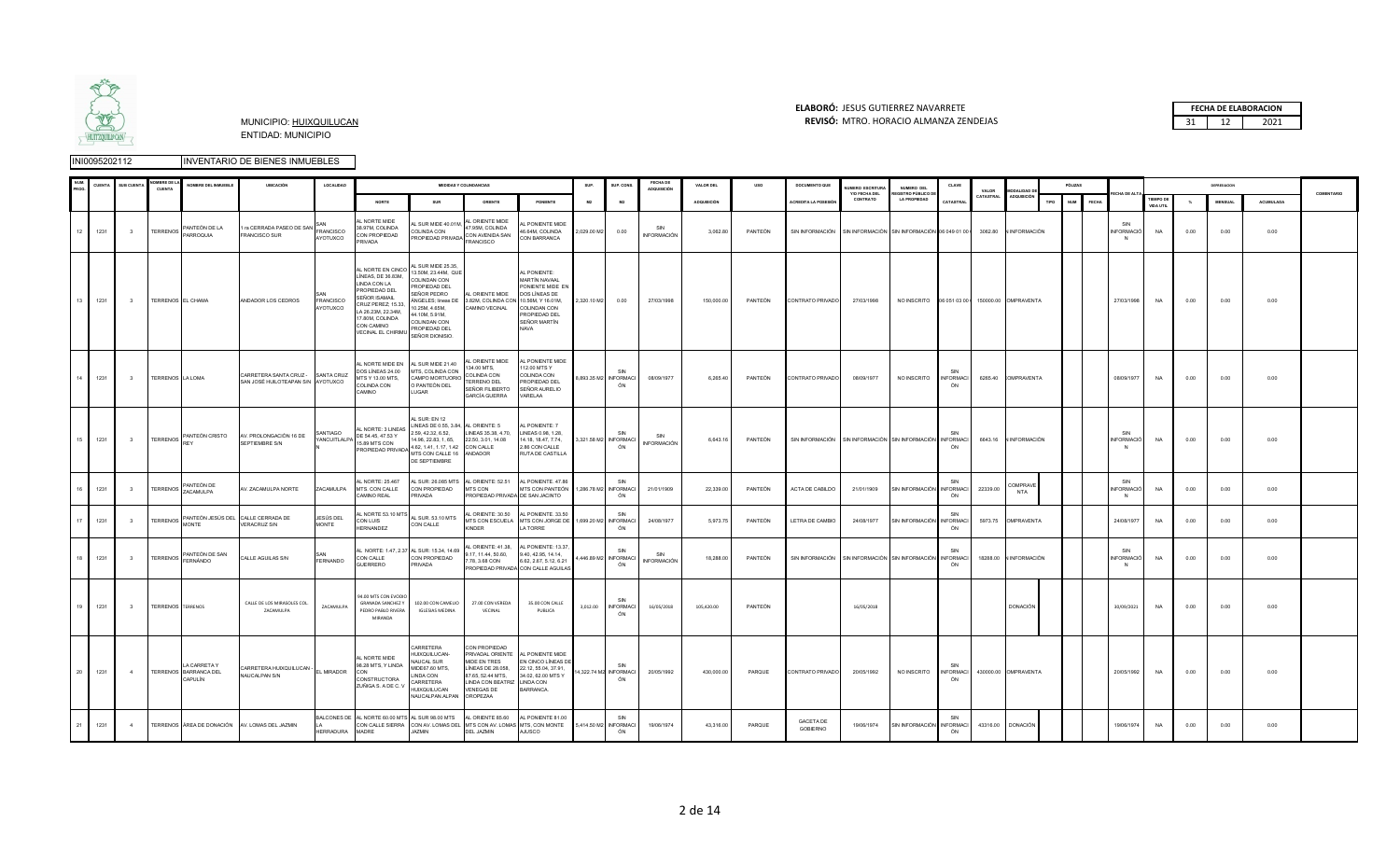

### **ELABORÓ:** JESUS GUTIERREZ NAVARRETE **FECHA DE ELABORACION**  MUNICIPIO: HUIXQUILUCAN **REVISÓ:** 31 12 2021 MTRO. HORACIO ALMANZA ZENDEJAS

|  | <b>FECHA DE ELABORACION</b> |
|--|-----------------------------|
|  | 1071                        |

|    | CUENT.  | SUB CUENT      | <b>MBREDE</b><br>CUENTA | NOMBRE DEL INMUEBLE        | <b>UBICACIÓN</b>                               | LOCALIDAD                              |                                                                                          |                                                                                                                                                       | <b>MEDIDAS Y COLINDANCIAS</b>                                                                                       |                                                                                                           | SUP.             | SUP, CON                           | FECHA DE<br>ADQUISICIÓN | VALOR DEL          | uso                           | DOCUMENTO QUE                       | <b>UMERO ESCRITUR</b>     | NUMERO DEL                                                          | CLAVE                         |                    |                                   |      | PÓLIZAS             |                          |                              |      | DEPRESIACION   |           |                                                                       |
|----|---------|----------------|-------------------------|----------------------------|------------------------------------------------|----------------------------------------|------------------------------------------------------------------------------------------|-------------------------------------------------------------------------------------------------------------------------------------------------------|---------------------------------------------------------------------------------------------------------------------|-----------------------------------------------------------------------------------------------------------|------------------|------------------------------------|-------------------------|--------------------|-------------------------------|-------------------------------------|---------------------------|---------------------------------------------------------------------|-------------------------------|--------------------|-----------------------------------|------|---------------------|--------------------------|------------------------------|------|----------------|-----------|-----------------------------------------------------------------------|
|    |         |                |                         |                            |                                                |                                        | <b>NORTE</b>                                                                             | SUR                                                                                                                                                   | ORIENTE                                                                                                             | PONIENTE                                                                                                  | M2               | M2                                 |                         | <b>ADQUISICIÓN</b> |                               | ACREDITA LA POSESIÓ                 | Y/O FECHA DEL<br>CONTRATO | EGISTRO PÚBLICO D<br><b>LA PROPIEDAD</b>                            | CATASTRAI                     | VALOR<br>CATASTRAL | MODALIDAD I<br><b>ADQUISICIÓ!</b> | TIPO | <b>NUM</b><br>FECHA |                          | <b>TIEMPO DE</b><br>VIDA UTE |      | <b>MENSUAL</b> | ACUMULADA | COMENTARIO                                                            |
|    | 22 1231 | 4              |                         |                            | TERRENOS ÁREA DE DONACIÓN AV. LOMAS DEL JAZMÍN | <b>BALCONES DE</b><br><b>HERRADURA</b> | L NORTE AV.<br>LOMAS DEL JAZMIN HIMALAYA                                                 | L SUR MONTE                                                                                                                                           | L ORIENTE 26.20<br>MTS CON LT. S/N MZ.                                                                              | AL PONIENTE AREA<br>DE DONACION                                                                           |                  | SIN<br>720.00 M2 INFORMACI<br>ÓN   | 19/06/1974              | 8,761.76           | PARQUE                        | <b>GACETA DE</b><br><b>GOBIERNO</b> | 19/06/1974                | SIN INFORMACIÓN INFORMACI                                           | SIN<br>ÓN                     |                    | 8761.76 DONACIÓN                  |      |                     | 19/06/1974               | NA                           | 0.00 | 0.00           | 0.00      |                                                                       |
| 23 | 1231    | $\overline{a}$ |                         | TERRENOS ÁREA DE DONACIÓN  | AV. LOMAS DEL JAZMÍN                           | <b>BALCONES DE</b><br><b>HERRADURA</b> | MONTE PARNASO                                                                            | HERRADURA                                                                                                                                             | RINCONADA DE LA FRACCIONAMIENTO AV. LOMAS DEL<br>PARADISE                                                           | JAZMÍN                                                                                                    |                  | SIN<br>4,440.00 M2 INFORMACI<br>ÓN | 19/07/1974              | 8,880.00           | PARQUE                        | <b>GACETA DE</b><br><b>GOBIERNO</b> | 19/07/1974                | SIN INFORMACIÓN INFORMACI                                           | SIN<br>ÓN                     | 8880.00            | <b>DONACIÓN</b>                   |      |                     | 19/07/1974               | <b>NA</b>                    | 0.00 | 0.00           | 0.00      |                                                                       |
|    | 24 1231 | $-4$           |                         | TERRENOS PARQUE PÚBLICO    | BOSQUE DE GRANADOS S/N                         | <b>BOSQUES DE</b><br>LAS LOMAS         | AL NORTE: 39.51<br>MTS CON LT. 13 MZ. CON LT. 17 MZ. 86                                  | AL SUR: 46.64 MTS<br>LT. 18-A                                                                                                                         | L ORIENTE: EN<br>TRES LINEAS DE<br>9.86, 41.33 Y 14.30<br>MTS CON BOSQUE<br>DE GRANADOS                             | L PONIENTE: EN 4<br>LINES DE 33.66,<br>43.99, 22.47 Y 20.30<br>MTS CON PASEO DE<br>LOS AHUEHUETES         | 4,335.57 M2      | 0.00                               | 15/05/1975              | 108,748.83         | PARQUE                        | <b>GACETA DE</b><br><b>GOBIERNO</b> | 15/05/1975                | SIN INFORMACIÓN 10 234 11 00   108748.83 DONACIÓN                   |                               |                    |                                   |      |                     | 15/05/1975               | NA                           | 0.00 | 0.00           | 0.00      |                                                                       |
| 25 | 1231    | 4              |                         |                            | TERRENOS PARQUE OMBÚES BOSQUE DE ALERCES       | <b>BOSQUES DE</b><br>LAS LOMAS         | 1 LINEAS<br>CON BOSQUE DE CON BOSQUE DE<br><b>ALERCES</b>                                | AL NOROESTE: EN AL SUROESTE: EN 11<br>LINEAS<br>IRREGULARES QUE IRREGULARES QUE<br>SUMAN 84.47 MTS SUMAN 85.25 MTS.<br><b>ALERCES</b>                 | AL SURORIENTE: EN<br>1 LINEAS<br>IRREGULARES QUE AL NORPONIENTE:<br>CON PRIPIEDAD<br>PRIVADA Y BOSQUE<br>DE ALERCES | SUMAN 101.06 MTS EN 54.50 MTS CON<br>PROPIEDAD PRIVADA                                                    | 7,828.11 M2 0.00 |                                    | 15/05/1975              | 174,220.00         | PARQUE                        | <b>GACETA DE</b><br><b>GOBIERNO</b> | 15/05/1975                | SIN INFORMACIÓN 10 232 01 00   174220.00 DONACIÓN                   |                               |                    |                                   |      |                     | 15/05/1975               | <b>NA</b>                    | 0.00 | 0.00           | 0.00      |                                                                       |
| 26 | 1231    | $\overline{a}$ |                         |                            | TERRENOS ÁREA DE DONACIÓN CALLE DEL RELOJ S/N  | RINCONADA<br>DE LA<br><b>HERRADURA</b> | AL NORTE: ÁREA DE<br>DONACIÓN DE<br>BALCONES DE LA<br>HERRADURA                          | AL SUR CON LTS 1, 2<br>3,4, 5 Y 8 MZ XVIII / A                                                                                                        | AL ORIENTE: CON<br>FRACCIONAMIENTO<br>PARADISE                                                                      | AL PONIENTE: CALLE<br>DEL RELOJ                                                                           | 1,880.44 M2 0.00 |                                    | 30/01/1979              | 4,950.00           | PARQUE                        | <b>GACETA DE</b><br>GOBIERNO        | 30/01/1979                | SIN INFORMACIÓN 10 547 21 00   4950.00 DONACIÓN                     |                               |                    |                                   |      |                     | 30/01/1979               | NA                           | 0.00 | 0.00           | 0.00      |                                                                       |
| 27 | 1231    | $\overline{a}$ |                         | TERRENOS PARQUE PÚBLICO    | AV. LOMAS DEL OLIVO S/N                        | LOMAS DEL                              | SIN INFORMACIÓN                                                                          | SIN INFORMACIÓN                                                                                                                                       | SIN INFORMACIÓN                                                                                                     | SIN INFORMACIÓN                                                                                           |                  | SIN<br>2,718.88 M2 INFORMACI<br>ON | 24/06/1975              | 5,438.00           | PARQUE                        | <b>GACETA DE</b><br><b>GOBIERNO</b> | 24/06/1975                | SIN INFORMACIÓN                                                     | SIN<br><b>INFORMACI</b><br>ÓN | 5438.00            | <b>DONACIÓN</b>                   |      |                     | 24/06/1975               | NA                           | 0.00 | 0.00           | 0.00      |                                                                       |
|    | 28 1231 | $\sim$         | <b>TERRENOS</b>         | LAS CEBADAS O<br>MAXIMINAS | CALLE AL PANTEÓN                               | PRIMER<br>CUARTEL                      | 48.50 M2 Y COLINDA<br>CON BARRANCA                                                       | 51.50 Y COLINA CON<br>CAMINO A ACCESO<br>AL PANTEÓN                                                                                                   | 15.00 M2 Y COLINDA<br>CON LOTE 6,<br>PROPIEDAD DEL<br>SEÑOR BERNAL                                                  | 33.00 M2 Y COLINDA<br>CON BARRANCA                                                                        | 1,269.37 M2      | 0.00                               | 08/03/1996              | 80,000.00          | PREDIO NO<br><b>EDIFICADO</b> | CONTRATO PRIVADO                    | 08/03/1996                |                                                                     |                               |                    | COMPRAVE<br>NTA                   |      |                     | 08/03/1996               | NA                           | 0.00 | 0.00           | 0.00      |                                                                       |
|    | 29 1231 | 5              |                         | TERRENOS PLAZA CÍVICA DE   | CALLE NICOLAS BRAVO                            | SEGUNDO<br><b>CUARTEL</b>              | AL NORTE: 57.00<br>COLINDA CON CALL<br>NICOLAS BRAVO                                     | AL SUR: 52.95M,<br>COLINDA CON<br>PROPIEDADES DE<br>HORACIO BENÍTEZ.<br>MANUEL MENDOZA<br>NAVA, CONRADO<br>GUTIÉRREZ Y<br><b>ENRIQUE</b><br>MANJARREZ | AL ORIENTE: 6.00M.<br>COLINDA CON<br><b>ENRIQUE</b><br>MANJARREZ                                                    | L PONIENTE: 20.20<br>M, COLINDA CON<br>CALLE GALENA                                                       | 705.00 M2 0.00   |                                    | 16/11/1974              | 10,500.00          | PREDIO NO<br><b>EDIFICADO</b> | CONTRATO PRIVADO                    | 16/11/1974                |                                                                     |                               |                    |                                   |      |                     | 16/11/1974               | <b>NA</b>                    | 0.00 | 0.00           | 0.00      |                                                                       |
|    | 30 1231 | $5^{\circ}$    |                         | TERRENOS COMPLEJO ROSA     | CALLE LEONA VICARIO                            | CUARTO<br><b>CUARTEL</b>               | AL NORTE MIDE<br>CON CALLE<br>PROLONGACIÓN<br>LEONA VICARIO                              | AL SUR 67.28<br>70.58 MTS COLINDA MTSCOLINDA CON<br>CARRETERA<br>HUIXQUILUCAN -<br>SAN RAMÓN.                                                         | AL ORIENTE 196.46<br>LA AHORA<br>PROPIEDAD DEL                                                                      | MTS COLINDA CON 233.00 MTS COLINDA<br>CON PROPIEDAD DE<br>LA SEÑORA<br>SISTEMA MUNICIPAL ESPERANZA FABELA |                  | 14,479.00 M2 4,327.00              | 07/06/2017              | 651,555.00         | PREDIO NO<br>EDIFICADO        | ESCRITURA PÚBLICA                   | No. 48                    | FOLIO REAL<br>ELECTRONICO 01 195 18 00 651555.00 DONACIÓN<br>154080 |                               |                    |                                   |      |                     | SIN<br><b>INFORMACIÓ</b> | NA                           | 0.00 | 0.00           | 0.00      | <b>EXISTEN</b><br>EDIFICACIONES QUE<br>PRETENECEN A LA<br>CUENTA 1233 |
|    | 1231    | 5 <sup>5</sup> |                         | TERRENOS EL CAPULÍN        | CALLE AGUSTIN MELGAR                           | QUINTO<br>CUARTEL                      | AL NORTE MIDE<br>155.13 MTS.<br>COLINDA CON LA<br>PROPIEDAD DEL<br>SEÑOR ROQUE<br>GARCÍA | AL SUR. 146.41 MTS<br>COLINDA CON<br>PROPIEDAD DE LOS<br>SEÑORES PORFIRIO<br><b>GUTIÉRREZ REYES</b><br>Y FRANCISCO<br>GUTIÉRREZ REYES                 | AL ORIENTE: MIDE<br>69.71 MTS COLINDA<br>CON PROPIEDAD<br>DEL SEÑOR<br>FRANCISCO<br>ENTZANA                         | NO TIENE VERTICE<br>DE MEDICIÓN                                                                           |                  | SIN<br>6,634.22 M2 INFORMACI<br>ÓN | 07/10/1993              | 364.870.00         | PREDIO NO<br><b>EDIFICADO</b> | ESCRITURA PÚBLICA                   | No. 902                   | SIN INFORMACIÓN INFORMACI                                           | ÓN                            |                    | 364870.00 COMPRAVENTA             |      |                     | 07/10/1993               | <b>NA</b>                    | 0.00 | 0.00           | 0.00      |                                                                       |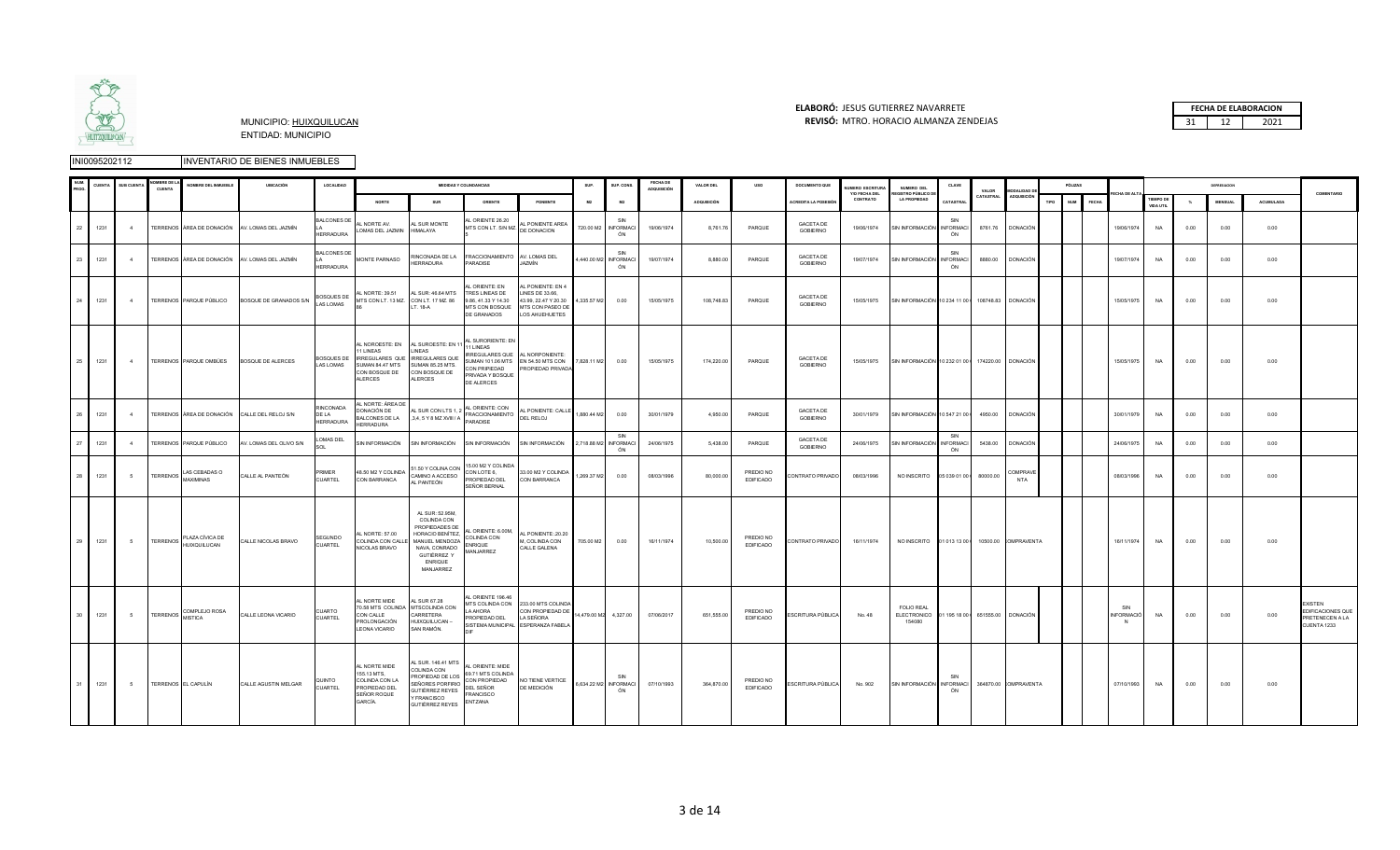

### **ELABORÓ:** JESUS GUTIERREZ NAVARRETE **FECHA DE ELABORACION**  MUNICIPIO: HUIXQUILUCAN **REVISÓ:** 31 12 2021 MTRO. HORACIO ALMANZA ZENDEJAS

|    | <b>UENT</b> | <b>SUB CUENTA</b> | <b>OMRRE DE</b><br><b>CUENTA</b> | NOMBRE DEL INMUEBLE                                            | <b>UBICACIÓN</b>                           | LOCALIDAD                       |                                                                                                                            |                                                                                                                       | <b>MEDIDAS Y COLINDANCIAS</b>                                                                                                                                        |                                                                                                                                                                       | SUP.                  | SUP, CONS                        | FECHA DE<br>ADQUISICIÓN   | VALOR DEL          | uso                           | <b>DOCUMENTO QUE</b>            | UMERO ESCRITURA                                                                       | NUMERO DEL<br><b>REGISTRO PÚBLICO DE</b>                                       | CLAVE                         | VALOR   | <b>MODALIDAD DE</b>   |      | PÓLIZAS          |              |                               |                                      |      |                |           | COMENTARIO                                                            |
|----|-------------|-------------------|----------------------------------|----------------------------------------------------------------|--------------------------------------------|---------------------------------|----------------------------------------------------------------------------------------------------------------------------|-----------------------------------------------------------------------------------------------------------------------|----------------------------------------------------------------------------------------------------------------------------------------------------------------------|-----------------------------------------------------------------------------------------------------------------------------------------------------------------------|-----------------------|----------------------------------|---------------------------|--------------------|-------------------------------|---------------------------------|---------------------------------------------------------------------------------------|--------------------------------------------------------------------------------|-------------------------------|---------|-----------------------|------|------------------|--------------|-------------------------------|--------------------------------------|------|----------------|-----------|-----------------------------------------------------------------------|
|    |             |                   |                                  |                                                                |                                            |                                 | NORTE                                                                                                                      | SUR                                                                                                                   | ORIENTE                                                                                                                                                              | PONIENTE                                                                                                                                                              | M2                    | M2                               |                           | <b>ADQUISICIÓN</b> |                               | ACREDITA LA POSESIÓN            | Y/O FECHA DEL<br>CONTRATO                                                             | <b>LA PROPIEDAD</b>                                                            | CATASTRA                      |         | CATASTRAL ADQUISICIÓN | TIPO | NUM <sub>1</sub> | <b>FECHA</b> | <b>ECHA DE ALT</b>            | <b>TIEMPO DE</b><br><b>VIDA UTIL</b> |      | <b>MENSUAL</b> | ACUMULADA |                                                                       |
| 32 | 1231        | 5 <sup>5</sup>    |                                  | TERRENOS PREDIO DENOMINADO                                     | CALLE AGUSTIN MELGAR                       | <b>QUINTO</b><br>CUARTEL        | AL NORTE: MIDE<br>CON PROPIEDAD DE M, COLINDA CON<br>LOS SEÑORES JUAN PROPIEDAD DEL<br>GUTIÉRREZ Y<br>FRANCISCO<br>ENTZANA | 145.80M, COLINDA AL SUR MIDE 153.50 AL ORIENTE MIDE<br>SEÑOR GUADALUPE DEL SEÑOR JOSÉ<br>FONSECA                      | 18.50M, COLINDA<br>CON PROPIEDAD<br>PANTALEÓN                                                                                                                        | <b>L PONIENTE MIDE</b><br>41.30 M, COLINDA<br>CON PROPIEDAD<br>DEL SEÑOR<br>FRANCISCO<br>GUTIÉRREZ.                                                                   | 4,474.54 M2 503.00    |                                  | 07/10/1993                | 246,000.00         | PREDIO NO<br><b>EDIFICADO</b> | CONTRATO PRIVADO                | 07/10/1993                                                                            | NO INSCRITO  02 142 04 00   246000.00 COMPRAVENTA                              |                               |         |                       |      |                  |              | 07/10/1993                    | <b>NA</b>                            | 0.00 | 0.00           | 0.00      | <b>XISTEN</b><br>EDIFICACIONES QUE<br>PRETENECEN A LA<br>CUENTA 1233  |
| 33 | 1231        | 5 <sup>5</sup>    | TERRENOS ENGUANI                 |                                                                | CALLE JACARANDAS                           | EL CERRITO                      | AL NORTE: 48.97<br>MTS. CON<br>BARRANCA                                                                                    | AL SUR: EN TRES<br>LINEAS DE 22.51.<br>11.02 Y 16.50 MTYS<br>CON CELESTINO<br><b>FIERRO</b>                           | AL ORIENTE: EN DOS DOS LINEAS DE<br>LINEAS DE 24.90 Y<br>88.30 MTS CON<br>EVARISTO<br>VELAZQUEZ,<br>CARLOS FLORES,<br>AGUSTIN ESCOBAR<br>Y LUIS CORDERO<br>PANTELEON | AL PONIENTE: EN<br>57.75 Y 17.00 MTS<br>CON GABINO<br>VELAZQUEZ,<br><b>GUADALUPE</b><br>ENTZANA,<br><b>EDILBERTO</b><br>CORDERO Y<br><b>GABRIEL CARCES</b><br>CORDERO | 3,153.20 M2 INFORMACI | SIN<br>ÓN                        | 30/10/1996                | 180,000.00         | PREDIO NO<br><b>EDIFICADO</b> | CONTRATO PRIVADO                | 30/10/1996                                                                            | NO INSCRITO                                                                    | SIN<br><b>INFORMACI</b><br>ÓN |         | 180000.00 COMPRAVENTA |      |                  |              | 30/10/1996                    | <b>NA</b>                            | 0.00 | 0.00           | 0.00      |                                                                       |
| 34 | 1231        | 5 <sup>5</sup>    |                                  | TERRENOS AUDITORIO EL<br>LAUREL                                | CARRETERA LAUREL- AGUA<br><b>BLANCA</b>    | EL LAUREL                       | AL NORTE MIDE EN<br>TRES LÍNEAS 15.00,<br>13.15, 32.00 MTS,<br>COLINDA CON<br>CARRETERA EL<br>LAUREL-<br>HUIXQUILUCAN      | AL SUR MIDE<br><b>CUATRO LÍNEAS</b><br>18.60, 28.05, 29.70,<br>53.50 MTS, COLINDA CON BARRANCA<br>CON ZONA FEDERAL    | AL ORIENTE MIDE                                                                                                                                                      | AL PONIENTE MIDE<br>UATRO LÍNEAS 6.1<br>MTS, 6.63, 18.01,<br>18.00 MTS, COLINDA 46.34 MTS, COLINDA 3,012.91 M2 997.00<br>CON POBLACIÓN<br>DEL LAUREL-<br>HUIXQUILUCAN |                       |                                  | 21/08/1996                | 140,000.00         | PREDIO NO<br>EDIFICADO        | CONTRATO PRIVADO                | 21/08/1996                                                                            | SIN INFORMACIÓN 05 016 44 00   140000.00 COMPRAVENTA                           |                               |         |                       |      |                  |              | 21/08/1996                    | <b>NA</b>                            | 0.00 | 0.00           | 0.00      | <b>FXISTEN</b><br>EDIFICACIONES QUE<br>PRETENECEN A LA<br>CUENTA 1233 |
|    | 1231        | -5                |                                  | TERRENOS MANANTIAL                                             | ALLE SIN NOMBRE                            |                                 | SAN JACINTO SIN INFORMACIÓN                                                                                                | SIN INFORMACIÓN                                                                                                       | SIN INFORMACIÓN                                                                                                                                                      | SIN INFORMACIÓN                                                                                                                                                       | 2,132.57 M2           | 0.00                             | SIN<br>INFORMACIÓN        | 6,398.6            | PREDIO NO<br><b>EDIFICADO</b> |                                 | SIN INFORMACIÓN SIN INFORMACIÓN SIN INFORMACIÓN 02 105 01 00 I                        |                                                                                |                               | 6398.64 | <b>INFORMACIÓN</b>    |      |                  |              | SIN<br>VFORMACIÓ<br>N         | <b>NA</b>                            | 0.00 | 0.00           | 0.00      |                                                                       |
|    | 1231        | 5                 |                                  | JARDIN DE NIÑOS<br>TERRENOS MIGUEL ANGEL<br><b>BOUNARROTTI</b> | CALLE PROLONGACIÓN<br><b>BENITO JUAREZ</b> | EL PALACIO                      | AL NORTE: 42.02<br>MTS. CON<br>PROPIEDAD PRIVADA PALMA                                                                     | AL SUR: 49.65 MTS.<br>CON CALLE LA                                                                                    | AL ORIENTE. 44.90                                                                                                                                                    | AL PONIENTE: 44.91<br>MTS CON<br>MTS. CON ANDADOR PROPIEDAD PRIVADA                                                                                                   | 2,045.82 M2 470.00    |                                  | SIN<br><b>INFORMACIÓN</b> | 15,000.00          | PREDIO NO<br><b>EDIFICADO</b> |                                 | SIN INFORMACIÓN SIN INFORMACIÓN SIN INFORMACIÓN 05 025 04 00   15000.00 N INFORMACIÓN |                                                                                |                               |         |                       |      |                  |              | SIN<br><b>INFORMACIÓ</b><br>N | NA                                   | 0.00 | 0.00           | 0.00      | <b>EXISTEN</b><br>EDIFICACIONES QUE<br>PRETENECEN A LA<br>CUENTA 1233 |
|    | 1231        | -5                |                                  | EL POTRERITO O<br>TERRENOS AGUA PUERCA                         | CALLE DEL POTRERO                          | <b>GNACIO</b><br>ALLENDE        | AL NORTE CON<br>BARRANCA EL<br>POTRERITO                                                                                   | AL SUR CON SR.<br>ROMAN NAVA                                                                                          | AL ORIENTE CON<br>CALLE LEANDRDO<br>VALLE                                                                                                                            | AL PONIENTE CON<br>SR. GENARO<br>SANCHEZ                                                                                                                              | 1,757.27 M2           | 761.00                           | 17/10/1992                | 87,863.50          | PREDIO NO<br><b>EDIFICADO</b> | CONTRATO PRIVADO                | 17/10/1992                                                                            | NO INSCRITO 04 011 04 00   87863.50 COMPRAVENTA                                |                               |         |                       |      |                  |              | 17/10/1992                    | <b>NA</b>                            | 0.00 | 0.00           | 0.00      | <b>EXISTEN</b><br>EDIFICACIONES QUE<br>PRETENECEN A LA<br>CUENTA 1233 |
| 38 | 1231        | 5                 |                                  | TERRENOS MUNICIPAL                                             | CALLE TULIPANES                            | <b>GNACIO</b><br>ALLENDE        | L NORTE EN 4<br>LINEAS DE 33.40,<br>14.26, 59.11 Y 26.28                                                                   | AL SUR: EN 4 LINEAS AL ORIENTE: EN DOS<br>PROPIEDAD PRIVADA PROPIEDAD PRIVADA PROPIEDA PRIVADA                        | DE 26.39, 31.18, 29.69 LINEAS DE 22.06 Y AL PONIENTE: 36.30<br>Y 27.20 MTS. CON 19.89 MTS CON MTS. CON CALLE                                                         |                                                                                                                                                                       | 4,559.18 M2           | 893.00                           | 04/12/1995                | 249,959.00         | PREDIO NO<br><b>EDIFICADO</b> | CONTRATO PRIVADO                | 04/12/1995                                                                            |                                                                                |                               |         |                       |      |                  |              | 04/12/1995                    | <b>NA</b>                            | 0.00 | 0.00           | 0.00      | <b>EXISTEN</b><br>EDIFICACIONES QUE<br>PRETENECEN A LA<br>CUENTA 1233 |
| 39 | 1231        | 5 <sup>5</sup>    | <b>TERRENOS</b>                  | AGOSTADERO DE<br>USO COMÚN                                     | LOS ALCANFORES S/N                         | <b>MAGDALENA</b><br>CHICHICASPA | AL NORTE COLINDA AL SUR COLINDA<br>MAGDALENA<br>CHICHICASPA                                                                | CON EL EJIDO DE LA CON EL EJIDO DE LA<br>MAGDALENA<br>CHICHICASPA                                                     | AL ORIENTE<br>COLINDA CON EL<br>EJIDO DE LA<br>MAGDALENA<br>CHICHICASPA                                                                                              | AL PONIENTE<br>COLINDA CON<br>COLINDA CON EL<br>EJIDO DE LA<br>MAGDALENA<br>CHICHICASPA                                                                               |                       | 19,8607.00 M2 20,902.00          | 24/12/2002                | 11,916,420.00      | PREDIO NO<br><b>EDIFICADO</b> | DECRETO<br><b>EXPROPIATORIO</b> | 24/12/2002                                                                            | FOI IO REAL<br>ELECTRONICO 13 050 01 00   11916420.00 EXPROPIACIÓN<br>00023146 |                               |         |                       |      |                  |              | 24/12/2002                    | <b>NA</b>                            | 0.00 | 0.00           | 0.00      | <b>EXISTEN</b><br>EDIFICACIONES QUE<br>PRETENECEN A LA<br>CUENTA 1233 |
|    | 1231        | 5                 |                                  | TERRENOS TELESECUNDARIA                                        | AV. ACUEDUCTO S/N                          | <b>BARTOLOMÉ</b><br>COATEPEC    | L NORTE 24 MTS \<br>LINDA CON EL C.<br>SOTERO IBAÑEZ                                                                       | AL SUR 24 MTS Y<br>LINDA CON CALLE                                                                                    | AL ORIENTE 41.70<br>MTS Y LINDA CON EL<br>ACUEDUCTO LERMA C. SOTERO IBAÑEZ                                                                                           | L PONIENTE 41.70<br>MTS Y LINDA CON EL<br>C. ANASTACIO<br><b>IBAÑEZ REYES</b>                                                                                         | 1,000.00 M2 INFORMACI | SIN<br>ÓN                        | 15/07/1993                | 30,000.00          | PREDIO NO<br><b>EDIFICADO</b> | CONTRATO PRIVADO                | 15/07/1993                                                                            | NO INSCRITO                                                                    | SIN<br><b>INFORMACI</b><br>ÓN |         | 30000.00 OMPRAVENTA   |      |                  |              | 15/07/1993                    | <b>NA</b>                            | 0.00 | 0.00           | 0.00      |                                                                       |
| 41 | 1231        | 5 <sup>5</sup>    |                                  | TERRENOS MILPA ENDEHUAJI                                       | CALLE ALONDRAS S/N                         | CRISTÓBAL<br>TEXCALUCAN         | MTS Y LINDA CON<br>CAMINO                                                                                                  | AL NORTE EN 62.00 AL SUR 64.00 MTS Y AL ORIENTE 41.00<br>LINDA CON EL SR. MTS. Y LINDA CON<br>APAITO GUTIERREZ CAMINA |                                                                                                                                                                      | L PONIENTE EN<br>55.00 MTS Y LINDA<br>CON LA SUCESION<br>DEL SR. PASCUAL<br>LORENZO                                                                                   |                       | SIN<br>623.00 M2 INFORMACI<br>ÓN | 25/10/1901                | 180,000.00         | PREDIO NO<br><b>EDIFICADO</b> | CONTRATO PRIVADO                | 31/05/1994                                                                            | SIN INFORMACIÓN INFORMACI                                                      | SIN<br>ÓN                     |         | 180000.00 COMPRAVENTA |      |                  |              | 31/05/1994                    | <b>NA</b>                            | 0.00 | 0.00           | 0.00      |                                                                       |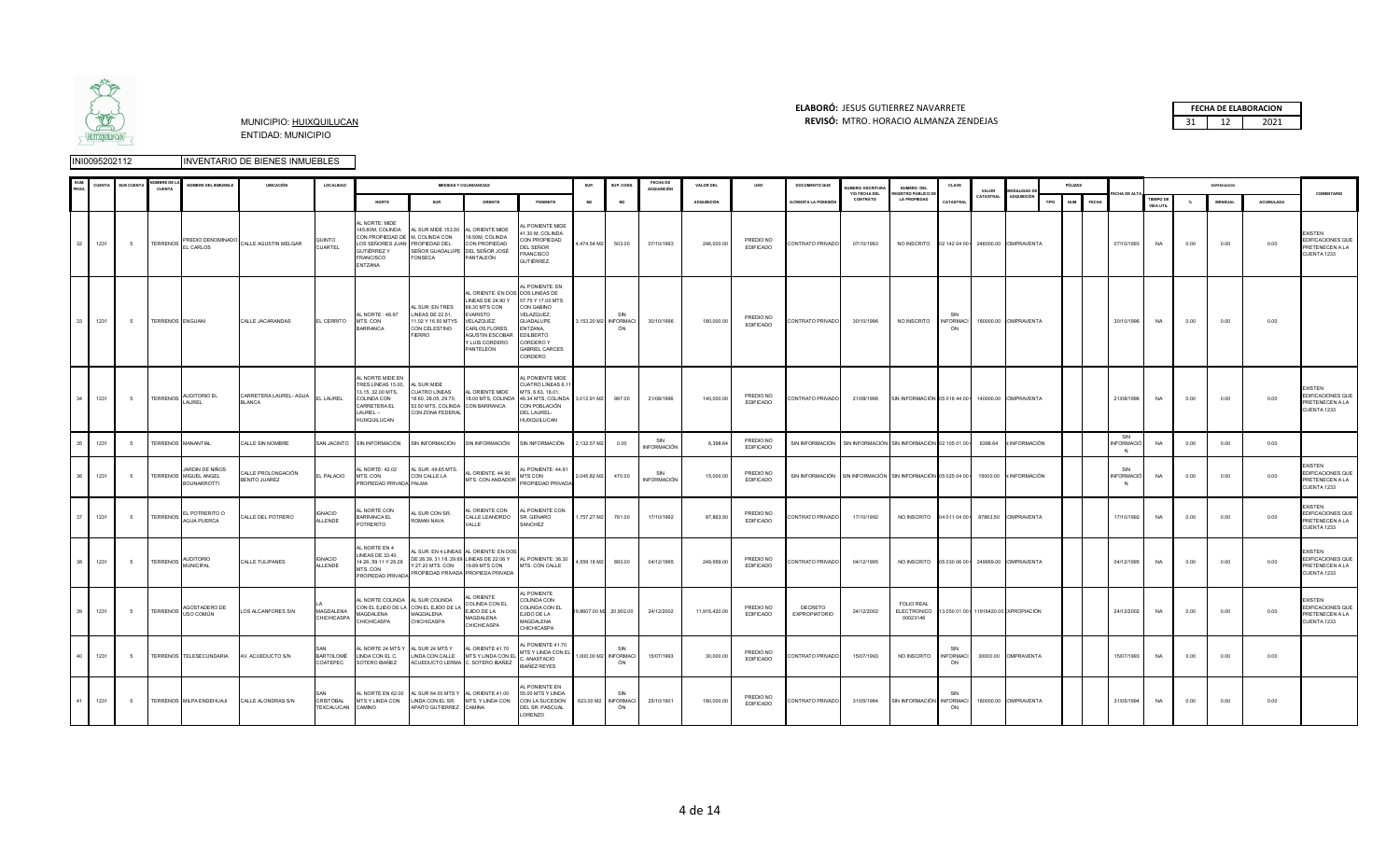

#### **ELABORÓ:** JESUS GUTIERREZ NAVARRETE **FECHA DE ELABORACION**  MUNICIPIO: HUIXQUILUCAN **REVISÓ:** 31 12 2021 MTRO. HORACIO ALMANZA ZENDEJAS

|              | CUENT | <b>SUB CUENT</b> | <b>MBREDE</b><br>CUENTA | NOMBRE DEL INMUEBLE                            | <b>UBICACIÓN</b>                                 | LOCALIDAD                     |                                                                                                                                                              |                                                                                           | <b>MEDIDAS Y COLINDANCIAS</b>                                                                                              |                                                                                                                                                            | SUP.      | SUP. CONS                          | FECHA DE<br><b>ADQUISICIÓN</b> | VALOR DEL          |                               | <b>DOCUMENTO QUE</b>                                      | <b>ILIMERO ESCRITURA</b><br>Y/O FECHA DEL | NUMERO DEL<br>FGISTRO PÚBLICO D                                                       | CLAVE                         | VALOR     | <b>MODALIDAD D</b>               |      | PÓLIZAS    |                 |                   |                        |      | DEPRESIACION  |           | COMENTARIO                                                            |
|--------------|-------|------------------|-------------------------|------------------------------------------------|--------------------------------------------------|-------------------------------|--------------------------------------------------------------------------------------------------------------------------------------------------------------|-------------------------------------------------------------------------------------------|----------------------------------------------------------------------------------------------------------------------------|------------------------------------------------------------------------------------------------------------------------------------------------------------|-----------|------------------------------------|--------------------------------|--------------------|-------------------------------|-----------------------------------------------------------|-------------------------------------------|---------------------------------------------------------------------------------------|-------------------------------|-----------|----------------------------------|------|------------|-----------------|-------------------|------------------------|------|---------------|-----------|-----------------------------------------------------------------------|
|              |       |                  |                         |                                                |                                                  |                               | <b>NORTE</b>                                                                                                                                                 | <b>SUR</b>                                                                                | ORIENTE                                                                                                                    | PONIENTE                                                                                                                                                   | M2        | M2                                 |                                | <b>ADQUISICIÓN</b> |                               | ACREDITA LA POSESIÓ                                       | CONTRATO                                  | <b>LA PROPIEDAD</b>                                                                   | CATASTRAL                     | CATASTRAL | <b>ADQUISICIÓN</b>               | TIPO | <b>NUM</b> | <b>FECHA</b>    |                   | TIEMPO DE<br>VIDA UTIL |      | <b>MENSUA</b> | ACUMULADA |                                                                       |
| 42           | 1231  | 5                |                         | TERRENOS ANDADOR PIE DE                        | CALLE ANDADOR PIE DE<br>LLANO S/N                | EL MIRADOR                    | AL NORTE MIDE 3.00<br>MTS. LINDA CON<br>CARRETERA<br>NAUCALPAN<br>HUIXQUILUCAN                                                                               | AL SUR MIDE 3.30<br>MTS, Y LINDA CON<br>TANQUE DE AGUA                                    | AL ORIENTE, LINDA<br>EN SEIS LÍNEAS DE<br>22.30M 8.70<br>5.60,5.00, 8.50, 5.70<br>EL C. AURELIO<br>MEDINA                  | AL PONIENTE MIDE<br>EN CINCO LÍNEAS,<br>DE 20.00 8.50 9.05<br>15.80, 7.00 MTS,<br>MTS, COLINDA CON COLINDA CON LOTE<br>BALDÍO Y ÁREA DE<br><b>DONACIÓN</b> |           | SIN<br>203.79 M2 INFORMACI<br>ÓN   | 19/06/1905                     | 15,000.00          | PREDIO NO<br><b>EDIFICADO</b> | CONTRATO PRIVADO                                          | 1997                                      | SIN INFORMACIÓN INFORMACI                                                             | ÓN                            |           | 15000.00 COMPRAVENTA             |      |            |                 | 19/06/1905        | NA                     | 0.00 | 0.00          | 0.00      |                                                                       |
| 43           | 1231  | $\sqrt{5}$       | TERRENOS TAHITZO        |                                                | CALLE PALMA                                      | SAN JUAN<br>YAUTEPEC          | 00.88 TRON IA<br>MTS CON CAMINO                                                                                                                              | <b>SUR 4655 MTS</b><br>CON EZEQUIEL<br>FLORES GARCÍA Y<br>CON JOSÉ DE LOS<br><b>REYES</b> | AL ORIENTE: 45.50<br>MTS. CON<br>ANASTACIO CIMA                                                                            | AL PONIENTE: 77.00<br>MTS CON CAMINO A 3,061.40 M2 INFORMACI<br>ZACAMULPA                                                                                  |           | SIN<br>ÓN                          | 29/10/1993                     | 153,000.0          | PREDIO NO<br>EDIFICADO        | CONTRATO PRIVADO                                          | 29/10/1993                                | NO INSCRITO                                                                           | SIN<br><b>INFORMACI</b><br>ÓN |           | 153000.00 OMPRAVENTA             |      |            |                 | 29/10/1993        | <b>NA</b>              | 0.00 | 0.00          | 0.00      |                                                                       |
| 44           | 1231  | 5                |                         | TERRENOS SECUNDARIA Y<br><b>AUDITORIO</b>      | PROLONGACIÓN TEPOZANES ZACAMULPA                 |                               | <b>NORTE: EN SEIS</b><br>PUNTOS EN LINEA<br>ONDULADA DE 9.70, LINEAS DE 65.06 Y<br>20.30, 25.80, 11.00,<br>11.00 Y 5.43 MTS.<br>CON CARRETERA A<br>ZACAMULPA | AL SUR: EN DOS<br>5.43 MTS. CON<br>SUCESIÓN DE LA<br>FAMILIA OLIVO                        | AL ORIENTE: 80.80<br><b>FLORES ROJAS</b>                                                                                   | AL PONIENTE: 33.90<br>MTS. CON ALVARO MTS. CON EZEQUIEL 4,000.00 M2 0.00<br><b>FLORES</b>                                                                  |           |                                    | 19/03/1993                     | 160,000.00         | PREDIO NO<br><b>EDIFICADO</b> | CONTRATO PRIVADO                                          | 19/03/1993                                | NO INSCRITO  02 052 05 00  160000.00 COMPRAVENTA                                      |                               |           |                                  |      |            |                 | 19/03/1993        | NA                     | 0.00 | 0.00          | 0.00      |                                                                       |
| 45           | 1231  | 5                |                         | TERRENOS LOMA DE SAN JUAN                      | CALLE LOMAS DE TEJAMANIL                         | SAN JUAN<br>YAUTEPEC          | NORTE: 76 M<br>COLINDA CON<br>JUANA FLORES DE<br>MALINA                                                                                                      | SUR: 70 M COLINDA<br>CON MARÍA MARTINA<br>PALACIO                                         | ORIENTE: 18.45 M<br>COLINDA CON<br>TIBURCIO FLORES<br>SEGUNDO                                                              | ORIENTE: 18.45 M<br>COLINDA CON<br>TIBURCIO FLORES<br><b>SEGUNDO</b>                                                                                       |           | 1,330.79 M2 431.00                 | 19/02/1992                     | 15,000.00          | PREDIO NO<br><b>EDIFICADO</b> | CONTRATO PRIVADO                                          | 19/02/1992                                | SIN INFORMACIÓN 02 120 02 00   15000.00 COMPRAVENTA                                   |                               |           |                                  |      |            |                 | 19/02/1992        | NA                     | 0.00 | 0.00          | 0.00      | <b>XISTEN</b><br>EDIFICACIONES QUE<br>PRETENECEN A LA<br>CUENTA 1233  |
|              | 1231  | 5                |                         | TERRENOS SECUNDARIA Y                          | PROLONGACIÓN TEPOZANES ZACAMULPA                 |                               | L NORTE: 74.19<br>MTS. CON<br>PROPIEDAD PRIVADA                                                                                                              | AL SUR: 55.18 MTS.<br>CON RÍO                                                             | AL ORIENTE: EN DO<br>LINEAS DE 82.82 Y<br>64.00 MTS CON<br>PROPIEDAD<br><b>MUNICIPAL</b>                                   | L PONIENTE: 92.29<br>MTS CON RÍO                                                                                                                           |           | 4,858.39 M2 INFORMACI<br>ÓN        | 09/11/1994                     | 141,500.00         | PREDIO NO<br><b>EDIFICADO</b> | CONTRATO PRIVADO                                          | 09/11/1994                                | NO INSCRITO                                                                           | <b>INFORMACI</b><br>ÓN        |           | 141500.00 COMPRAVENTA            |      |            |                 | 19/03/1993        | <b>NA</b>              | 0.00 | 0.00          | 0.00      |                                                                       |
| 47           | 1231  | - 5              |                         | TERRENOS EL LLORON                             | CALLE DE LOS CEDROS S/N                          | SANTA CRUZ<br>AYOTUXCO        | L NORTE MIDE<br>12.67 MTS, COLINDA<br>CON LA SEÑORITA<br>CATALINA ROJAS                                                                                      | L SUR MIDE 53.00 Y<br>CEDROS                                                              | AL ORIENTE MIDE<br>35.75 MTS, COLINDA<br>COLINDA CON CALLE CON BARRANCA SIN<br>NOMBRE.                                     | <b>L PONIENTE MIDE</b><br>1.50 MTS, COLINDA<br>CON PARROQUIA DE 1,219.71 M2 INFORMACI<br>SANTA CRUZ<br>AYOTUXCO                                            |           | SIN<br>ÓN                          | 02/02/1999                     | 158,562.0          | PREDIO NO<br><b>EDIFICADO</b> | CONTRATO PRIVADO                                          | 02/02/1999                                | NO INSCRITO                                                                           | <b>INFORMACI</b><br>ÓN        |           | 158562.00 OMPRAVENTA             |      |            |                 | 02/02/1999        | <b>NA</b>              | 0.00 | 0.00          | 0.00      |                                                                       |
| 48           | 1231  | - 5              |                         | TERRENOS LINEA DE AGUA                         | JOSEFINA ORTIZ DE<br>DOMINGUEZ D/N               | SANTIAGO                      | AL NORTE: 222.0<br>MTS CON<br>YANCUITLALPA PROPIEDAD SR.<br>RAMON ROSA DE LA<br>PFÑA                                                                         | RAMON ROSA DE LA SANTIAGO<br>PEÑA                                                         | AL SUR: 222.0 MTS AL ORIENTE: 2.0 MTS EL PONIENTE: 2.0<br>CON PROPIEDAD SR. CON CARRETERA A MTS CON CALLE<br>YANCUITLALPAN | JOSEFA ORTIZ DE<br><b>DOMINGUEZ</b>                                                                                                                        | 440.00 M2 | <b>INFORMACI</b><br>ÓN             | 24/04/1996                     | 80,000.0           | PREDIO NO<br>EDIFICADO        | CONTRATO PRIVADO                                          | 24/04/1996                                | SIN INFORMACIÓN INFORMACI                                                             | ÓN                            |           | 80000.00 N INFORMACIÓN           |      |            |                 | 24/04/1996        | <b>NA</b>              | 0.00 | 0.00          | 0.00      |                                                                       |
|              | 1231  | - 5              |                         | TERRENOS PALO SOLO                             | CERRADA DE MIRLO                                 | PALO SOLO                     | L NORTE: 85.00<br>MTS CON CALLE<br><b>MIRLO</b>                                                                                                              | L SUR: 87.50 MTS<br>CON PROPIEDAD<br>ZONA FEDERAL                                         | AL ORIENTE. 16.20<br>MTS. CON                                                                                              | AL PONIENTE: 16.20<br>MTS. CON<br>PROPIEDAD PRIVADA PROPIEDAD PRIVADA                                                                                      |           | SIN<br>1,393.20 M2 INFORMACI<br>ÓN | 20/08/1975                     | 12,418.29          | PREDIO NO<br><b>EDIFICADO</b> | ESCRITURA PÚBLICA                                         | No. 10913                                 | PARTIDA 811-911<br>VOLUMEN 292,<br>LIBRO 1 SECCION<br>$\overline{1}$                  | NFORMACI<br>ÓN                |           | 12418.29 DONACIÓN                |      |            |                 | 20/08/1975        | NA                     | 0.00 | 0.00          | 0.00      |                                                                       |
| $50^{\circ}$ | 1231  | - 5              |                         |                                                | TERRENOS MODULO DE POLICIAS AV. TECAMACHALCO S/N | EL OLIVO                      | CON PROPIEDAD<br>PRIVADA                                                                                                                                     | L NORTE: 8.56 MTS AL SUR: 8.56 MTS<br>CON PROPIEDAD<br>PRIVADA                            | AL ORIENTE: 7.10<br>MTS CON AV.<br>TECAMACHALCO                                                                            | AL PONIENTE: 7.10<br>MTS CON<br>PROPIEDAD PRIVADA                                                                                                          |           | SIN<br>60.67 M2 INFORMACI<br>ÓN    | SIN<br>INFORMACIÓN             | 2,772.36           | PREDIO NO<br><b>EDIFICADO</b> | SIN INFORMACIÓN SIN INFORMACIÓN SIN INFORMACIÓN INFORMACI |                                           |                                                                                       | ÓN                            |           | 2772.36 N INFORMACIÓN            |      |            | SIN<br><b>N</b> | <b>INFORMACIÓ</b> | <b>NA</b>              | 0.00 | 0.00          | 0.00      |                                                                       |
|              | 1231  | $\sqrt{5}$       | TERRENOS DE AGUA        | ESCUELA Y TANQUE AV. CAMINO A                  | TECAMACHALCO S/N                                 | EL OLIVO                      | NORTE: 62.596 MTS<br>CON AV. EL OLIVO                                                                                                                        | SUR: 76.497 MTS<br>CON PROPIEDAD<br>PRIVADA                                               | ORIENTE: 55.452<br>MTS CON<br>PROPIEDAD PRIVADA FRESNO                                                                     | PONIENTE: 55.15<br>MTS CON CALLE EL 4,487.43 M2 INFORMACI                                                                                                  |           | SIN<br>ÓN                          | 04/02/1987                     | 665,047.64         | PREDIO NO<br><b>EDIFICADO</b> | SIN INFORMACIÓN SIN INFORMACIÓN SIN INFORMACIÓN INFORMACI |                                           |                                                                                       | SIN<br>ÓN                     |           | 665047.64 DONACIÓN               |      |            | 04/02/1987      |                   | <b>NA</b>              | 0.00 | 0.00          | 0.00      |                                                                       |
|              | 1231  | 5                | <b>TERRENOS</b>         | ESTACIONAMIENTO<br>PARTICULAR                  | CALLE OLIVO S/N                                  | EL OLIVO                      | L NORTE: 25.20<br>MTS. CON LT 7 MZ 6 CON LT 1 MZ 10                                                                                                          | AL SUR: 25.20 MTS                                                                         | AL ORIENTE: 12.00<br>MTS CON LOMAS<br>EL SOL                                                                               | AL PONIENTE: 12.00<br>MTS CON EL OLIVO                                                                                                                     | 302.40 M2 | SIN<br><b>INFORMAC</b><br>ÓN       | SIN<br><b>INFORMACIÓN</b>      | 3,628.80           | PREDIO NO<br>EDIFICADO        | SIN INFORMACIÓN                                           |                                           | SIN INFORMACIÓN SIN INFORMACIÓN                                                       | SIN<br><b>INFORMAC</b><br>ÓN  | 3628.80   | <b>INFORMACIÓN</b>               |      |            | N               | SIN<br>NFORMACK   | <b>NA</b>              | 0.00 | 0.00          | 0.00      |                                                                       |
|              | 1231  | 5                | <b>TERRENOS</b>         | SERVIDUMBRE DE<br>PASO                         | CALLE OLIVO S/N                                  | EL OLIVO                      | SIN INFORMACIÓN                                                                                                                                              | SIN INFORMACIÓN                                                                           | SIN INFORMACIÓN                                                                                                            | <b>L PONIENTE: CON</b><br>LOMAS DEL SOL                                                                                                                    | 150.00 M2 | SIN<br><b>INFORMACI</b><br>ON      | 07/04/1976                     | 1,000.00           | PREDIO NO<br><b>EDIFICADO</b> | SIN INFORMACIÓN                                           |                                           | SIN INFORMACIÓN SIN INFORMACIÓN                                                       | SIN<br><b>INFORMACI</b><br>ÓN | 1000.00   | <b>INFORMACIÓN</b>               |      |            | SIN<br><b>N</b> | NFORMACIÓ         | <b>NA</b>              | 0.00 | 0.00          | 0.00      |                                                                       |
|              | 1231  | 5                |                         | FFDFRAI<br>TERRENOS BUROCRATICA<br>SECCION VII | CALLE AV. DEL PUEBLO S/N                         | FEDERAL<br><b>BUROCRÁTICA</b> | AL NORTE 15.75<br>MTS, CON LOTE<br>TRES                                                                                                                      | AL SUR 16.50 MTS<br>CON AV. DEL<br>PUEBLO                                                 | AL ORIENTE 32.00                                                                                                           | AL PONIENTE 31.35<br>MTS CON LOTES 47 MTS CON CALLE SIN 509.95 M2 753.00<br>NOMBRE                                                                         |           |                                    | 30/11/1990                     | 10,000.0           | PREDIO NO<br>EDIFICADO        | ESCRITURA PÚBLICA                                         | No. 1042                                  | PARTIDA 62-66.<br>VOLUMEN 1<br>ESPECIAL LIBRO<br>PRIMERO<br><b>SECCION</b><br>PRIMERA |                               |           | 10 878 62 00   10000.00 DONACIÓN |      |            |                 | 30/11/1990        | <b>NA</b>              | 0.00 | 0.00          | 0.00      | <b>EXISTEN</b><br>EDIFICACIONES QUE<br>PRETENECEN A LA<br>CUENTA 1233 |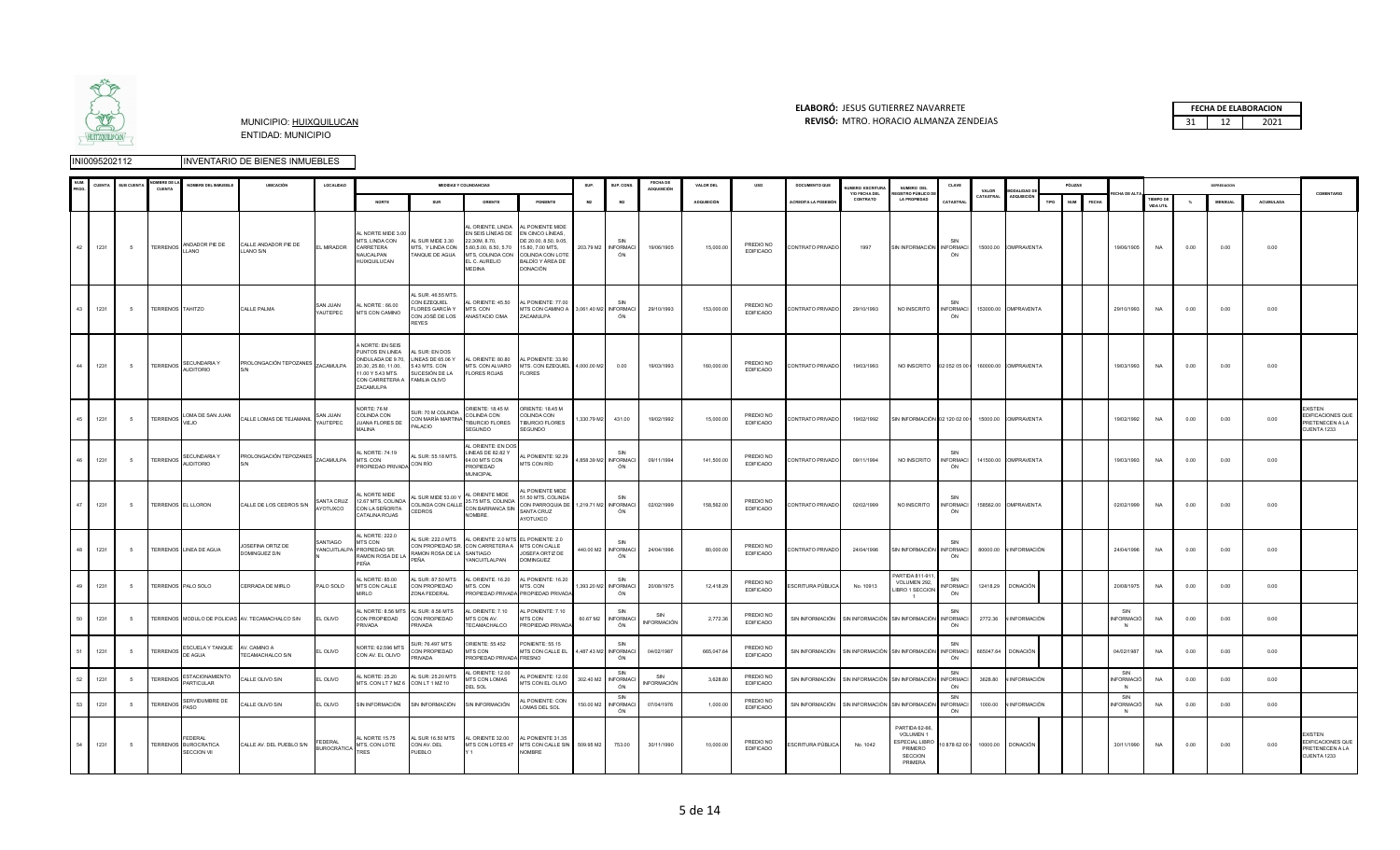

### **ELABORÓ:** JESUS GUTIERREZ NAVARRETE **FECHA DE ELABORACION**  MUNICIPIO: HUIXQUILUCAN **REVISÓ:** 31 12 2021 MTRO. HORACIO ALMANZA ZENDEJAS

|    |      | <b>SUB CUENT</b> | CUENTA          | NOMBRE DEL INMUEBLE                                                | <b>UBICACIÓN</b>                                    | LOCALIDAD                             |                                                 |                                                                                    | <b>MEDIDAS Y COLINDANCIAS</b>                                   |                                                                    | SUP.         | SUP. CONS                          | <b>FECHA DE</b><br><b>ADQUISICIÓN</b> | <b>VALOR DEL</b>   | uso                           | <b>DOCUMENTO QUE</b>                                      | <b>UMERO ESCRITURA</b><br>Y/O FECHA DEL | NUMERO DEL<br><b>GISTRO PÚBLICO D</b>                                             | CLAVE                         | VALOR     | MODALIDAD I            |      | PÓLIZAS                    |                                  |                               |      |                |                  | COMENTARIO                                                    |
|----|------|------------------|-----------------|--------------------------------------------------------------------|-----------------------------------------------------|---------------------------------------|-------------------------------------------------|------------------------------------------------------------------------------------|-----------------------------------------------------------------|--------------------------------------------------------------------|--------------|------------------------------------|---------------------------------------|--------------------|-------------------------------|-----------------------------------------------------------|-----------------------------------------|-----------------------------------------------------------------------------------|-------------------------------|-----------|------------------------|------|----------------------------|----------------------------------|-------------------------------|------|----------------|------------------|---------------------------------------------------------------|
|    |      |                  |                 |                                                                    |                                                     |                                       | NORTE                                           | SUR                                                                                | ORIENTE                                                         | PONIENTE                                                           | M2           | M <sub>2</sub>                     |                                       | <b>ADOUISICIÓN</b> |                               | <b>ACREDITA LA POSESIÓ</b>                                | CONTRATO                                | <b>LA PROPIEDAD</b>                                                               | CATASTRA                      | CATASTRAL | ADQUISICIÓ!            | TIPO | <b>NUM</b><br><b>FECHA</b> |                                  | <b>TIEMPO DI</b><br>VIDA UTIL | N    | <b>MENSUAL</b> | <b>ACUMULADA</b> |                                                               |
| 55 | 1231 | - 5              |                 | <b>FDFRAL</b><br><b>TERRENOS BUROCRATICA</b><br><b>SECCION VII</b> | AV. DEL PUEBLO S/N                                  | <b>FDERAL</b>                         | AL NORTE 18.70<br>BUROCRÁTICA MTS, CON LOTE 3   | SUR 18.90 MTS<br>CON AV. DEL<br>PUEBLO                                             | AL ORIENTE 16.90<br>MTS CON LTS. 1 Y 64 SECRETARÍA DE LA        | L PONIENTE 14.40<br>MTS, CON CALLE<br>PRESIDENCIA                  |              | SIN<br>294.22 M2 INFORMACI<br>ÓN   | 30/11/1990                            | 500.00             | PREDIO NO<br><b>EDIFICADO</b> | ESCRITURA PÚBLICA                                         | No. 1042                                | PARTIDA 63<br>VOLUMEN 1<br>SPECIAL, LIBRO<br>PRIMERO<br><b>SECCION</b><br>PRIMERA | SIN<br><b>INFORMACI</b><br>ÓN | 500.00    | <b>DONACIÓN</b>        |      |                            | 30/11/1990                       | <b>NA</b>                     | 0.00 | 0.00           | 0.00             |                                                               |
| 56 | 1231 | -5               |                 | TERRENOS AUTOPISTA                                                 | <b>IUTOPISTA CHAMAPA - LA</b><br><b>VENTA S/N</b>   | IESÚS DEL<br>MONTE                    | L NORTE: 15.60<br><b>ITS CON</b><br>ARRANCA     | L SUR: 15.60 MTS<br>CON CALLE PERA                                                 | AL ORIENTE: CON<br>LT. 36                                       | AL PONIENTE: 22.66<br>MTS CON LT. 32 Y 39                          | 360.38 M2    | <b>INFORMAC</b><br>ÓN              | SIN<br><b>INFORMACIÓN</b>             | 5490.6             | PREDIO NO<br><b>EDIFICADO</b> | SIN INFORMACIÓN                                           | SIN INFORMACIÓN                         | SIN INFORMACIÓN                                                                   | <b>INFORMAC</b><br>ÓN         | 5490.60   | <b>JINFORMACIÓN</b>    |      |                            | SIN<br>NFORMACIÓ<br>$\mathbb{N}$ | <b>NA</b>                     | 0.00 | 0.00           | 0.00             |                                                               |
| 57 | 1231 |                  |                 | TERRENOS ESTACIONAMIENTO                                           | CALLE EUCALIPTO                                     | IESÚS DEL<br>MONTE                    | AGUSTÍN PÉREZ<br>CAMPOS                         | CALLE EUCALIPTO                                                                    | CARMELO RICO                                                    | AV. JESÚS DEL<br>MONTE                                             | 107.50 M2    | SIN<br><b>INFORMAC</b><br>ÓN       | SIN<br><b>INFORMACIÓN</b>             | 2,150.00           | PREDIO NO<br>EDIFICADO        | SIN INFORMACIÓN                                           |                                         | SIN INFORMACIÓN SIN INFORMACIÓN                                                   | SIN<br><b>INFORMAC</b><br>ÓN  | 2150.00   | I INFORMACIÓN          |      |                            | SIN<br>NFORMACIÓ<br>N            | <b>NA</b>                     | 0.00 | 0.00           | 0.00             |                                                               |
| 58 | 1231 |                  |                 | FERRENOS SIN INFORMACIÓN                                           | V. JESÚS DEL MONTE S/N                              | IESÚS DEL<br><b>IONTE</b>             | IN INFORMACIÓN                                  | IN INFORMACIÓN                                                                     | SIN INFORMACIÓN                                                 | <b>SIN INFORMACIÓN</b>                                             | 53.00 M2     | SIN<br>NFORMAC<br>ÓN               | SIN<br>NFORMACIÓN                     | 636.0              | PREDIO NO<br><b>EDIFICADO</b> | SIN INFORMACIÓN                                           |                                         | SIN INFORMACIÓN SIN INFORMACIÓN                                                   | SIN<br><b>INFORMACI</b><br>ÓN | 636.00    | <b>INFORMACIÓN</b>     |      |                            | SIN<br>NFORMACIÓ<br><b>N</b>     | NA                            | 0.00 | 0.00           | 0.00             |                                                               |
| 59 | 1231 | - 5              |                 |                                                                    | TERRENOS RESERVA MUNICIPAL AV. JESÚS DEL MONTE S/N  | IESÚS DEL<br><b>JONTE</b>             | CON PROPIEDAD<br><b>RIVADA</b>                  | L NORTE 20.00 MTS AL SUR 20.00 MTS<br>CON PROPIEDAD<br><b>RIVADA</b>               | AL ORIENTE 10.00<br>MTS CON<br><b>BARRANCA</b>                  | AL PONIENTE 10.00<br>MTS CON AV. JESÚS<br><b>DEL MONTE</b>         |              | SIN<br>200.00 M2 INFORMAC<br>ÓN    | SIN<br>INFORMACIÓN                    | 3,000.00           | PREDIO NO<br><b>EDIFICADO</b> | SIN INFORMACIÓN SIN INFORMACIÓN SIN INFORMACIÓN INFORMACI |                                         |                                                                                   | SIN<br>ÓN                     |           | 3000.00 N INFORMACIÓN  |      |                            | SIN<br><b>INFORMACIÓ</b><br>N    | NA                            | 0.00 | 0.00           | 0.00             |                                                               |
| 60 | 1231 | 5                |                 | AUDITORIO DE                                                       | TERRENOS CONSTITUYENTES DE AV. LUIS MANUEL ROJO S/N | CONSTITUYEN<br><b>TES DE 1917</b>     | AL NORTE: 46.00<br>MTS CON LT. 134              | SUR UNA UNFA<br>UEBARADA DE 2<br><b>PUNTOS 25.286 Y</b><br>10.732 MTS CON<br>CALLE | AL ORIENTE: 42.00<br>MTS CON LT 120                             | AL PONIENTE: 32.486<br>MTS CON LT 134                              |              | SIN<br>1,500.00 M2 INFORMAC<br>ÓN  | 07/07/1993                            | 150,000.00         | PREDIO NO<br>EDIFICADO        | CONTRATO PRIVADO                                          | 07/07/1993                              | NO INSCRITO                                                                       | SIN<br><b>INFORMACI</b><br>ÓN |           | 150000.00 OMPRAVENTA   |      |                            | 07/07/1993                       | NA                            | 0.00 | 0.00           | 0.00             |                                                               |
| 61 | 1231 |                  |                 | TERRENOS TANQUE DE AGUA                                            | CALLE CEREZO S/N                                    | OMA DEL<br>CARMEN                     | <b>KINDER</b>                                   | ANDADOR                                                                            | CON PROPIEDAD<br>PRIVADA                                        | <b>KINDER Y LT 2 MZ D</b>                                          | 450.23 M2    | SIN<br><b>INFORMAC</b><br>ÓN       | 24/03/1993                            | 4,904.00           | PREDIO NO<br><b>EDIFICADO</b> | ACTA DE CABILDO                                           | 24/03/1993                              | SIN INFORMACIÓN                                                                   | SIN<br><b>INFORMACI</b><br>ÓN | 4904.00   | <b>INFORMACIÓN</b>     |      |                            | 24/03/1993                       | NA                            | 0.00 | 0.00           | 0.00             |                                                               |
| 62 | 1231 | -5               |                 | TERRENOS ACCESO AL TANQUE<br>DE AGUA                               | CALLE CEREZO S/N                                    | OMA DEL<br>CARMEN                     | L NORTE 12.70<br>MTS, CON LOTE 21               | SUR 16.00 MTS.<br>CON FRACCIÓN DEL<br>MISMO LOTE 20                                | AL ORIENTE 6.90<br>MTS, CON LOTE 21                             | PONIENTE 6.00<br><b>MTS, CON CALLE</b><br>CEREZOS                  | 87.24 M2     | SIN<br><b>INFORMAC</b><br>ON       | 03/11/1995                            | 3,000.00           | PREDIO NO<br><b>EDIFICADO</b> | SCRITURA PÚBLICA                                          | No. 4232                                | FOI IO REAL<br>ELECTRONICO<br>123852                                              | SIN<br><b>INFORMACI</b><br>ÓN | 3000.00   | <b>DONACIÓN</b>        |      |                            | 03/11/1995                       | NA                            | 0.00 | 0.00           | 0.00             |                                                               |
| 63 | 1231 | -5               | <b>TERRENOS</b> | AUDITORIO DE SAN<br>FERNANDO                                       | CALLE MUNICIONES                                    | FERNANDO                              | L NORTE: 22.00<br>MTS CON LT. 23 Y 24 CON LT 21 | <b>AL SUR: 23.00 MTS</b>                                                           | AL ORIENTE: 20.00<br><b>ATS CON LT 2 Y 3</b>                    | AL PONIENTE: 1985<br>MTS CON LT 23 Y 3                             | 398.48 M2    | SIN<br><b>INFORMAC</b><br>ÓN       | 13/10/1993                            | 600,000.00         | PREDIO NO<br><b>EDIFICADO</b> | CONTRATO PRIVADO                                          | 13/10/1993                              | SIN INFORMACIÓN                                                                   | SIN<br><b>INFORMACI</b><br>ÓN |           | 600000.00 OMPRAVENTA   |      |                            | 13/10/1993                       | NA                            | 0.00 | 0.00           | 0.00             |                                                               |
| 64 | 1231 | -5               |                 | TERRENOS ÁREA DE DONACIÓN                                          | CALLE AMARGURA                                      | ARDINES DE<br><b>IERRADURA</b>        | SIN INFORMACIÓN                                 | SIN INFORMACIÓN                                                                    | SIN INFORMACIÓN                                                 | SIN INFORMACIÓN                                                    |              | SIN<br>11,723.30 M2 INFORMAC<br>ÓN | SIN<br><b>INFORMACIÓN</b>             | 23.097.00          | PREDIO NO<br>EDIFICADO        | SIN INFORMACIÓN                                           |                                         | SIN INFORMACIÓN SIN INFORMACIÓN INFORMACI                                         | SIN<br>ÓN                     |           | 23097.00 N INFORMACIÓN |      |                            | SIN<br>NFORMACIÓ<br>N            | NA                            | 0.00 | 0.00           | 0.00             |                                                               |
| 65 | 1231 | -5               |                 |                                                                    | TERRENOS ÁREA DE DONACIÓN BOSQUE DE QUIROGA         | <b>BOSQUES DE</b><br><b>IERRADURA</b> | L NORTE COLINDA<br>CON RÍO HONDO                | SUR COLINDA<br>CON BOSQUE DE<br>TACUARO                                            | AL ORIENTE<br><b>COLINDA CON</b><br><b>BOSQUE DE</b><br>QUIROGA | AI PONIENTE<br>COLINDA CON<br><b>FEDERAL</b><br><b>BUROCRATICA</b> |              | SIN<br>5,889.59 M2 INFORMAC<br>ÓN  | 17/02/1973                            | 33,779.00          | PREDIO NO<br>EDIFICADO        | <b>GACETA DE</b><br>GOBIERNO                              | 17/02/1973                              | SIN INFORMACIÓN                                                                   | <b>INFORMACI</b><br>ÓN        | 33779.00  | <b>DONACIÓN</b>        |      |                            | 17/02/1973                       | <b>NA</b>                     | 0.00 | 0.00           | 0.00             |                                                               |
| 66 | 1231 | -5               |                 |                                                                    | TERRENOS ÁREA DE DONACIÓN BOSQUE DE QUIROGA S/N     | <b>SOSQUES DE</b><br><b>IERRADURA</b> | AL NORTE CON<br>BOSQUES DE<br>QUIROGA           | L SUR LOTE 5 A<br>MZ XXXV Y BOSQUES<br>DE PERIGAN                                  | AL ORIENTE CON<br>BOSQUE DE<br>JIIQUILPAN LT 16, 17<br>18 Y 21  | AL PONIENTE CON<br>T. 10. 9. 11 MZ XXI Y<br>BOSOUE DE<br>QUIROGA   | 8.880.96 M2  | 0.00                               | 17/02/1973                            | 71,047.68          | PREDIO NO<br><b>EDIFICADO</b> | <b>GACETA DE</b><br><b>GOBIERNO</b>                       | 17/02/1973                              | SIN INFORMACIÓN 10 468 55 00 1                                                    |                               | 71047.68  | <b>DONACIÓN</b>        |      |                            | 17/02/1973                       | <b>NA</b>                     | 0.00 | 0.00           | 0.00             |                                                               |
| 67 | 1231 | $\sqrt{5}$       |                 |                                                                    | TERRENOS ÁREA DE DONACIÓN PASEO BOSQUE DE QUIROGA   | BOSQUES DE<br><b>HERRADURA</b>        | AL NORTE CON<br><b>BOSQUE DE</b><br>QUIROGA     | AL SUR CON<br><b>BOSQUE DE</b><br>QUIROGA                                          | AL ORIENTE CON<br>PASEO DE<br>MAYORAZGO                         | AL PONIENTE CON<br>BOSQUE DE<br>QUIROGA                            | 27,621.22 M2 | 0.00                               | 17/02/1973                            | 55,242.00          | PREDIO NO<br><b>EDIFICADO</b> | <b>GACETA DE</b><br><b>GOBIERNO</b>                       | 17/02/1973                              | SIN INFORMACIÓN 10 468 17 00   55242.00                                           |                               |           | <b>DONACIÓN</b>        |      |                            | 17/02/1973                       | <b>NA</b>                     | 0.00 | 0.00           | 0.00             |                                                               |
| 68 | 1231 | $\sqrt{5}$       |                 |                                                                    | TERRENOS ÁREA DE DONACIÓN BOSQUE DE QUIROGA         | <b>BOSQUES DE</b><br><b>IFRRADURA</b> | DE QUIROGA                                      | AL NORTE BOSQUE AL SUR BOSQUE DE<br>QUIROGA                                        | AL ORIENTE LTS.<br>DEL 1 AL 10 DE LA<br>MZ. XLIV                | AL PONIENTE LT. 24,<br>26, 27, 28, 29 MZ. XL                       | 7,238.88 M2  | 0.00                               | 17/02/1973                            | 34,478.00          | PREDIO NO<br><b>EDIFICADO</b> | GACETA DE<br><b>GOBIERNO</b>                              | 17/02/1973                              | SIN INFORMACIÓN 10 495 12 00   34478.00                                           |                               |           | <b>DONACIÓN</b>        |      |                            | 17/02/1973                       | NA                            | 0.00 | 0.00           | 0.00             |                                                               |
| 69 | 1231 | - 5              |                 |                                                                    | TERRENOS ÁREA DE DONACIÓN PASEO DE MAYORAZGO S/N    | <b>BOSQUES DE</b><br>HERRADURA        | PASEO DEL<br>MAYORAZGO                          | PASEO DEL<br>MAYORAZGO                                                             | PASEO DEL<br>MAYORAZGO                                          | CON PASEO DE<br>MAYORAZGO                                          |              | 1.939.00 M2 INFORMAC<br>ÓN         | 17/02/1973                            | 15.512.00          | PREDIO NO<br>EDIFICADO        | <b>GACETA DE</b><br>GOBIERNO                              | 17/02/1973                              | SIN INFORMACIÓN INFORMACI                                                         | ÓN                            |           | 15512.00 DONACIÓN      |      |                            | 17/02/1973                       | <b>NA</b>                     | 0.00 | 0.00           | 0.00             |                                                               |
| 70 | 1231 | -5               |                 |                                                                    | TERRENOS ÁREA DE DONACIÓN BOSQUE DEL MORRO          | BOSQUES DE<br>HERRADURA               | PASEO DEL<br>MAYORAZGO                          | BOSQUE DEL<br><b>MORRO</b>                                                         | LT. 12, MZ. 19                                                  | T. 19 MZ. 18                                                       | 2,814.00 M2  | 29.00                              | 17/02/1973                            | 22,512.00          | PREDIO NO<br><b>EDIFICADO</b> | <b>GACETA DE</b><br><b>GOBIERNO</b>                       | 17/02/1973                              | SIN INFORMACIÓN 10 489 28 00 1                                                    |                               | 22512.00  | <b>DONACIÓN</b>        |      |                            | 17/02/1973                       | NA                            | 0.00 | 0.00           | 0.00             | YISTEN<br>EDIFICACIONES QUE<br>PRETENECEN A LA<br>CUENTA 1233 |
| 71 | 1231 | - 5              |                 |                                                                    | TERRENOS ÁREA DE DONACIÓN PASEO DE MAYORAZGO S/N    | <b>BOSQUES DE</b><br><b>HERRADURA</b> | ASEO DEL<br><b>MAYORAZGO</b>                    | ASEO DEL<br>MAYORAZGO                                                              | PASEO DEL<br>MAYORAZGO                                          | ASEO DEL<br><b>AYORAZGO</b>                                        |              | SIN<br>1,396.00 M2 INFORMAC<br>ÓN  | 17/02/1973                            | 11,168.00          | PREDIO NO<br><b>EDIFICADO</b> | GACETA DE<br><b>GOBIERNO</b>                              | 17/02/1973                              | SIN INFORMACIÓN                                                                   | SIN<br><b>INFORMACI</b><br>ÓN | 11168.00  | <b>DONACIÓN</b>        |      |                            | 17/02/1973                       | NA                            | 0.00 | 0.00           | 0.00             |                                                               |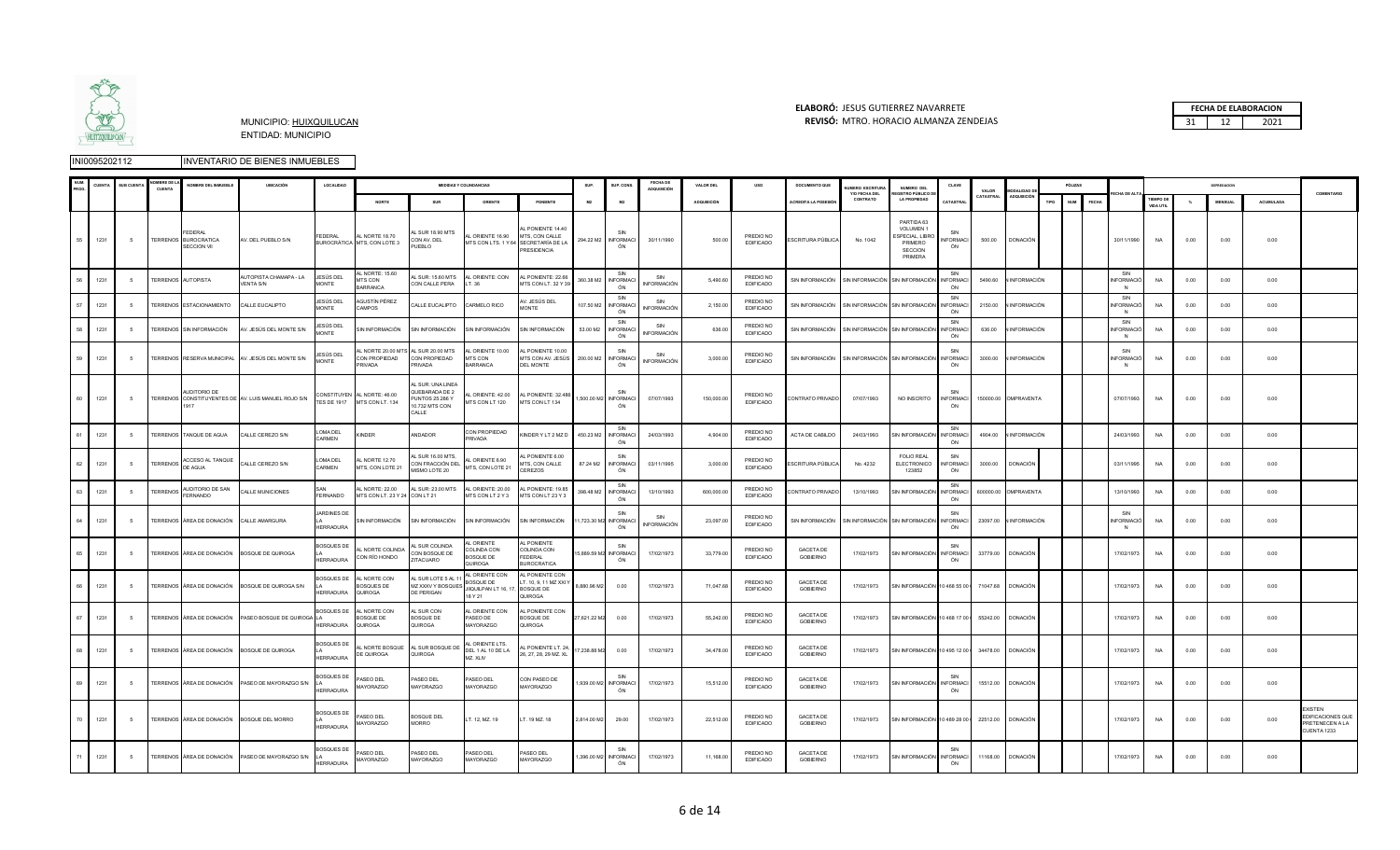

### **ELABORÓ:** JESUS GUTIERREZ NAVARRETE **FECHA DE ELABORACION**  MUNICIPIO: HUIXQUILUCAN **REVISÓ:** 31 12 2021 MTRO. HORACIO ALMANZA ZENDEJAS

|  | <b>FECHA DE ELABORACION</b> |
|--|-----------------------------|
|  | 1071                        |

|             | CUENT | <b>SUB CUENT</b> | OMBRE DE L<br>CUENTA | NOMBRE DEL INMUEBLE                                                        | <b>UBICACIÓN</b>                                     | LOCALIDAD                                                      |                                                                   |                                                 | <b>MEDIDAS Y COLINDANCIAS</b>                                                                |                                                                                                                            | SUP.        | SUP. CONS                          | FECHA DE<br>ADQUISICIÓN | <b>VALOR DEL</b>   | uso                           | DOCUMENTO QUE                       | UMERO ESCRITURA<br>Y/O FECHA DEL                        | NUMERO DEL<br>GISTRO PÚBLICO DI                                            | CLAVE                         | VALOR     | ODALIDAD          |      | PÓLIZAS                   |                   |                                      |          |               |           | COMENTARIO |
|-------------|-------|------------------|----------------------|----------------------------------------------------------------------------|------------------------------------------------------|----------------------------------------------------------------|-------------------------------------------------------------------|-------------------------------------------------|----------------------------------------------------------------------------------------------|----------------------------------------------------------------------------------------------------------------------------|-------------|------------------------------------|-------------------------|--------------------|-------------------------------|-------------------------------------|---------------------------------------------------------|----------------------------------------------------------------------------|-------------------------------|-----------|-------------------|------|---------------------------|-------------------|--------------------------------------|----------|---------------|-----------|------------|
|             |       |                  |                      |                                                                            |                                                      |                                                                | NORTE                                                             | <b>SUR</b>                                      | ORIENTE                                                                                      | PONIENTE                                                                                                                   | M2          | <b>M2</b>                          |                         | <b>ADQUISICIÓN</b> |                               | <b>ACREDITA LA POSESI</b>           | CONTRATO                                                | <b>LA PROPIEDAD</b>                                                        | CATASTRA                      | CATASTRAL | ADQUISICIÓ        | TIPO | NUM <sub>1</sub><br>FECHA |                   | <b>TIEMPO DE</b><br><b>VIDA UTIL</b> | $\gamma$ | <b>MENSUA</b> | ACUMULADA |            |
| 72 <b>I</b> | 1231  | - 5              |                      |                                                                            | TERRENOS ÁREA DE DONACIÓN BOSQUE DE QUIROGA S/N      | OSQUES DE<br><b>IERRADURA</b>                                  | L NORTE RÍO<br>HONDO                                              | AL SUR BOSQUE DE<br>QUIROGA                     | AL ORIENTE LT. 2,<br>MZ. XLII                                                                | AL PONIENTE LT. 3,<br>MZ. XLII                                                                                             | 547.66 M2   | 0.00                               | 17/02/1973              | 4,381.28           | PREDIO NO<br><b>EDIFICADO</b> | <b>GACETA DE</b><br><b>GOBIERNO</b> | 17/02/1973                                              | SIN INFORMACIÓN 10 515 07 00 0                                             |                               |           | 4381.28 DONACIÓN  |      |                           | 17/02/1973        | <b>NA</b>                            | 0.00     | 0.00          | 0.00      |            |
| 73          | 1231  | -5               |                      |                                                                            | TERRENOS ÁREA DE DONACIÓN BOSQUE DE QUIROGA S/N      | <b>BOSQUES DE</b><br><b>HERRADURA</b>                          | AL NORTE BOSQUE<br>DE PARACHO                                     | L SUR CON<br>BOSQUE DE<br>QUIROGA               | <b>L ORIENTE CON</b><br>LT. 4 MZ. XXXII                                                      | AL PONIENTE CON<br>LT. 5, MZ. XXXII                                                                                        | 742.56 M2   | 0.00                               | 17/02/1973              | 5,940.40           | PREDIO NO<br>EDIFICADO        | <b>GACETA DE</b><br><b>GOBIERNO</b> | 17/02/1973                                              | SIN INFORMACIÓN 10 480 06 00 0                                             |                               |           | 5940.40 DONACIÓN  |      |                           | 17/02/1973        | <b>NA</b>                            | 0.00     | 0.00          | 0.00      |            |
|             | 1231  |                  |                      | TERRENOS RESERVA MUNICIPAL                                                 | CERRADA BOSQUE DE<br>PARACHO                         | BOSQUES DE<br><b>HERRADURA</b>                                 | L NORTE RÍO<br>HONDO                                              | L SUR CERRADA<br>OSQUE DE<br>PARACHO            | AL ORIENTE LT. 9,<br>MZ. XXXIII                                                              | AL PONIENTE LT. 1<br>MZ. XXXIII                                                                                            | 455.60 M2   | 0.00                               | 17/02/1973              | 4,480.00           | PREDIO NO<br><b>EDIFICADO</b> | GACETA DE<br>GOBIERNO               | 17/02/1973                                              | SIN INFORMACIÓN 10 479 24 00 0                                             |                               | 4480.00   | <b>DONACIÓN</b>   |      |                           | 17/02/1973        | <b>NA</b>                            | 0.00     | 0.00          | 0.00      |            |
| 75          | 1231  | - 5              |                      |                                                                            | TERRENOS ÁREA DE DONACIÓN PASEO BOSQUE DE QUIROGA LA | <b>BOSQUES DE</b><br><b>IERRADURA</b>                          | L NORTE COLINDA<br>CON CERRADA<br><b>BOSQUE DE</b><br>PARACHO     | AL SUR COLINDA<br>CON BOSQUE DE<br>QUIROGA      | <b>RIENTE COLINDA</b><br>CON LOTES 18 Y 19<br>DE LA MZ XXXII                                 | L PONIENTE<br>COLINDA CON LT<br>9,10, 11, 12 DE LA MZ<br><b>XXXI</b>                                                       | 906.12 M2   | 0.00                               | 17/02/1973              | 7,248.96           | PREDIO NO<br>EDIFICADO        | <b>GACETA DE</b><br>GOBIERNO        | 17/02/1973                                              | SIN INFORMACIÓN 10 480 21 00   7248.96 DONACIÓN                            |                               |           |                   |      |                           | 17/02/1973        | <b>NA</b>                            | 0.00     | 0.00          | 0.00      |            |
|             | 1231  | - 5              |                      | TERRENOS ÁREA DE DONACIÓN AV. PALO SOLO                                    |                                                      | CENTRO<br>URBANO SAN<br>FERNANDO -<br>HERRADURA,<br>MAGNOCENTR | AL NORTE: CAMINO A<br>CUAJIMALPA - PALO AL SUR: CON LT 1<br>SOLO. |                                                 | LT.1                                                                                         | AL ORIENTE: CON AL PONIENTE: ÁREA<br>DE DONACIÓN                                                                           |             | 417.30 M2 INFORMACI<br>ON          | 08/05/1995              |                    | PREDIO NO<br><b>EDIFICADO</b> | ESCRITURA PÚBLICA                   | <b>ACTA 7, VOLUME</b><br>2 DEL<br>PROTOCOLO<br>ESPECIAL | PARTIDA 636.<br>VOLUMEN 1,319<br><b>IBRO PRIMERO</b><br>SECCIÓN<br>PRIMERA | SIN<br>NFORMACI<br>ÓN         |           | <b>DONACIÓN</b>   |      |                           | 08/05/1995        | <b>NA</b>                            | 0.00     | 0.00          | 0.00      |            |
| 77          | 1231  | -5               |                      |                                                                            | TERRENOS ÁREA DE DONACIÓN BOSQUE DE LOS CEDROS       | <b>BOSQUES DE</b><br>AS LOMAS                                  | BOSQUE DE<br>CEDROS                                               | <b>BOSQUE DE</b><br>GRANADOS                    | BOSQUE DE BALSAS LT. 1 MZ. 47                                                                |                                                                                                                            | 2.949.18 M2 | 0.00                               | 15/05/1975              | 64,882.0           | PREDIO NO<br><b>EDIFICADO</b> | <b>GACETA DE</b><br>GOBIERNO        | 15/05/1975                                              | SIN INFORMACIÓN 10 224 01 00 I                                             |                               | 64882.00  | <b>DONACIÓN</b>   |      |                           | 15/05/1975        | NA                                   | 0.00     | 0.00          | 0.00      |            |
| 78          | 1231  | - 5              |                      |                                                                            | TERRENOS ÁREA DE DONACIÓN CALLE BOSQUE DE DATIL      | <b>BOSQUES DE</b><br>AS PALMAS                                 | L NORTE. 6.41 MTS AL SUR: 6.41 MTS<br>CON PROPIEDAD<br>PRIVADA    | CON PROPIEDAD<br>PRIVADA                        | AI ORIENTE EN<br>TRES LINES DE<br>59.50, 52.67 Y 14.36<br>MTS CON<br>PROPIEDAD<br>PARTICULAR | AL PONIENTE EN<br>TRES LINEAS DE<br>26.28, 67.20 Y 22.84<br>MTS CON BOSQUE<br>PALMA DE DATIL                               |             | 1,482.21 M2 INFORMACI<br>ÓN        | 03/01/1984              | 19,271.00          | PREDIO NO<br>EDIFICADO        | <b>GACETA DE</b><br>GOBIERNO        | 03/01/1984                                              | SIN INFORMACIÓN INFORMACI                                                  | ÓN                            |           | 19271.00 DONACIÓN |      |                           | 03/01/1984        | <b>NA</b>                            | 0.00     | 0.00          | 0.00      |            |
| 79          | 1231  | - 5              |                      | TERRENOS TANQUE DE AGUA                                                    | CALLE PALMA DE COQUITO                               | <b>COSOLIES DE</b><br>AS PALMAS                                | AL NORTE: 31.97<br>MTS. CON<br><b>PROPIEDAD</b><br>PARTICULAR     | L SUR: 32.63 MTS<br>CON PROPIEDAD<br>PARTICULAR | AL ORIENTE: 8.00<br>MTS CON<br>PROPIEADADA<br>PARTICULAR                                     | L PONIEENTE: 4.00<br>MTS CON PALMA                                                                                         |             | SIN<br>192.89 M2 INFORMACI<br>ÓN   | 03/01/1984              | 3,190.86           | PREDIO NO<br><b>EDIFICADO</b> | GACETA DE<br>GOBIERNO               | 03/01/1984                                              | SIN INFORMACIÓN                                                            | <b>INFORMACI</b><br>ÓN        |           | 3190.86 DONACIÓN  |      |                           | 03/01/1984        | <b>NA</b>                            | 0.00     | 0.00          | 0.00      |            |
|             | 1231  |                  |                      | TERRENOS ÁREA DE DONACIÓN                                                  | CALLE BOSQUE PALMA DE<br><b>ATIL</b>                 | <b>BOSQUES DE</b><br>AS PALMAS                                 | AL NORTE CON<br><b>PROPIEDAD PRIVAL</b>                           | <b>L SUR CON</b><br>PROPIEDAD PRIVAD.           | AL ORIENTE<br>BOSQUE PALMA DE<br><b>DATIL</b>                                                | AL PONIENTE CON<br>PROPIEDAD PRIVAD/                                                                                       | 1023.47 M   | SIN<br><b>INFORMAC</b><br>ON       | 03/01/1984              | 11,575.00          | PREDIO NO<br>EDIFICADO        | <b>GACETA DE</b><br>GOBIERNO        | 03/01/1984                                              | SIN INFORMACIÓN                                                            | SIN<br><b>INFORMAC</b><br>ÓN  | 11575.00  | <b>DONACIÓN</b>   |      |                           | 03/01/1984        | <b>NA</b>                            | 0.00     | 0.00          | 0.00      |            |
|             | 1231  | -5               |                      | TERRENOS ÁREA DE DONACIÓN                                                  | CALLE BOSQUES PALMA<br>RIOLLA                        | <b>BOSQUES DE</b><br>AS PALMAS                                 | <b>L NORTE CON</b><br>BOSQUE PALMA<br><b>RAVA</b>                 | AL SUR CON<br>BOSQUE PALMA<br><b>RIOLLA</b>     | AL ORIENTE CON<br>BOSQUE PALMA<br>RAVA                                                       | AL PONIENTE CON<br>BOSQUE PALMA<br>CRIOLLA                                                                                 | 290.70 M2   | SIN<br><b>INFORMAC</b><br>ÓN       | 03/01/1984              | 3,779.00           | PREDIO NO<br>EDIFICADO        | <b>GACETA DI</b><br><b>GOBIERNO</b> | 03/01/1984                                              | SIN INFORMACIÓN                                                            | <b>INFORMACI</b><br>ÓN        | 3779.00   | <b>DONACIÓN</b>   |      |                           | 03/01/1984        | <b>NA</b>                            | 0.00     | 0.00          | 0.00      |            |
| 82          | 1231  | - 5              |                      | TERRENOS TANQUE DE AGUA                                                    | CALLE DEL RELOJ                                      | RINCONADA<br>DE LA<br>HERRADURA                                | AL NORTE CON<br>CALLE DEL RELOJ                                   | L SUR CON<br><b>RACCIONAMIENTO</b><br>PARADISE  | L ORIENTE CON LT.<br>22 DE LA MZ. 17                                                         | AL PONIENTE CON<br>LT. 21 MZ. 17                                                                                           |             | SIN<br>232.58 M2 INFORMACI<br>ÓN   | 30/01/1979              | 3,985.00           | PREDIO NO<br><b>EDIFICADO</b> | <b>GACETA DE</b><br><b>GOBIERNO</b> | 30/01/1979                                              | SIN INFORMACIÓN                                                            | SIN<br><b>INFORMACI</b><br>ÓN | 3985.00   | <b>DONACIÓN</b>   |      |                           | 30/01/1979        | <b>NA</b>                            | 0.00     | 0.00          | 0.00      |            |
| 83.         | 1231  | -5               |                      |                                                                            | TERRENOS ÁREA DE DONACIÓN AV. UNIVERSIDAD ANAHUAC    | <b>DMAS</b><br>ANAHUAC                                         | L NORTE: 57.98<br>MTS CON ZONA<br>FEDERAL                         | L SUR: 40.68 MTS<br>CON RIO                     | AL ORIENTE: 34.89<br>MTS. CON PUENTE                                                         | L PONIENTE: 5.43<br>MTS. CON RIO Y<br>ZONA FEDERAL                                                                         | 844.46 M2   | 0.00                               | 03/09/1969              | 5,325.00           | PREDIO NO<br><b>EDIFICADO</b> | <b>GACETA DE</b><br>GOBIERNO        | 03/09/1969                                              | SIN INFORMACIÓN 10 627 06 00 0                                             |                               | 5325.00   | <b>DONACIÓN</b>   |      |                           | 03/09/1969        | NA                                   | 0.00     | 0.00          | 0.00      |            |
|             | 1231  | -5               |                      |                                                                            | TERRENOS ÁREA DE DONACIÓN AV. UNIVERSIDAD ANAHUAC    | <b>DMAS</b><br>WAHUAC                                          | CALLE ANAHUAC                                                     | ALLE ECONOMIA Y<br>AV. UNIVERSIDAD              | CALLE ANAHUAC                                                                                | CALLE ANAHUAC                                                                                                              |             | SIN<br>2,260.80 M2 INFORMACI<br>ÓN | 03/09/1969              | 27,120.00          | PREDIO NO<br><b>EDIFICADO</b> | GACETA DE<br>GOBIERNO               | 03/09/1969                                              | SIN INFORMACIÓN                                                            | SIN<br><b>INFORMACI</b><br>ÓN | 27120.00  | <b>DONACIÓN</b>   |      |                           | 03/09/1969        | NA                                   | 0.00     | 0.00          | 0.00      |            |
| 85          | 1231  | - 5              |                      | ASOCIACION DE DE<br>TERRENOS COLONOS DE LOMAS CALLE DERECHO S/N<br>ANÁHUAC |                                                      | LOMAS<br>ANAHUAC                                               | L NORTE: 17.41<br>MTS CON CALLE<br>DERECHO                        | AL SUR: 20.25 MTS<br>CON ZONA FEDERAL           | ORIENTE: 19.78<br>MTS CON<br>PROPIEDAD PRIVADA                                               | AL PONIENTE: EN<br><b>DOS LINEAS</b><br><b>IRREGULARES QUE</b><br><b>SUMAN 19.82 MTS</b><br>CON AV. LOMAS<br><b>NAHUAC</b> | 392.69 M2   | 0.00                               | 03/09/1969              | 4,591.0            | PREDIO NO<br><b>EDIFICADO</b> | <b>GACETA DE</b><br>GOBIERNO        | 03/09/1969                                              | SIN INFORMACIÓN 10 628 41 00 1                                             |                               |           | 4591.00 DONACIÓN  |      |                           | 03/09/1969        | NA                                   | 0.00     | 0.00          | 0.00      |            |
|             | 1231  |                  |                      | TERRENOS ÁREA DE DONACIÓN                                                  | BLV. MAGNOCENTRO FM.I<br>CALLE INTERMOLAS S/N        | OMAS<br>ANAHUAC                                                | AL NORTE CON<br><b>ROPIEDAD</b><br>ARTICULAR                      | L SUR CON CALLE<br>ODONTOLOGIA                  | AL ORIENTE CON<br>PROPIEDAD<br>ARTICULAR                                                     | AL PONIENTE CON<br>PROPIEDAD<br>PARTICULAR                                                                                 | 8428.04 N   | 0.00                               | 03/09/1969              | 36,841.00          | PREDIO NO<br>EDIFICADO        | <b>GACETA DE</b><br>GOBIERNO        | 03/09/1969                                              | SIN INFORMACIÓN                                                            | 10 440 31 00                  | 36841.00  | <b>DONACIÓN</b>   |      |                           | 03/09/1969        | NA                                   | 0.00     | 0.00          | 0.00      |            |
|             | 1231  | 5                |                      |                                                                            | TERRENOS ÁREA DE DONACIÓN CALLE DE DERECHO S/N       | <b>DMAS</b><br>NAHUAC                                          | L NORTE: 31.04<br>CON ZONA FEDERAL                                | L SUR: 24.69 MTS<br>CON CALLE DE<br>DERECHO     | AL ORIENTE: 18.04<br>MTS CON LT. 33 MZ.                                                      | AL PONIENTE: 21.52<br>MTS CON PUENTE                                                                                       | 540.20 M2   | SIN<br><b>INFORMACI</b><br>ÓN      | 03/09/1969              | 6,842.0            | PREDIO NO<br>EDIFICADO        | <b>GACETA DE</b><br><b>GOBIERNO</b> | 03/09/1969                                              | SIN INFORMACIÓN                                                            | SIN<br><b>INFORMACI</b><br>ÓN | 6842.00   | <b>DONACIÓN</b>   |      |                           | <b>03/09/1969</b> | <b>NA</b>                            | 0.00     | 0.00          | 0.00      |            |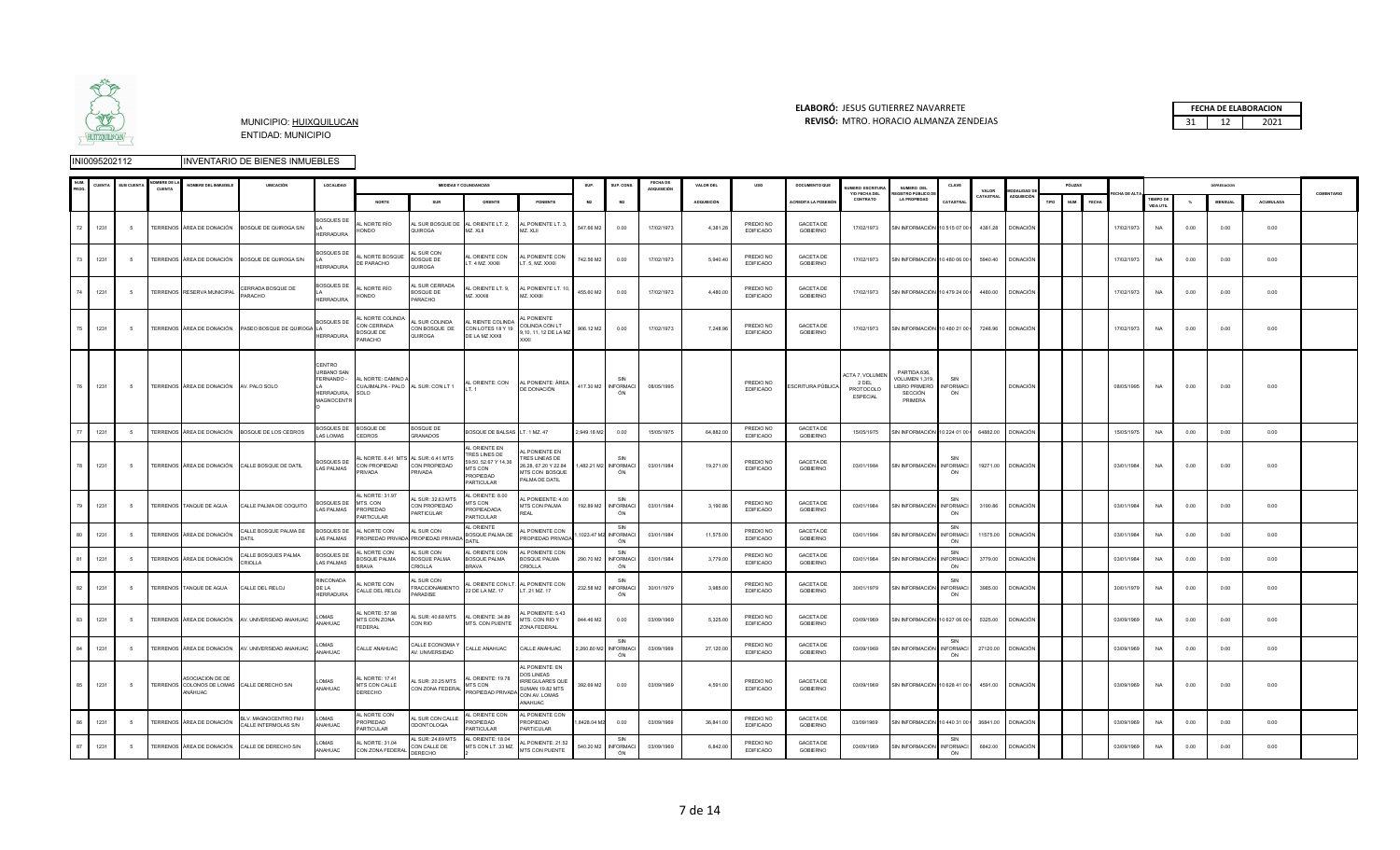

### **ELABORÓ:** JESUS GUTIERREZ NAVARRETE **FECHA DE ELABORACION**  MUNICIPIO: HUIXQUILUCAN **REVISÓ:** 31 12 2021 MTRO. HORACIO ALMANZA ZENDEJAS

|     | <b>CUENT</b> | SUB CUENT | <b>BREDE</b><br><b>CUENT/</b> | NOMBRE DEL INMUEBLE                         | UBICACIÓN                                         | LOCALIDAD                 |                                                                                                |                                                                                                                           | <b>MEDIDAS Y COLINDANCIAS</b>                                                                                                                                                |                                                                                                | SUP.             | SUP. CONS                          | <b>FECHA DE</b><br>ADQUISICIÓN | VALOR DEL          | uso                           | <b>DOCUMENTO QUE</b>                | <b>UMFRO ESCRITUR</b><br>Y/O FECHA DEL | NUMERO DEL<br>FGISTRO PÚBLICO D                   | CLAVE                         | VALOR     | MODALIDAD I        |      | PÓLIZAS                    |            |                               |                  | DEPRESIACION |           | COMENTARIO                                                           |
|-----|--------------|-----------|-------------------------------|---------------------------------------------|---------------------------------------------------|---------------------------|------------------------------------------------------------------------------------------------|---------------------------------------------------------------------------------------------------------------------------|------------------------------------------------------------------------------------------------------------------------------------------------------------------------------|------------------------------------------------------------------------------------------------|------------------|------------------------------------|--------------------------------|--------------------|-------------------------------|-------------------------------------|----------------------------------------|---------------------------------------------------|-------------------------------|-----------|--------------------|------|----------------------------|------------|-------------------------------|------------------|--------------|-----------|----------------------------------------------------------------------|
|     |              |           |                               |                                             |                                                   |                           | <b>NORTE</b>                                                                                   | SUR                                                                                                                       | ORIENTE                                                                                                                                                                      | PONIENTE                                                                                       | M2               | M2                                 |                                | <b>ADQUISICIÓN</b> |                               | <b>CREDITA LA POSESIÓ</b>           | CONTRATO                               | <b>LA PROPIEDAD</b>                               | CATASTRA                      | CATASTRAL | ADQUISICIÓ         | TIPO | <b>NUM</b><br><b>FECHA</b> | CHA DE AL  | <b>TIEMPO DI</b><br>VIDA UTIL | $\gamma_{\rm o}$ | MENSUAL      | ACUMULADA |                                                                      |
|     | 1231         |           |                               |                                             | TERRENOS ÁREA DE DONACIÓN AV. BARRANCA DEL NEGRO  | OMAS<br>ANAHUAC           | V. UNIVERSIDAD                                                                                 | CON PROPIEDAD<br>PARTICULAR                                                                                               | V. UNIVERSIDAD                                                                                                                                                               | LT. 2 MZ. 13 H                                                                                 |                  | SIN<br>2,898.13 M2 INFORMACI<br>ÓN | 03/09/1969                     | 154,778.00         | PREDIO NO<br><b>EDIFICADO</b> | GACETA DE<br>GOBIERNO               | 03/09/1969                             | SIN INFORMACIÓN                                   | SIN<br><b>INFORMACI</b><br>ÓN |           | 154778.00 DONACIÓN |      |                            | 03/09/1969 | <b>NA</b>                     | 0.00             | 0.00         | 0.00      |                                                                      |
|     | 1231         | $-5$      |                               |                                             | TERRENOS ÁREA DE DONACIÓN AV. LOMAS ANAHUAC S/N   | .OMAS<br>WAHUAC           | AV. LOMAS ANAHUAC                                                                              | CON PROPIEDAD<br>PARTICULAR                                                                                               | LT. 14 Y 1 MZ. 6                                                                                                                                                             | CON PROPIEDAD<br><b>ARTICULAR</b>                                                              | 1,931.74 M2      | 38.00                              | 03/09/1969                     | 143,181.00         | PREDIO NO<br>EDIFICADO        | <b>GACETA DE</b><br><b>GOBIERNO</b> | 03/09/1969                             | SIN INFORMACIÓN 10 631 01 00   143181.00 DONACIÓN |                               |           |                    |      |                            | 03/09/1969 | <b>NA</b>                     | 0.00             | 0.00         | 0.00      | <b>YISTEN</b><br>EDIFICACIONES QUE<br>PRETENECEN A LA<br>CUENTA 1233 |
| 90  | 1231         | - 5       |                               | TERRENOS ÁREA DE DONACIÓN                   | AV. UNIVERSIDAD ANAHUAC                           | OMAS<br>ANAHUAC           | AL NORTE EN 5<br>LINEAS DE 8.63,<br>25.11, 16.42, 19.17<br>17.41 MTS CON<br>ZONA FEDERAL       | L SUR : EN DOS<br>LINEAS DE 37.52 Y<br>29.13 MTS CON<br>ZONA FEDERAL                                                      | AL ORIENTE: EN DO<br>INEAS DE: 32.30 Y<br>42.32 MTS CON<br>PROPIEDAD<br>ARTICULAR                                                                                            | AL PONIENTE: 42.90<br>MTS CON PUENTE                                                           |                  | SIN<br>5,264.24 M2 INFORMACI<br>ÓN | 03/09/1969                     | 39,171.00          | PREDIO NO<br>EDIFICADO        | <b>GACETA DE</b><br><b>GOBIERNO</b> | 03/09/1969                             | SIN INFORMACIÓN INFORMACI                         | SIN<br>ÓN                     |           | 39171.00 DONACIÓN  |      |                            | 03/09/1969 | <b>NA</b>                     | 0.00             | 0.00         | 0.00      |                                                                      |
|     | 1231         | - 5       |                               | TERRENOS ÁREA DE DONACIÓN AV. LOMAS ANAHUAC |                                                   | OMAS<br>ANAHUAC           | AL NORTE EN TRES<br>LINEAS DE 26.56,<br>44.77 Y 37.88 MTS<br>CON CON<br>ROPIEDAD<br>PARTICULAR | L SUR: 70.61 MTS<br>CON ZONA FEDERAL<br>Y/O ESTATAL                                                                       | L ORIENTE: EN<br>TRES LINEAS DE<br>27.58, 23.51 Y 37.61<br>MTS CON LT. 1,2,3                                                                                                 | L PONIENTE: DOS<br>LINEAS DE 42.32 Y<br>5.83 CON<br>PROPIEDAD<br>PARTICULAR                    |                  | SIN<br>4,592.14 M2 INFORMACI<br>ÓN | 03/09/1969                     | 54 746 00          | PREDIO NO<br>EDIFICADO        | <b>GACETA DE</b><br><b>GOBIERNO</b> | 03/09/1969                             | SIN INFORMACIÓN INFORMACI                         | SIN<br>ÓN                     |           | 54746.00 DONACIÓN  |      |                            | 03/09/1969 | <b>NA</b>                     | 0.00             | 0.00         | 0.00      |                                                                      |
| 92  | 1231         | - 5       |                               |                                             | TERRENOS ÁREA DE DONACIÓN AV. UNIVERSIDAD ANAHUAC | MAS<br><b>NAHUAC</b>      | L NORTE: 15.76<br>MTS CON CALLE<br>DERECHO                                                     | CONTABILIDAD                                                                                                              | AL ORIENTE: 79.94<br>ITS AV.<br>UNIVERSIDAD<br>ANAHUAC                                                                                                                       | L PONIENTE: 78.41<br>MTS LT. 1 Y 19 MZ. 1                                                      |                  | SIN<br>1,023.50 M2 INFORMACI<br>ÓN | 03/09/1969                     | 12,280.00          | PREDIO NO<br><b>EDIFICADO</b> | <b>GACETA DE</b><br>GOBIERNO        | 03/09/1969                             | SIN INFORMACIÓN INFORMACI                         | SIN<br>ÓN                     |           | 12280.00 DONACIÓN  |      |                            | 03/09/1969 | <b>NA</b>                     | 0.00             | 0.00         | 0.00      |                                                                      |
| 93  | 1231         | - 5       |                               | TERRENOS ÁREA DE DONACIÓN                   | CALLE ECONOMIA                                    | LOMAS<br>ANAHUAC          | CON AV.<br>ADMINISTRACIÓN DE Y 49.97 CON AV.<br>EMPRESAS                                       | <b>ECONOMIA</b>                                                                                                           | AL NORTE 70.52 MTS AL SUR EN 4 LINEAS AL ORIENTE: EN DOS AL PONIENTE: 50.41<br>DE 16.22, 31.73, 19.74 LINEAS DE 30.06 Y<br>30.45 MTS CON LTS. FEDERAL Y/O<br>15 Y 25, MZ. 14 | MTS CON ZONA<br><b>FSTATAL</b>                                                                 |                  | SIN<br>4,873.70 M2 INFORMACI<br>ÓN | 03/09/1969                     | 28,303.84          | PREDIO NO<br><b>EDIFICADO</b> | <b>GACETA DE</b><br>GOBIERNO        | 03/09/1969                             | SIN INFORMACIÓN INFORMACI                         | ÓN                            | 28303.84  | <b>DONACIÓN</b>    |      |                            | 03/09/1969 | <b>NA</b>                     | 0.00             | 0.00         | 0.00      |                                                                      |
|     | 1231         | - 5       |                               | TERRENOS ÁREA DE DONACIÓN CALLE DE DERECHO  |                                                   | LOMAS<br>ANAHUAC          | L NORTE: 28.62<br>MTS CON CALLE DE<br>DERECHO                                                  | AL SUR: 25.74 MTS<br>CON CALLE<br>ANAHUAC                                                                                 | AL ORIENTE: 70.43<br>MTS CON LT. 15, MZ.<br>10, LT. 16 MZ. 12                                                                                                                | AL PONIENTE: 46.70<br>MTS CON AV.<br>UNIVERSIDAD<br>ANAHUAC                                    |                  | SIN<br>1,060.00 M2 INFORMACI<br>ÓN | 03/09/1969                     | 12,720.00          | PREDIO NO<br>EDIFICADO        | <b>GACETA DE</b><br><b>GOBIERNO</b> | 03/09/1969                             | SIN INFORMACIÓN                                   | <b>INFORMACI</b><br>ÓN        | 12720.00  | <b>DONACIÓN</b>    |      |                            | 03/09/1969 | NA                            | 0.00             | 0.00         | 0.00      |                                                                      |
|     | 1231         | -5        |                               | TERRENOS ÁREA DE DONACIÓN AV. LOMAS ANAHUAC |                                                   | <b>LOMAS</b><br>ANAHUAC   | AL NORTE: 85.49<br>MTS. LTS. 13 Y 84 DE<br>LAMZ. 9                                             | L SUR: EN DOS<br>LINEAS DE 43.57 Y<br>39.58 MTS. CON LTS.<br>10 Y 85 DE LA MZ. 9                                          | ORIENTE: 9.29 MTS<br>CON AV. LOMAS<br>ANAHUAC                                                                                                                                | <b>I PONIENTE: 13.13</b><br>MTS CON AV.<br><b>UNIVERSIDAD</b><br>ANAHUAC                       |                  | SIN<br>980.29 M2 INFORMACI<br>ÓN   | 03/09/1969                     | 11,763.00          | PREDIO NO<br><b>EDIFICADO</b> | <b>GACETA DE</b><br>GOBIERNO        | 03/09/1969                             | SIN INFORMACIÓN INFORMACI                         | ÓN                            |           | 11763.00 DONACIÓN  |      |                            | 03/09/1969 | <b>NA</b>                     | 0.00             | 0.00         | 0.00      |                                                                      |
| 96  | 1231         | $\sim$    |                               | TERRENOS ÁREA DE DONACIÓN AV. LOMAS ANAHUAC |                                                   | OMAS<br>ANAHUAC           | NORTE: EN TRES<br>LINEAS DE 29.75,<br>13.46 Y 15.07 MTS<br>M7 9                                | SUR: EN TRES<br>LINEAS DE 29.44,<br>16.90 Y 17.19 MTS.<br>CON LT. 5 Y 90 DE LA CON LT. 4 Y 91 DE LA LOMAS ANAHUAC<br>MZ 9 | AL ORIENTE: 7.60<br>MTS. CON AV.                                                                                                                                             | AL PONIENTE: 8.58<br>MTS, CON CALLE<br><b>INGENIERIA CIVIL</b>                                 | 562.16 M2        | 0.00                               | 03/09/1969                     | 6.026.00           | PREDIO NO<br><b>EDIFICADO</b> | GACETA DE<br><b>GOBIERNO</b>        | 03/09/1969                             | SIN INFORMACIÓN 10 481 63 00   6026.00 DONACIÓN   |                               |           |                    |      |                            | 03/09/1969 | <b>NA</b>                     | 0.00             | 0.00         | 0.00      |                                                                      |
|     | 1231         |           |                               | TERRENOS ÁREA DE DONACIÓN CALLE PSICOLOGIA  |                                                   | <b>LOMAS</b><br>ANAHUAC   | AL NORTE: 8.01 MTS<br>CON PSICOLOGÍA                                                           | AL SUR: 8.66 MTS                                                                                                          | AL ORIENTE: 30.41 AL PONIENTE: 33.74<br>CON ZONA FEDERAL MTS CON LT. 11, MZ. MTS CON LT. 10, MZ.                                                                             |                                                                                                |                  | SIN<br>556.40 M2 INFORMACI<br>ÓN   | 03/09/1969                     | 4,270.00           | PREDIO NO<br><b>EDIFICADO</b> | <b>GACETA DE</b><br><b>GOBIERNO</b> | 03/09/1969                             | SIN INFORMACIÓN INFORMACI                         | SIN<br>ÓN                     | 4270.00   | <b>DONACIÓN</b>    |      |                            | 03/09/1969 | <b>NA</b>                     | 0.00             | 0.00         | 0.00      |                                                                      |
|     | 1231         | -5        |                               | TERRENOS ÁREA DE DONACIÓN                   | CERRADA DE MEDICIA                                | OMAS.<br>ANAHUAC          | CERRADA DE<br>MEDICINA                                                                         | T. 27, MZ. 1                                                                                                              | CERRADA DE<br><b>IEDICINA</b>                                                                                                                                                | ZONA FEDERAL                                                                                   | 486.33 M2        | SIN<br><b>INFORMAC</b><br>ÓN       | 03/09/1969                     | 11,384.5           | PREDIO NO<br><b>EDIFICADO</b> | <b>GACETA DE</b><br><b>GOBIERNO</b> | 03/09/1969                             | SIN INFORMACIÓN                                   | SIN<br>NFORMACI<br>ÓN         | 11384.50  | DONACIÓN           |      |                            | 03/09/1969 | <b>NA</b>                     | 0.00             | 0.00         | 0.00      |                                                                      |
|     | 1231         | -5        |                               | TERRENOS ÁREA DE DONACIÓN                   | AV. LOMAS ANAHUAC                                 | OMAS<br>ANAHUAC           | NORTE: CON AV.<br>LOMAS ANAHUAC                                                                | PSICOLOGÍA                                                                                                                | AL SUR CON CALLE ORIENTE: CON LT.<br>11 MZ. 6                                                                                                                                | AL PONIENTE: CON<br>T. 11 MZ. 6                                                                | 280.73 M2        | SIN<br><b>INFORMAC</b><br>ÓN       | 03/09/1969                     | 4,620.0            | PREDIO NO<br><b>EDIFICADO</b> | <b>GACETA DE</b><br>GOBIERNO        | 03/05/1969                             | SIN INFORMACIÓN                                   | <b>INFORMAC</b><br>ÓN         | 4620.00   | <b>DONACIÓN</b>    |      |                            | 03/09/1969 | <b>NA</b>                     | 0.00             | 0.00         | 0.00      |                                                                      |
| 100 | 1231         | -5        |                               | TERRENOS ÁREA DE DONACIÓN AV. LOMAS ANAHUAC |                                                   | LOMAS<br>ANAHUAC          | L NORTE: 6.969<br>MTS. AV. LOMAS<br>ANAHUAC                                                    | L SUR: 8.069 CON<br>BARRANCA                                                                                              | AL ORIENTE: 54.255<br>CON PROPIEDAD                                                                                                                                          | L PONIENTE: 53.88<br>MTS CON<br>PROPIEDAD PRIVADA                                              | 363.35 M2        | 0.00                               | 03/09/1969                     | 4,332.00           | PREDIO NO<br>EDIFICADO        | GACETA DE<br><b>GOBIERNO</b>        | 03/09/1969                             | SIN INFORMACIÓN 10 486 09 00 0                    |                               | 4332.00   | <b>DONACIÓN</b>    |      |                            | 03/09/1969 | <b>NA</b>                     | 0.00             | 0.00         | 0.00      |                                                                      |
|     | 1231         | -5        |                               | TERRENOS ÁREA DE DONACIÓN                   | AV. UNIVERSIDAD ANAHUAC                           | <b>LOMAS</b><br>ANAHUAC   | PENDIENTE                                                                                      | PENDIENTE                                                                                                                 | PENDIENTE                                                                                                                                                                    | PENDIENTE                                                                                      | 530.00 M2        | SIN<br><b>INFORMACI</b><br>ÓN      | 03/09/1969                     | 652,497.66         | PREDIO NO<br><b>EDIFICADO</b> | GACETA DE<br>GOBIERNO               | 03/09/1969                             | SIN INFORMACIÓN INFORMACI                         | SIN<br>ÓN                     | 652497.66 | <b>DONACIÓN</b>    |      |                            | 03/09/1969 | <b>NA</b>                     | 0.00             | 0.00         | 0.00      |                                                                      |
|     | 102 1231     | 5         |                               | TERRENOS ÁREA DE DONACIÓN                   | CERRADA SAN FERNANDO                              | <b>LOMAS DEL</b><br>OLIVO | L NORTE 116.594<br>MTS CON<br>PROPIEDAD PRIVADA                                                | AL SUR: EN CUATRO<br>LINEAS DE 46.351,<br>14.461, 18.891 Y<br>15.098 MTS CON<br>CERRADA SAN<br>FERNANDO                   | MTS CON                                                                                                                                                                      | AL ORIENTE: 40.591 AL PONIENTE 40.904<br><b>MTS CON</b><br>PROPIEDAD PRIVADA PROPIEDAD PRIVADA | 5,293.77 M2 0.00 |                                    | 28/04/1973                     | 10,588.00          | PREDIO NO<br>EDIFICADO        | GACETA DE<br>GOBIERNO               | 28/04/1973                             | SIN INFORMACIÓN 10 574 11 00 ( 10588.00 DONACIÓN  |                               |           |                    |      |                            | 28/04/1973 | <b>NA</b>                     | 0.00             | 0.00         | 0.00      |                                                                      |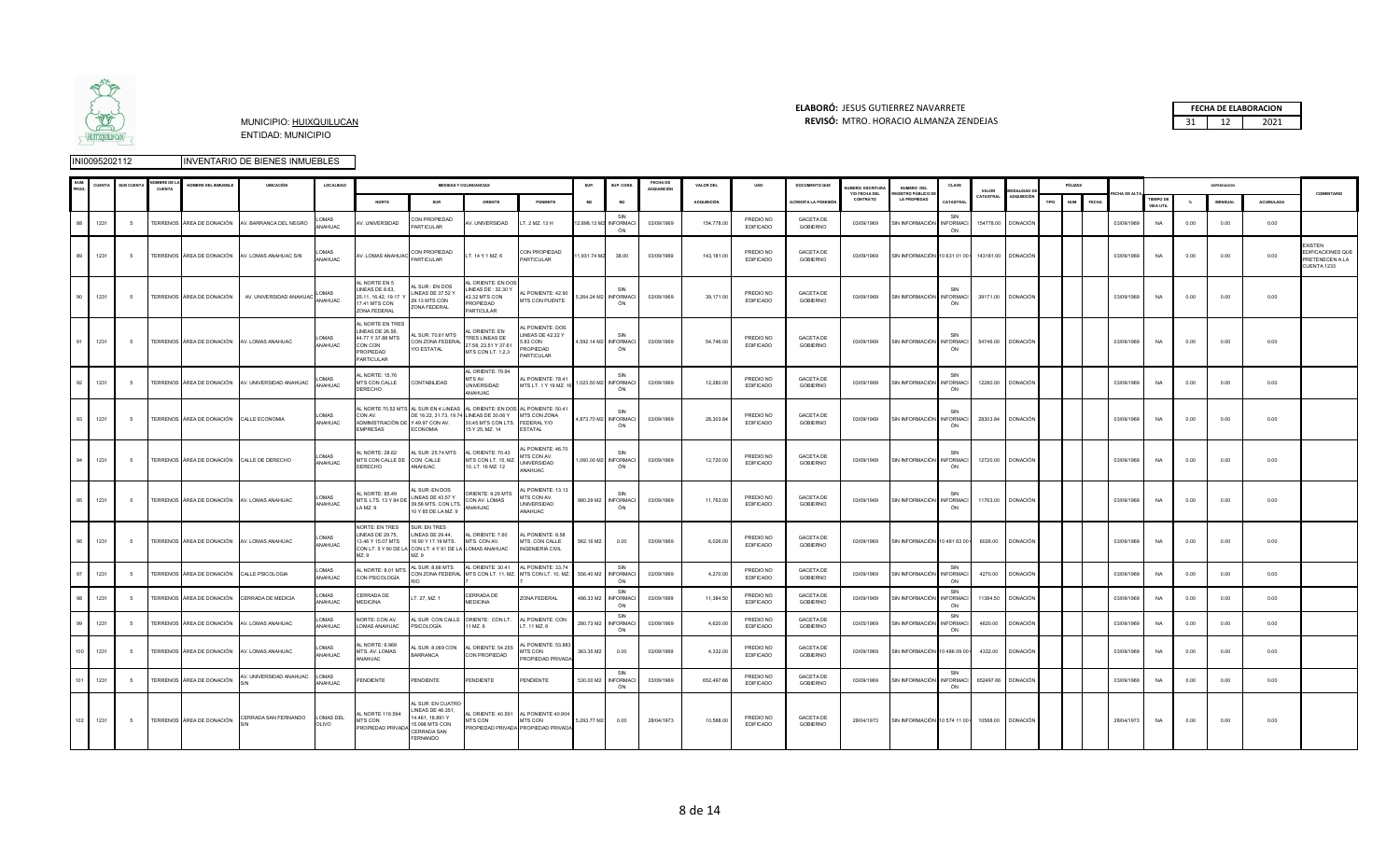

### **ELABORÓ:** JESUS GUTIERREZ NAVARRETE **FECHA DE ELABORACION**  MUNICIPIO: HUIXQUILUCAN **REVISÓ:** 31 12 2021 MTRO. HORACIO ALMANZA ZENDEJAS

|  | <b>FECHA DE ELABORACION</b> |
|--|-----------------------------|
|  | 1071                        |

|     | <b>LIENT</b> | <b>SUB CUENTA</b> | <b>MBREDE</b><br>CUENTA  | NOMBRE DEL INMUEBLE                 | UBICACIÓN                                                                           | LOCALIDAD                    |                                                                                   |                                                                                                                    | <b>MEDIDAS Y COLINDANCIAS</b>                                                                                        |                                                                                                         | SUP.        | SUP. CONS                          | FECHA DE<br>ADQUISICIÓN | VALOR DEL          | uso                                  | <b>DOCUMENTO QUE</b>         | UMERO ESCRITURA<br>Y/O FECHA DEL | NUMERO DEL<br>GISTRO PÚBLICO I                                     | CLAVE                         | VALOR     | <b>MODALIDAD</b>       |                    | PÓLIZAS |            |                       |      | DEPRESIACION   |           | COMENTARIO                                                          |
|-----|--------------|-------------------|--------------------------|-------------------------------------|-------------------------------------------------------------------------------------|------------------------------|-----------------------------------------------------------------------------------|--------------------------------------------------------------------------------------------------------------------|----------------------------------------------------------------------------------------------------------------------|---------------------------------------------------------------------------------------------------------|-------------|------------------------------------|-------------------------|--------------------|--------------------------------------|------------------------------|----------------------------------|--------------------------------------------------------------------|-------------------------------|-----------|------------------------|--------------------|---------|------------|-----------------------|------|----------------|-----------|---------------------------------------------------------------------|
|     |              |                   |                          |                                     |                                                                                     |                              | <b>NORTE</b>                                                                      | SUR                                                                                                                | ORIENTE                                                                                                              | PONIENTE                                                                                                | M2          | M2                                 |                         | <b>ADQUISICIÓN</b> |                                      | <b>ACREDITA LA POSESIÓ</b>   | CONTRATO                         | <b>LA PROPIEDAD</b>                                                | CATASTRAI                     | CATASTRAL | <b>ADQUISICIÓ</b>      | TIPO<br><b>NUM</b> | FECH.   |            | TIEMPO D<br>VIDA UTIL |      | <b>MENSUAL</b> | ACUMULADA |                                                                     |
|     | 1231<br>103  | -5                |                          | TERRENOS ÁREA DE DONACIÓN           | <b>RIVADA LOMAS DE SAN</b><br><b>FRNANDO</b>                                        | OMAS DEL<br>OLIVO            | NORTE: 21.00<br>MTS CON LOMAS<br>DEL SOL                                          | L SUR: 380.50 MTS<br>CON PROPIEDAD<br>RIVADA                                                                       | AL ORIENTE: 73.50<br>MTS, CON<br>ROPIEDAD PRIVADA SAN FERNANDO                                                       | AL PONIENTE: 25.50<br>MTS CON CERRADA 1,524.68 M2                                                       |             | 0.00                               | 28/04/1973              | 22,870.20          | PREDIO NO<br><b>EDIFICADO</b>        | <b>GACETA DE</b><br>GOBIERNO | 28/04/1973                       | SIN INFORMACIÓN 10 575 19 00   22870.20 DONACIÓN                   |                               |           |                        |                    |         | 28/04/1973 | <b>NA</b>             | 0.00 | 0.00           | 0.00      |                                                                     |
|     | 1231         |                   |                          |                                     | TERRENOS ÁREA DE DONACIÓN CERRADA DE LOS CIPRESES                                   | OMAS DEL                     | L NORTE CON<br><b>ROIEDAD</b><br>PARTICULAR                                       | AL SUR CON<br>ARRANCA DE LA<br>PALMA                                                                               | AL ORIENTE CON<br>PROPIEDAD<br><b>ARTICULAR</b>                                                                      | AL PONIENTE CON<br>T 126, 127, 129 130<br>MZ. S/N                                                       | 3,082.90 N  | 0.00                               | 24/06/1975              | 26,166.00          | PREDIO NO<br><b>EDIFICADO</b>        | <b>GACETA DE</b><br>GOBIERNO | 24/06/1975                       | SIN INFORMACIÓN 10 801 61 00                                       |                               | 26166.00  | <b>DONACIÓN</b>        |                    |         | 24/06/1975 | <b>NA</b>             | 0.00 | 0.00           | 0.00      |                                                                     |
|     | 1231         | -5                | <b>TERRENOS</b>          | LA PALMA                            | CALLE LA PALMA                                                                      | SAN JOSÉ<br>HUILOTEAPAN      | L NORTE: 106.50<br><b>ZTM</b>                                                     | L SUR: 3.45 MTS                                                                                                    | ORIENTE: 33.00 MTS                                                                                                   | L PONIENTE: 2.50                                                                                        | 449.92 M2   | 0.00                               | 31/07/2009              | 412,240.0          | PREDIO NO<br>EDIFICADO               | CONTRATO PRIVADO             | 30/06/2009                       | SIN INFORMACIÓN 06 083 21 00 0                                     |                               | 412240.00 | <b>DONACIÓN</b>        |                    |         | 30/06/2009 | NA                    | 0.00 | 0.00           | 0.00      |                                                                     |
|     | 1231         | -5                | TERRENOS                 | CALLE CAMINO A LOS<br>CEDROS        | ALLE CEDROS                                                                         | GNACIO<br><b>ILLENDE</b>     | <b>SIN INFORMACIÓN</b>                                                            | SIN INFORMACIÓN                                                                                                    | SIN INFORMACIÓN                                                                                                      | SIN INFORMACIÓN                                                                                         | 154.15 M2   | SIN<br><b>INFORMACI</b><br>ÓN      | 27/03/2008              | 5.000.0            | PREDIO NO<br><b>EDIFICADO</b>        | CONTRATO PRIVADO             | 27/03/2008                       | SIN INFORMACIÓN                                                    | SIN<br><b>INFORMAC</b><br>ÓN  | 5000.00   | <b>DONACIÓN</b>        |                    |         | 30/06/2009 | <b>NA</b>             | 0.00 | 0.00           | 0.00      |                                                                     |
|     | 1231<br>107  | - 5               | <b>TERRENOS</b>          | BARRIO DEL<br>CARBONERO             | CALLE SIN NOMBRE                                                                    | SAN RAMÓN                    | L NORTE MIDE<br>14.00 MTS Y<br>COLINDA CON EL<br>EÑOR PLACIDO<br>GARCÍA GUTIÉRREZ | AL SUR 14 COLINDA<br>CON CARRTERA<br>HUIXQUILUCAN -SAN<br>Ramon                                                    | AL ORIENTE MIDE<br>37.02 MTS Y<br>COLINDA CON<br>RICARDO REYES<br>ZANABRIA                                           | L PONIENTE MIDE<br>35.23 MTS COLINDA<br>CON AREA DE<br>DONACIÓN                                         | 449.42 M2   | 0.00                               | 23/08/2005              | 89.070.0           | PREDIO NO<br><b>EDIFICADO</b>        | CONTRATO PRIVADO             | 23/08/2005                       | SIN INFORMACIÓN 06 098 22 00 0                                     |                               |           | 89070.00 DONACIÓN      |                    |         | 23/08/2005 | <b>NA</b>             | 0.00 | 0.00           | 0.00      |                                                                     |
|     | 108 1231     | 5                 |                          | TERRENOS NETOY Y PEDAZO DE<br>MONTE | CALLE SIN NOMBRE                                                                    | <b>BARTOLOMÉ</b><br>COATEPEC | L NORTE MIDE 9.80<br>M, COLINDA CON<br>ACUEDUCTO RIO<br><b>ERMA</b>               | L SUR MIDE 8.00 M,<br>COLINDA CON CAÑO<br>TERRENO DE<br>OFELIA ORTIZ<br>IUÁREZ,                                    | AL ORIENTE MIDE<br>15.40 M, COLINDA<br>CON TERRENO<br>PROPIEDAD DE<br>RAYMUNDO IBAÑEZ IBAÑEZ URBINA<br><b>JRBINA</b> | AL PONIENTE MIDE<br>20.80 M, COLINDA<br>CON RAYMUNDO                                                    | 1,755.00 M2 | 0.00                               | 15/11/2005              | 278,298.00         | PREDIO NO<br><b>EDIFICADO</b>        | CONTRATO PRIVADO             | 15/11/2005                       | NO INSCRITO  07 206 12 00   278298.00  DONACIÓN                    |                               |           |                        |                    |         | 15/11/2015 | <b>NA</b>             | 0.00 | 0.00           | 0.00      |                                                                     |
|     | 109 1231     | - 5               | <b>TERRENOS</b>          | FOSA DE OXIDACIÓN<br>DE EL GUARDA   | CALLE SIN NOMBRE                                                                    | EL GUARDA                    | L NORTE 24.50<br>MTS, COLINDA CON<br><b>TERRENOS DE</b><br>PARTICULARES           | L SUR MIDE 23.60<br>ITS, COLINDA CON<br>TERRENOS DEL<br>SEÑOR<br><b>BETANCOURT</b>                                 | L ORIENTE MIDE<br>10.00 MTS, COLINDA<br>CON TERRENOS DE CON CALLE LOS<br>SAN CRISTÓBAL                               | <b>L PONIENTE MIDE</b><br>10.00 MTS, COLINDA<br><b>CEDROS</b>                                           | 300.00 M2   | 20.00                              | 23/06/2006              | 49,251.00          | PREDIO NO<br><b>EDIFICADO</b>        | ESCRITURA PÚBLICA            | No. 13419                        | PARTIDA 161<br>VOLUMEN 1047<br>LIBRO PRIMERO<br>SECCIÓN<br>PRIMERA | 11 109 07 00 0                |           | 49251.00 DONACIÓN      |                    |         | 23/06/2006 | <b>NA</b>             | 0.00 | 0.00           | 0.00      | XISTEN<br>EDIFICACIONES QUE<br><b>RETENECEN A LA</b><br>CUENTA 1233 |
|     | 1231<br>110  | 5                 | <b>TERRENOS</b>          | MEXILLO                             | CARRETERA NAUCALPAN A<br>HUIXQUILUCAN S/N                                           | CRISTÓBAL<br>TEXCALUCAN      | L NORTE EN 7<br>INEAS CON<br>ROPIEDAD DE<br>GRUPO VERSALLES MUNICIPAL             | <b>L SUR EN TRES</b><br>LINEAS CON<br>PANTEÓN                                                                      | ORIENTE EN<br><b>RES LINEAS CON</b><br>PROPIEDAD DEL SR.<br>SILVA GERMÁN                                             | AL PONIENTE EN<br><b>CUATRO LINEAS</b><br>JOSÉ CONCEPCIÓN CON CALLE COLIBRÍ                             |             | SIN<br>3,523.88 M2 INFORMACI<br>ÓN | 17/07/2008              | 3,523,880.00       | PREDIO NO<br><b>EDIFICADO</b>        | CONTRATO PRIVADO             | 17/07/2008                       | SIN INFORMACIÓN                                                    | SIN<br><b>INFORMACI</b><br>ÓN |           | 3523880.00 COMPRAVENTA |                    |         | 17/07/2008 | <b>NA</b>             | 0.00 | 0.00           | 0.00      |                                                                     |
| 111 | 1231         | - 5               | <b>TERRENOS TERRENOS</b> |                                     | CERRADA LAUREL MT. 755 NO. 4<br>COL. PALO SOLO                                      | PALO SOLO                    | 62.00 MTS CON<br>CERRADA LAUREL                                                   | 6 LINEAS 14.56, 9.35,<br>0.85, 3.10, 25.30, Y 8.30<br>MTS CONRESTRICCION<br>ERDERAL Y CARRETERA<br>A SAN BARTOLITO | LINEAS 9.40 Y 9.00 CO<br>CARRETERA SAN<br>BARTOLITO                                                                  | LINEAS 11.52, 12.38 \<br>5.75 CON LT. 1 Y 2                                                             | 692.70      | CIM<br><b>INFORMACI</b><br>ÓN      | 03/07/2001              | 357,653.00         | PREDIO NO EDIFICADO                  |                              | 03/07/2001                       |                                                                    |                               |           | DONACIÓN               |                    |         | 30/09/2021 | <b>NA</b>             | 0.00 | 0.00           | 0.00      |                                                                     |
|     | 1231<br>112  | -5                | <b>TERRENOS TERRENOS</b> |                                     | <b>JALIDAD PUBLICA MZ. VI LT. 1 NC</b><br>1D CONJUNTO URBANO PALMAS<br><b>HILLS</b> | PALMAS HILLS                 | 23.570 MTS. CON VIA<br>PUBLICA MUNICIPAL                                          | LINEAS 45.810 Y16.030<br>CON VIA MUNICIPAL                                                                         | 45.810 MTS CON VIA<br>PUBLICA MUNICIPAL                                                                              | 6.490 CON VIA PUBLICA<br>MUNICIPAL                                                                      | 859.96      | SIN<br><b>INFORMACI</b><br>ÓN      | 02/05/2005              | 6.569.970.00       | PREDIO NO EDIFICADO                  |                              | 02/05/2005                       |                                                                    |                               |           | <b>DONACIÓN</b>        |                    |         | 30/09/2021 | NA                    | 0.00 | 0.00           | 0.00      |                                                                     |
| 113 | 1231         | 5                 | <b>TERRENOS</b>          | <b>TERRENOS</b>                     | <b>IAUDAD PUBLICA M7 V IT 1 N6</b><br>1C CONJUNTO URBANO PALMAS<br>HILLS            | PALMAS HILLS                 | NOR-PONIENTE 23 570<br><b>MUNICIPAL</b>                                           | MTS CON VIA PUBLICA 23.570 CON VIA PUBLICA                                                                         | NOR-ORIENTE 59.980<br>CON VIA PUBLICA                                                                                | <b>SLIR-PONIENTE 44 66</b><br>CONVIA PUBLICA<br>MUNICIPAL                                               | 909.77      | SIN<br><b>INFORMACI</b><br>ON      | 02/05/2005              | 6,319,950.00       | PREDIO NO EDIFICADO                  |                              | 02/05/2005                       |                                                                    |                               |           | DONACIÓN               |                    |         | 30/09/2021 | NA                    | 0.00 | 0.00           | 0.00      |                                                                     |
|     | 1231<br>114  | 5                 | <b>TERRENOS TERRENOS</b> |                                     | CALLE CHABACANOS MZ. 890 TL. 6<br>NO. 4 COL. LOMA DEL CARMEN                        | LOMA DEL<br>CARMEN           |                                                                                   | LINEAS 13.00 Y 18.00<br>CON ANDADOR SIN<br>NOMBRE                                                                  | 80.00 CON CALLE<br>CHABACANOS                                                                                        | LINEAS 8.00, 32.50 Y<br>46.75 MTS CON<br>NDADOR SINNOMBRE Y<br>REA DE PRESERVACION<br>ECOLOGICA Y CAMIN | 1,096.00    | SIN<br><b>INFORMACI</b><br>ÓN      | 03/11/1995              | 1.116.418.00       | PREDIO NO EDIFICADO                  |                              | 03/11/1995                       |                                                                    |                               |           | <b>DONACIÓN</b>        |                    |         | 30/09/2021 | NA                    | 0.00 | 0.00           | 0.00      |                                                                     |
|     | 1231<br>115  | 6                 |                          | TERRENOS SAN MELCHOR                | CARRETERA A DOS RÍOS S/N                                                            | UARTO<br>CUARTEL             | L NORTE EN DOS<br>INEAS MIDE 21.00 \<br>7.00M, COLINDA<br>CON EL RIO              | AL SUR MIDE 44.00 \<br><b>LINDA CON</b><br>ERRENO<br>PROPIEDAD DEL H.<br>AYUNTAMIENTO DE<br>HUIXQUILUCAN           | AL ORIENTE MIDE<br>74.00M, COLINDA<br>CON PROPIEDAD<br><b>MUNICIPAL</b>                                              | <b>L PONIENTE MIDE</b><br>56.00M COLINDA<br>CON PROPIEDAD<br>PRIVADA                                    | 2,500.00 M2 | 0.00                               | 21/12/1993              | 50,000.00          | CAMPO DEPORTIVO<br>SIN INSTALACIONES | CONTRATO PRIVADO             | 21/12/1993                       |                                                                    |                               |           |                        |                    |         | 21/12/1993 | <b>NA</b>             | 0.00 | 0.00           | 0.00      |                                                                     |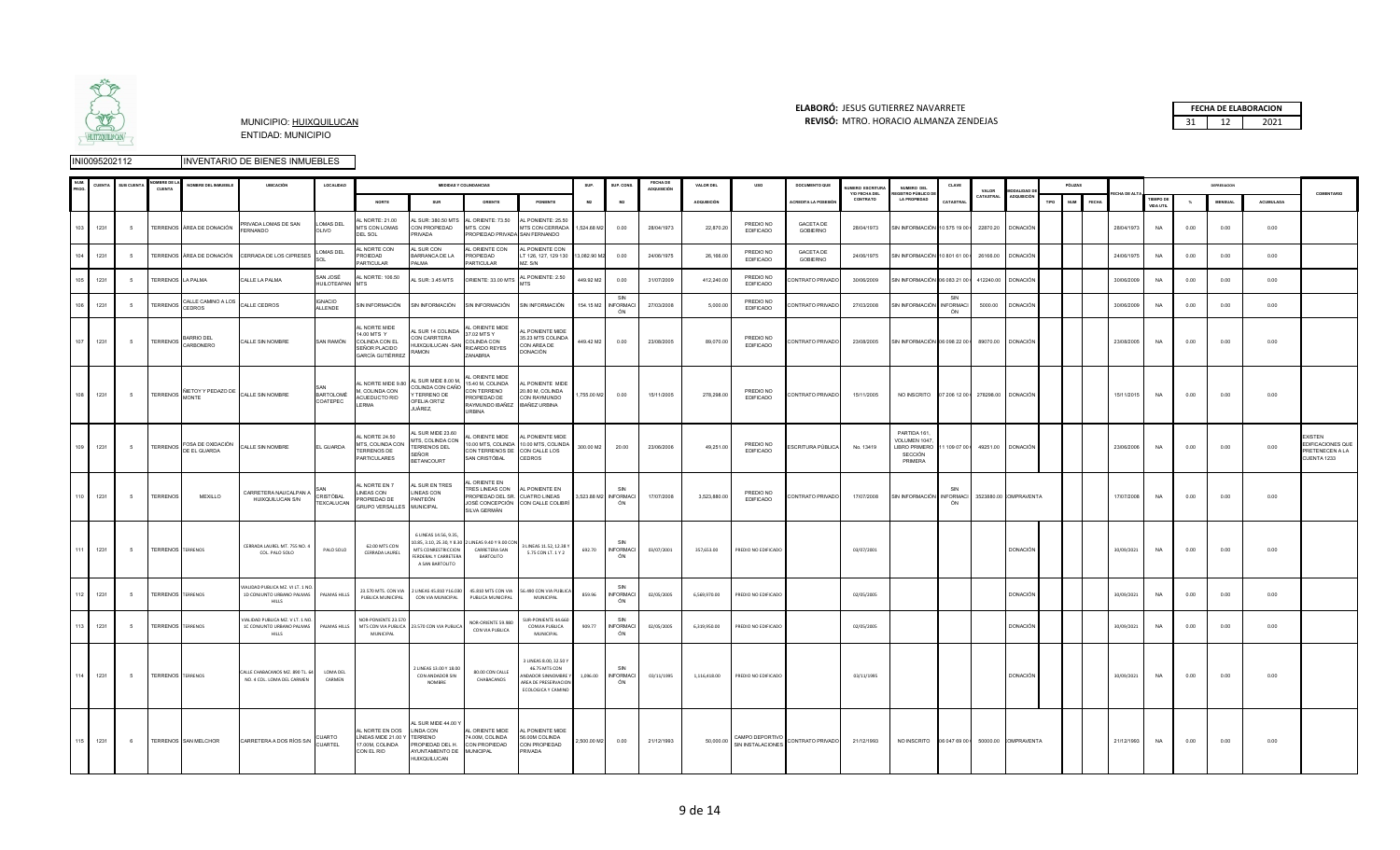

#### **ELABORÓ:** JESUS GUTIERREZ NAVARRETE **FECHA DE ELABORACION**  MUNICIPIO: HUIXQUILUCAN **REVISÓ:** 31 12 2021 MTRO. HORACIO ALMANZA ZENDEJAS

| PROC           | <b>SUENT</b> | SUB CUENTA     | <b>OMBRE DE</b><br>CUENTA | OMBRE DEL INMUEBLI                                               | <b>UBICACIÓN</b>                                | LOCALIDAD                      |                                                                                                                             |                                                                                                                | <b>MEDIDAS Y COLINDANCIAS</b>                                                                                                                                |                                                                                                                                                      | <b>SUP</b>           | SUP CON:                           | <b>FECHA DE</b><br><b>ADQUISICIÓN</b> | <b>VALOR DEL</b>   |                                                     | <b>DOCUMENTO QUE</b>                            | UMERO ESCRITUR            | NUMERO DEL<br>EGISTRO PÚBLICO DI                                   | CLAVE                         | VALOR                   | <b>MODALIDAD DI</b>     |      | PÓLIZAS             |                       |                                      |      |               |           | COMENTARIO                                                            |
|----------------|--------------|----------------|---------------------------|------------------------------------------------------------------|-------------------------------------------------|--------------------------------|-----------------------------------------------------------------------------------------------------------------------------|----------------------------------------------------------------------------------------------------------------|--------------------------------------------------------------------------------------------------------------------------------------------------------------|------------------------------------------------------------------------------------------------------------------------------------------------------|----------------------|------------------------------------|---------------------------------------|--------------------|-----------------------------------------------------|-------------------------------------------------|---------------------------|--------------------------------------------------------------------|-------------------------------|-------------------------|-------------------------|------|---------------------|-----------------------|--------------------------------------|------|---------------|-----------|-----------------------------------------------------------------------|
|                |              |                |                           |                                                                  |                                                 |                                | <b>NORTE</b>                                                                                                                | SUR                                                                                                            | ORIENTE                                                                                                                                                      | PONIENTE                                                                                                                                             | <b>M2</b>            | M <sub>2</sub>                     |                                       | <b>ADQUISICIÓN</b> |                                                     | ACREDITA LA POSESIÓN                            | Y/O FECHA DEL<br>CONTRATO | <b>LA PROPIEDAD</b>                                                | CATASTRAL                     |                         | CATASTRAL ADQUISICIÓN   | TIPO | NUM<br><b>FECHA</b> | <b>CHA DE ALT</b>     | <b>TIEMPO DE</b><br><b>VIDA UTIL</b> |      | <b>MENSUA</b> | ACUMULADA |                                                                       |
|                | 116 1231     | 6              |                           | TERRENOS SAN MELCHOR                                             | CARRETERA A DOS RÍOS S/N                        | CUARTO<br>CUARTEL              | AL NORTE MIDE<br>32.00M, COLINDA<br>CON RIO                                                                                 | AL SUR MIDE 33.00M.<br>COLINDA CON<br>CARRETERA                                                                | L ORIENTE MIDE<br>189.00M, COLINDA<br>CON JAVIER<br><b>GUTIÉRREZ</b>                                                                                         | <b>L PONIENTE MIDE</b><br>202.00 M, CON ABILIO 6,353.75 M2<br>GUTIÉRREZ                                                                              |                      | 0.00                               | 09/07/1993                            | 222,381.25         | CAMPO DEPORTIVO<br>SIN INSTALACIONES                | CONTRATO PRIVADO                                | 09/07/1993                | SIN INFORMACIÓN                                                    | 095 06 047<br>65 00 0000      |                         | 222381.25 OMPRAVENTA    |      |                     | 09/07/1993            | <b>NA</b>                            | 0.00 | 0.00          | 0.00      |                                                                       |
| 117            | 1231         | 6              | TERRENOS                  | CAMPO DEPORTIVO<br>SAN JACINTO                                   | CERRADA OTOÑO                                   | SAN JACINTO                    | AL NORTE 35.596<br><b>MTS CON</b><br>PROPIEDAD PRIVADA PRIVADA                                                              | AL SUR: 42.961 MTS<br>CON PROPIEDAD                                                                            | L ORIENTE: EN<br>TRES LINEAS DE<br>20.821, 2.496 Y<br>40.514 MTS CON                                                                                         | <b>PONIENTE EN</b><br>TRES LINEAS DE<br>36.433, 20.041 Y<br>11.718 MTS CON<br><b>PROPIEDAD PRIVADA PROPIEDAD PRIVAD</b>                              | 2,974.97 M2 1,280.00 |                                    | 28/09/1998                            | 290,000.00         | CAMPO DEPORTIVO<br>SIN INSTALACIONES                | CONTRATO PRIVADO                                | 28/09/1998                | SIN INFORMACIÓN 02 063 54 00   290000.00 OMPRAVENTA                |                               |                         |                         |      |                     | 28/09/1998            | NA                                   | 0.00 | 0.00          | 0.00      | <b>EXISTEN</b><br>EDIFICACIONES QUE<br>PRETENECEN A LA<br>CUENTA 1233 |
|                | 118 1231     | 6 <sup>6</sup> |                           | TERRENOS PARAJE ROSA PRIETA CALLE SIN NOMBRE                     |                                                 | SAN JOSÉ<br><b>HUILOTEAPAN</b> | NORTE MIDE 95.00M<br>30.00 M, COLINDA<br>CON TERRENO DEL M, COLINDA CON<br>SEÑOR FRANCISO CAMINO NACIONAL<br><b>JIMENES</b> | AL SUR MIDE 120.00 65.00 M, COLINDA                                                                            | AL ORIENTE MIDE<br>CON PROPIEDAD<br>DEL SEÑOR JOSÉ<br>CORTES                                                                                                 | <b>PONIENTEMIDE</b><br>3.00 M, Y COLINDA<br>CON PROPIEDAD<br>DEL SEÑOR<br>FRANCISCO JIMÉNEZ 7,275.00 M2<br>15.00M, COLINDA<br>CON CAMINO<br>NACIONAL |                      | 0.00                               | 15/04/1969                            | 22,650.00          | CAMPO DEPORTIVO<br>SIN INSTALACIONES                | CONTRATO PRIVADO                                | 15/04/1969                | SIN INFORMACIÓN 06 079 04 00 ( 22650.00 DONACIÓN                   |                               |                         |                         |      |                     | 15/04/1969            | <b>NA</b>                            | 0.00 | 0.00          | 0.00      |                                                                       |
|                | 119 1231     | 6              |                           |                                                                  | TERRENOS MONTE DE MAGUEY CALLE SIN NOMBRE LT 45 | <b>BARTOLOMÉ</b><br>COATEPEC   | AL NORTE MIDE<br>COLINDA CON<br>PROPIEDAD DE<br><b>BIENES DE</b><br>FELICIANO NAVA Y<br>URBANO MENDOZA                      | 77.50 Y 100.00 MTS, Y AL SUR MIDE 68.00<br>M. Y COLINDA CON<br><b>BIENES DE LA</b><br>SEÑORA ROSENDA<br>ORTEGA | AL ORIENTE MIDE EN<br>DOS LÍNEAS DE<br>117.00 Y 58.40 MTS, Y EN DOS LÍNEAS DE<br>COLINDA CON<br>ROPIEDAD DEL<br>SEÑOR AURELIO<br>MIRELES Y<br>FELICIANA NAVA | AL PONIENTE MIDE<br>40.00 Y 139.00 MTS.<br>COLINDA CON<br>PROPIEDAD DE<br><b>IGNACIO GÓMEZ</b>                                                       | 21,235.00 M2 561.00  |                                    | 04/12/1995                            |                    | CAMPO DEPORTIVO<br>$1,430,000.00$ SIN INSTALACIONES | CONTRATO PRIVADO                                | 04/12/1995                | NO INSCRITO 07 169 45 00 1 1430000.00 COMPRAVENTA                  |                               |                         |                         |      |                     | 04/12/1995            | <b>NA</b>                            | 0.00 | 0.00          | 0.00      | <b>EXISTEN</b><br>EDIFICACIONES QUE<br>PRETENECEN A LA<br>CUENTA 1233 |
|                | 120 1231     | 6              | TERRENOS CEDRO            |                                                                  | ANDADOR EL CEDRO S/N                            | SANTA CRUZ<br>AYOTUXCO         | AL NORTE MIDE<br>62.50 M, COLINDA<br>CON PROPIEDAD<br>DEL SEÑOR ELÍAS<br>CAMINO ARZATE                                      | AL SUR COLINDA<br>CON 62.50 M,<br>COLINDA CON<br>ROPIEDAD DEL<br>SEÑOR OFELIO<br><b>MARTÍNEZ MORALES</b>       | AL ORIENTE MIDE<br>22.00 M, COLINDA<br>CON CAMINO<br>VECINAL                                                                                                 | L PONIENTE 4.00 M,<br>COLINDA CON<br>SEÑORA GILBERTA<br>ROJASL                                                                                       |                      | SIN<br>1,438.00 M2 INFORMACI<br>ÓN | 10/10/1995                            | 30,000.00          | CAMPO DEPORTIVO<br>SIN INSTALACIONES                | CONTRATO PRIVADO                                | 10/10/1995                | NO INSCRITO                                                        | SIN<br><b>INFORMACI</b><br>ÓN |                         | 30000.00 OMPRAVENTA     |      |                     | 10/10/1995            | <b>NA</b>                            | 0.00 | 0.00          | 0.00      |                                                                       |
| 121            | 1231         | -6             |                           | TERRENOS LA COMUNIDAD                                            | CALLE DE LA ENRRAMADA                           | ZACAMULPA                      | L NORTE 90.00 MT<br>CON PROPIEDAD<br>DEL SR. VÍCTOR<br>OLIVO                                                                | AL SUR: 90.00 MTS.<br>CON CAMINO<br>PÚBLICO VECINAL                                                            | MTS CON<br>MANUEL SERRANO                                                                                                                                    | LORIENTE: 47.00 AL PONIENTE: 35.20<br>MTS, CON<br>ROPIEDAD DEL SR. PROPIEDAD MANUEL<br>SERRANO                                                       | 3,699.00 M2          | 0.00                               | SIN<br><b>INFORMACIÓN</b>             | 129,465.00         | CAMPO DEPORTIVO<br>SIN INSTALACIONES                | CONTRATO PRIVADO                                | 11/12/1993                | NO INSCRITO 02 048 22 00                                           |                               |                         | 129465.00 N INFORMACIÓN |      |                     | 11/12/1993            | NA                                   | 0.00 | 0.00          | 0.00      |                                                                       |
|                | 122 1231     | 6              |                           | TERRENOS $\overline{\text{MZ}}$ .811, LT. 41,<br>CAMPO DE FUTBOL | AV. PALO SOLO                                   | AMPLIACIÓN<br>PALO SOLO        | <b>L NORTE: 97 MTS</b><br>CON CALLE 14 DE<br>FEBRERO                                                                        | AL SUR: 94.50 MTS<br>CON AV. PALO SOLO MILULUM                                                                 | AL ORIENTE: 49.50 AL PONIENTE. 51                                                                                                                            | MTS CON CALLE 2 MTS. CON LTS. 9 Y 4,804.30 M2                                                                                                        |                      | 0.00                               | 13/11/1995                            | 12,546.09          | CAMPO DEPORTIVO<br>SIN INSTALACIONES                | ESCRITURA PÚBLICA                               | No. 4242                  | PARTIDA 682<br>VOLUMEN 1233<br>LIBRO PRIMERO<br>SECCIÓN<br>PRIMERA |                               | 10 811 54 00 1 12546.09 | <b>DONACIÓN</b>         |      |                     | 13/11/1995            | <b>NA</b>                            | 0.00 | 0.00          | 0.00      |                                                                       |
| 123            | 1231         |                |                           |                                                                  | TERRENOS CANCHA DEPORTIVA AV. TECAMACHALCO S/N  | EL OLIVO                       | AL NORTE: CON<br>CALLE SABINO                                                                                               | AL SUR: CON JARDÍN AL ORIENTE:<br>DE NIÑOS                                                                     | PROPIEDAD PRIVADA LICONSA                                                                                                                                    | AL PONIENTE: CON                                                                                                                                     |                      | SIN<br>520.00 M2 INFORMACI<br>ÓN   | SIN<br><b>INFORMACIÓN</b>             | 2,180.00           | CAMPO DEPORTIVO<br>SIN INSTALACIONES                | SIN INFORMACIÓN SIN INFORMACIÓN SIN INFORMACIÓN |                           |                                                                    | SIN<br><b>INFORMACI</b><br>ÓN | 2180.00                 | <b>VINFORMACIÓN</b>     |      |                     | SIN<br>VFORMACIÓ<br>N | NA                                   | 0.00 | 0.00          | 0.00      |                                                                       |
| 124            | 1231         |                | <b>TERRENOS</b>           | CANCHAS LOMA DEL<br><b>ARMEN</b>                                 | AMINO VIEJO A<br><b>UIXQUILUCAN S/N</b>         | LOMA DEL<br>CARMEN             | L NORTE: CON<br>ÁREA VERDE                                                                                                  | AL SUR: CAMINO<br>VIEJO A<br><b>HUIXQUILUCAN</b>                                                               | AL ORIENTE: CAMINO<br>EIJO A<br>HUIXQUILUCAN                                                                                                                 | AL PONIENTE: CALLE<br><b>BUEN SUCESO</b>                                                                                                             |                      | SIN<br>2,000.00 M2 INFORMACI<br>ÓN | 30/12/1993                            | 180,180.16         | CAMPO DEPORTIVO<br>SIN INSTALACIONES                | CONTRATO PRIVADO                                | 30/12/1993                | NO INSCRITO                                                        | SIN<br>NFORMACI<br>ÓN         | 180180.1                | <b>DONACIÓN</b>         |      |                     | 31/12/1993            | NA                                   | 0.00 | 0.00          | 0.00      |                                                                       |
|                | 125 1231     | 6              |                           | TERRENOS MILPA DE POLO O                                         | CALLE DE LAS PALMAS                             | ZACAMULPA                      | <b>L NORTE EN DOS</b><br>LINEAS DE 7.901 Y<br>27.278 MTS CON<br>CALLE LAS PALMAS                                            | AL SUR: 33.839 MTS<br>CON PROPIEDAD<br>PRIVADA                                                                 | L ORIENTE EN<br>TRES LINEAS DE<br>5.119, 26.353 Y<br>25.084 MTS. CON<br>PROPIEDAD PRIVADA                                                                    | AL PONIENTE: 52.227<br>MTS CON<br>PROPIEDAD PRIVADA                                                                                                  |                      | SIN<br>2,030.00 M2 INFORMACI<br>ÓN | 23/06/2006                            | 312,000.00         | CAMPO DEPORTIVO<br>SIN INSTALACIONES                | ESCRITURA PÚBLICA                               | No. 13417                 | NO INSCRITO                                                        | SIN<br><b>INFORMACI</b><br>ÓN |                         | 312000.00 DONACIÓN      |      |                     | 23/06/2006            | <b>NA</b>                            | 0.00 | 0.00          | 0.00      |                                                                       |
|                | 1233         |                | <b>EDIFICIOS</b>          | MERCADO                                                          | GALEANA S/N                                     | PRIMER<br><b>CUARTEL</b>       | LONSO GUTIÉRREZ CALLE DELICIAS                                                                                              |                                                                                                                | ALLE H. GALEANA                                                                                                                                              | ANACLETA CRUZ,<br><b>OCTAVIO REYES</b>                                                                                                               | 963.23               | 869.54                             | 1980-11-06                            | 180,000.00         | <b>MERCADO</b>                                      | <b>DONACION</b>                                 | <b>DONACION</b>           |                                                                    | 095 01 012 04 00              | 180000.00               |                         |      |                     | 1980-11-06            | 50                                   | 0.02 | 300.00        | 25,200.00 |                                                                       |
| $\overline{2}$ | 1233         | 6              | <b>EDIFICIOS</b>          | UNIDAD DEPORTIVA                                                 | SAN MARTÍN                                      | PRIMER<br>CUARTEL              | PROPIEDAD<br><b>MUNICIPAL</b>                                                                                               | PROPIEDAD<br><b>MUNICIPAL</b>                                                                                  | PROPIEDAD<br><b>MUNICIPAL</b>                                                                                                                                | PROPIEDAD<br><b>MUNICIPAL</b>                                                                                                                        | 47500.00             | 23750.00                           | 1996-03-04                            | 2,775,000.00       | UNIDAD DEPORTIVA                                    | COMPRA - VENTA                                  | COMPRA - VENTA            |                                                                    | 095 05 039 03 00              | 2775000.00              |                         |      |                     | 1996-03-04            | 50                                   | 0.02 | 1.625.00      | 88.500.00 |                                                                       |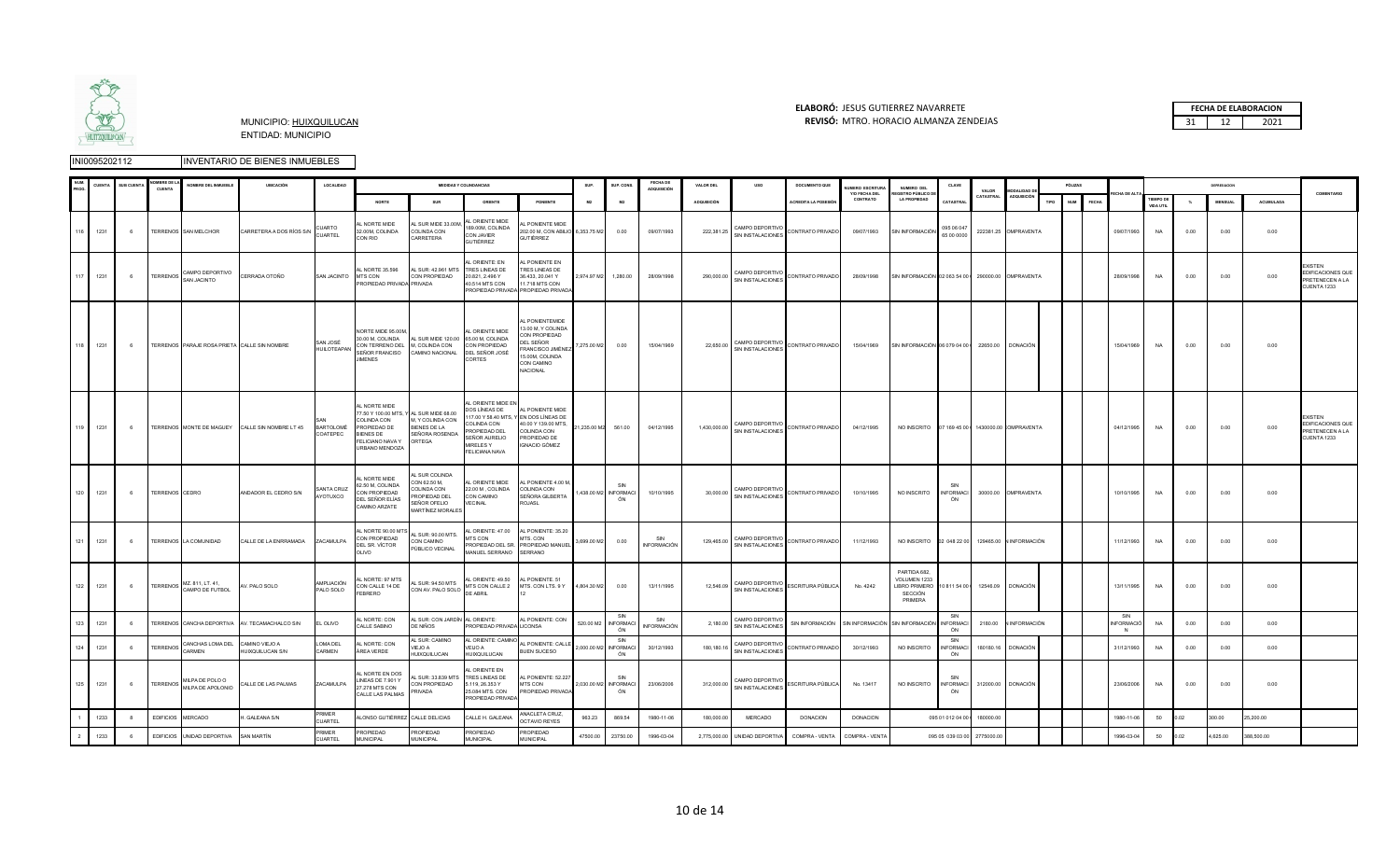

### **ELABORÓ:** JESUS GUTIERREZ NAVARRETE **FECHA DE ELABORACION**  MUNICIPIO: HUIXQUILUCAN **REVISÓ:** 31 12 2021 MTRO. HORACIO ALMANZA ZENDEJAS

|                        | <b>CUENTA</b> | <b>SUB CUENT</b>        | MBRE DE I<br><b>CUENT</b> | NOMBRE DEL INMUEBLE                                                      | <b>UBICACIÓN</b>                                 | LOCALIDAD                      |                                               |                                                                   | <b>MEDIDAS Y COLINDANCIAS</b>     |                                                       | SUP.           | SUP. CONS. | <b>FECHA DE</b><br>ADQUISICIÓN | VALOR DEL    | uso                                                                      | DOCUMENTO QUE        | UMERO ESCRITURA<br>Y/O FECHA DEL | NUMERO DEL<br><b>REGISTRO PÚBLICO D</b> | CLAVE                 | VALOR      | <b>MODALIDAD</b>   | PÓLIZAS            |       |            |                                      |               | DEPRESIACION   |            | COMENTARIO |
|------------------------|---------------|-------------------------|---------------------------|--------------------------------------------------------------------------|--------------------------------------------------|--------------------------------|-----------------------------------------------|-------------------------------------------------------------------|-----------------------------------|-------------------------------------------------------|----------------|------------|--------------------------------|--------------|--------------------------------------------------------------------------|----------------------|----------------------------------|-----------------------------------------|-----------------------|------------|--------------------|--------------------|-------|------------|--------------------------------------|---------------|----------------|------------|------------|
|                        |               |                         |                           |                                                                          |                                                  |                                | NORTE                                         | SUR                                                               | ORIENTE                           | PONIENTE                                              | M <sub>2</sub> |            |                                | ADQUISICIÓN  |                                                                          | ACREDITA LA POSESIÓI | CONTRATO                         | <b>LA PROPIEDAD</b>                     | CATASTRA              | CATASTRAL  | <b>ADQUISICIÓN</b> | <b>NUM</b><br>TIPO | FECHA |            | <b>TIEMPO DE</b><br><b>VIDA UTIL</b> | $\mathcal{H}$ | <b>MENSUAL</b> | ACUMULADA  |            |
|                        | 1233          | 5                       |                           | EDIFICIO PUBLICO O<br>MUNICIPAL).                                        | EDIFICIOS COMERCIAL (PALACIO NICOLAS BRAVO NO. 7 | SEGUNDO<br>CUARTEL             | CALLE IGNACIO<br>RAYON                        | PROPIEDAD PRIVADA CALLE NICOLAS                                   |                                   | PROPIEDAD PRIVADA                                     | 1139.77        |            | 1942-05-07                     | 350,000.00   | <b>EDIFICIO PUBLICO (</b><br>COMERCIAL<br>(PALACIO<br>MUNICIPAL).        | COMPRA - VENTA       | COMPRA - VENT/                   |                                         |                       | 350000.00  |                    |                    |       | 1942-05-07 | 50                                   | 0.02          | 583.33         | 49,000.00  |            |
| $\boldsymbol{\Lambda}$ | 1233          | -5                      | <b>EDIFICIOS</b>          | EDIFICIO PUBLICO O<br>COMERCIAL<br>(EXMERCADO<br>MUNICIPAL)              | AMADO NERVO S/N                                  | SEGUNDO<br><b>CUARTEL</b>      | CALLE MIGUEL<br><b>HIDALGO</b>                | PROPIEDAD PRIVADA PROPIEDAD PRIVADA SIERNADO                      |                                   |                                                       | 447.74         |            |                                | 70,000.00    | <b>EDIFICIO PUBLICO (</b><br>COMERCIAL<br>(EXMERCADO<br>MUNICIPAL)       | COMPRA - VENTA       | COMPRA - VENTA                   |                                         |                       | 70000.00   |                    |                    |       |            | 50                                   | 0.02          | 116.67         | 9,800.00   |            |
| 5                      | 1233          | 8                       |                           | EDIFICIOS LECHERIA LICONSA                                               | CARRETERA A AGUA<br>ENDITA S/N                   | SEGUNDO<br>CUARTEL             | CARRETERA                                     | SRA. ELENA GARCIA                                                 | CARRETERA AGUA<br><b>BENDITA</b>  | SR. ALBERTO NAVA                                      | 787.20         |            |                                | 15,000.00    | LECHERIA LICONSA                                                         | <b>DONACION</b>      | <b>DONACION</b>                  |                                         |                       | 15000.00   |                    |                    |       |            | 50                                   | 0.02          | 25.00          | 2,100.00   |            |
| 6                      | 1233          | -8                      | <b>EDIFICIOS</b>          | TANQUE DE AGUA,<br>JARDIN DE NIÑOS Y<br>ESCUELA DE<br><b>SECRETARIAS</b> | CAMINO VIEJO A LA<br><b>CORONICA S/N</b>         | SEGUNDO<br>CUARTEL             | SAUL CARREÑO                                  | LUCAS ENDOQUI                                                     | SAUL CARREÑO                      | CAMINO VIEJO A LA<br>CORONITA                         | 10405.57       |            |                                | 10,000.00    | TANQUE DE AGUA<br>JARDIN DE NIÑOS Y<br><b>ESCUELA DE</b><br>SECRETARIAS  | <b>DONACION</b>      | <b>DONACION</b>                  |                                         |                       | 10000.00   |                    |                    |       |            | 50                                   | 0.02          | 16.67          | 400.00     |            |
|                        | 1233          |                         | <b>EDIFICIOS</b>          | TANQUE DE AGUA                                                           | AJ A OUGIV OMIMAC<br>ORONICA S/N                 | SEGUNDO<br>CUARTEL             | <b>ARRANCA</b>                                | CAMINO A LA<br>CORONITA                                           | SR. ANTONIO<br><b>ENCAMPIRA</b>   | SR. OJEDA                                             | 1283.92        |            |                                | 16,188.25    | TANQUE DE AGUA                                                           | <b>DONACION</b>      | <b>DONACIÓN</b>                  |                                         |                       | 15000.00   |                    |                    |       |            | 50                                   | 0.02          | <b>RO AS</b>   | 2.266.36   |            |
| 8                      | 1233          | 5                       |                           | EDIFICIO PUBLICO<br>EDIFICIOS COMERCIAL (PLAZA<br>HUIXQUILUCAN).         | VENUSTIANO CARRANZA S/N                          | CUARTO<br>CUARTEL              | CALLE VENUSTIANO<br>CARRANZA                  | SR. RAÚL VAZQUEZ,<br>CATARINO GRANADA CALLE ITURBIDE<br>Y MORELOS |                                   | CAMINO SIN<br>NOMBRE                                  | 3423.25        |            |                                | 6,205,057.00 | EDIFICIO PUBLICO<br>COMERCIAL (PLAZA<br>HUIXQUILUCAN).                   | COMPRA - VENTA       | COMPRA - VENTA                   |                                         |                       | 6205057.00 |                    |                    |       |            | 50                                   | 0.02          | 10,341.76      | 868,707.98 |            |
|                        | 1233          | $\mathbf{a}$            | <b>EDIFICIOS</b>          | RASTRO MUNICIPAL                                                         | LEONA VICARIO S/N                                | <b>TERCER</b><br>UARTEL        | SR. JAIME GARCÍA                              | CALLE LEONA<br>/ICARIO                                            | PRIVADA BUENA<br><b>ISTA</b>      | PLAZUELA CRUZ DE<br>A MISIÓN                          | 918.00         |            |                                | 30,000.00    | RASTRO MUNICIPA                                                          | <b>DONACION</b>      | <b>DONACION</b>                  |                                         |                       | 30000.00   |                    |                    |       |            | 50                                   | 0.02          | 50.00          | 1,200.00   |            |
| 10                     | 1233          | 8                       | <b>EDIFICIOS</b>          | JARDÍN DE LA<br>CULTURA                                                  | CARRETERA A ZACAMULPA                            | QUINTO<br><b>CUARTEL</b>       | CARRETERA                                     |                                                                   | A OWING<br>ZACAMULPA              | MARCELINO<br>RAMÍREZ                                  | 21158.62       |            |                                | 160,000.00   | JARDÍN DE LA<br><b>CULTURA</b>                                           | <b>DONACION</b>      | <b>DONACION</b>                  |                                         |                       | 160000.00  |                    |                    |       |            | 50                                   | 0.02          | 266.67         | 22,400.00  |            |
| 11                     | 1233          | -8                      | <b>EDIFICIOS</b>          | CENTRO<br><b>ANTIRRABICO</b>                                             | ARAJE PALAJOY S/N                                | QUINTO<br>CUARTEL              | PROPIEDAD<br><b>MUNICIPAL</b>                 | PROPIEDAD<br><b>MUNICIPAL</b>                                     | PROPIEDAD<br><b>MUNICIPAL</b>     | PROPIEDAD<br><b>MUNICIPAL</b>                         | 422.27         |            | 1993-10-07                     | 244,270.33   | CENTRO<br><b>ANTIRRABICO</b>                                             | COMPRA - VENTA       | COMPRA - VENTA                   |                                         |                       | 244270.33  |                    |                    |       | 1993-10-07 | 50                                   | 0.02          | 107.12         | 34.197.85  |            |
| 12                     | 1233          |                         | <b>EDIFICIOS</b>          | <b>AUDITORIO</b><br><b>MUNICIPAL</b>                                     | AMINO A ZACAMULPA,<br>PARAJE EL BOJI S/N         | SAN JACINTO                    | CAMINO A<br>ZACAMULPA PARAJE<br>EL BOJI       | PROPIEDAD PRIVADA PROPIEDAD PRIVADA PROPIEDAD PRIVADA             |                                   |                                                       | 495.00         |            |                                |              | <b>AUDITORIO</b><br><b>MUNICIPAL</b>                                     | DONACION             | <b>DONACION</b>                  |                                         |                       |            |                    |                    |       |            | 50                                   | 0.00          | .00            | 0.00       |            |
| 13                     | 1233          |                         | <b>EDIFICIOS</b>          | <b>AUDITORIO</b>                                                         | ARR. SANTA CRUZ - SAN<br>RISTÓBAL TEX. S/N       | SAN JOSE<br><b>HUILOTEAPAN</b> | <b>SUSANA MORENO</b><br>GUTIÉRREZ             | VICTORIO MORENO<br>SANTILLAN                                      | <b>SUSANA MORENO</b><br>SUTIÉRREZ | <b>JULIO MORENO</b><br>GUTIÉRREZ                      | 985.25         |            |                                | 59,502.21    | AUDITORIO                                                                | <b>DONACION</b>      | <b>DONACIÓN</b>                  |                                         |                       | 59502.21   |                    |                    |       |            | 50                                   | 0.02          |                | 8,330.31   |            |
| 14                     | 1233          |                         |                           | EDIFICIOS TANQUE DE AGUA                                                 | CAMINO VECINAL S/N                               | SAN JOSE<br><b>HUILOTEAPAN</b> | CAMINO VECINAL                                | ESCUELA PRIMARIA<br>"CUAUHTEMOC"                                  | ÁNGEL GARCÍA                      | CAMINO VECINAL                                        | 162.29         |            |                                | 3,000.00     | TANQUE DE AGUA                                                           | <b>DONACION</b>      | <b>DONACION</b>                  |                                         |                       | 3000.00    |                    |                    |       |            | 50                                   | 0.02          | 500            | 420.00     |            |
| 15                     | 1233          | - 5                     |                           | EDIFICIO PUBLICO O<br>EDIFICIOS COMERCIAL<br>(LECHERIA LICONSA).         | ARRETERA HUIXQUILUCAN - IGNACIO<br>MARQUESA S/N  | ALLENDE                        | CARRETERA<br>HUIXQUILUCAN -<br>MARQUESA       |                                                                   |                                   | PROPIEDAD PRIVADA PROPIEDAD PRIVADA PROPIEDAD PRIVADA | 128.08         |            | 1991-08-18                     |              | <b>EDIFICIO PUBLICO (</b><br>COMERCIAL<br>(LECHERIA<br>LICONSA).         | COMPRA - VENTA       | COMPRA - VENTA                   |                                         | 095 04 010 03 00 0000 |            |                    |                    |       | 1991-08-18 | 50                                   | 0.00          | 0.00           | 0.00       |            |
| 16                     | 1233          | $\overline{\mathbf{3}}$ | <b>EDIFICIOS</b>          | EDIFICIO PUBLICO O<br>COMERCIAL<br><b>AUDITORIO</b><br>MUNICIPAL)        | CALLE TULIPANES                                  | <b>IGNACIO</b><br>ALLENDE      | PROPIEDAD<br><b>MUNICIPAL</b>                 | <b>PROPIEDAD</b><br>MUNICIPAL                                     | PROPIEDAD<br><b>MUNICIPAL</b>     | PROPIEDAD<br><b>MUNICIPAL</b>                         | 4959.18        | 859.95     | 1995-12-04                     | 895,208.05   | <b>EDIFICIO PUBLICO (</b><br>COMERCIAL<br>(AUDITORIO<br>MUNICIPAL)       | COMPRA - VENTA       | COMPRA - VENTA                   |                                         |                       | 895208.05  |                    |                    |       | 1995-12-04 | 50                                   | 0.02          | 1,492.01       | 125,329.13 |            |
| 17                     | 1233          | $\overline{\mathbf{3}}$ | <b>EDIFICIOS</b>          | EDIFICIO PUBLICO O<br>COMERCIAL<br>(AUDITORIO<br>MUNICIPAL)              | CARRETERA HUIXQUILUCAN - MAGDALENA<br>NAUCALPAN  | CHICHICASPA                    | PROPIEDAD<br><b>MUNICIPAL</b>                 | PROPIEDAD<br><b>MUNICIPAL</b>                                     | PROPIEDAD<br><b>MUNICIPAL</b>     | PROPIEDAD<br><b>MUNICIPAL</b>                         | 24580.00       | 861.03     |                                | 997,096.73   | DIFICIO PUBLICO (<br>COMERCIAL<br>(AUDITORIO<br>MUNICIPAL)               | <b>DONACION</b>      | <b>DONACION</b>                  |                                         |                       | 997096.73  |                    |                    |       |            | 50                                   | 0.02          | 1,661.83       | 139,593.54 |            |
| 18                     | 1233          | $\overline{\mathbf{3}}$ | <b>EDIFICIOS</b>          | EDIFICIO PUBLICO O<br>COMERCIAL<br>(AUDITORIO<br><b>MUNICIPAL</b>        | CAMINO A HUIX ACUEDUCTO BARTOLOMÉ<br>ERMA S/N    | COATEPEC                       | CAMINO A<br>HUIXQUILUCAN -<br>ACUEDUCTO LERMA |                                                                   |                                   | PROPIEDAD PRIVADA PROPIEDAD PRIVADA PROPIEDAD PRIVADA | 630.00         |            |                                |              | <b>EDIFICIO PUBLICO (</b><br>COMERCIAL<br>(AUDITORIO<br><b>MUNICIPAL</b> | <b>DONACION</b>      | <b>DONACIÓN</b>                  |                                         |                       |            |                    |                    |       |            | 50                                   | 0.00          | 0.00           | 0.00       |            |
| 19                     | 1233          | $\overline{\mathbf{3}}$ | <b>EDIFICIOS</b>          | EDIFICIO PUBLICO O<br>COMERCIAL<br>(AUDITORIO<br>MUNICIPAL)              | PASEO SAN CRISTÓBAL S/N                          | CRISTÓBAL<br>TEXCALUCAN        | EXPLANADA                                     | CALLE COLIBRIS                                                    | PASEO MIRADOR                     | CALLE COLIBRIS                                        | 1062.50        |            | 1973-05-05                     |              | <b>EDIFICIO PUBLICO C</b><br>COMERCIAL<br>(AUDITORIO<br>MUNICIPAL)       | <b>DONACION</b>      | <b>DONACION</b>                  |                                         |                       |            |                    |                    |       | 1973-05-05 | 50                                   | 0.02          | 0.00           | 0.00       |            |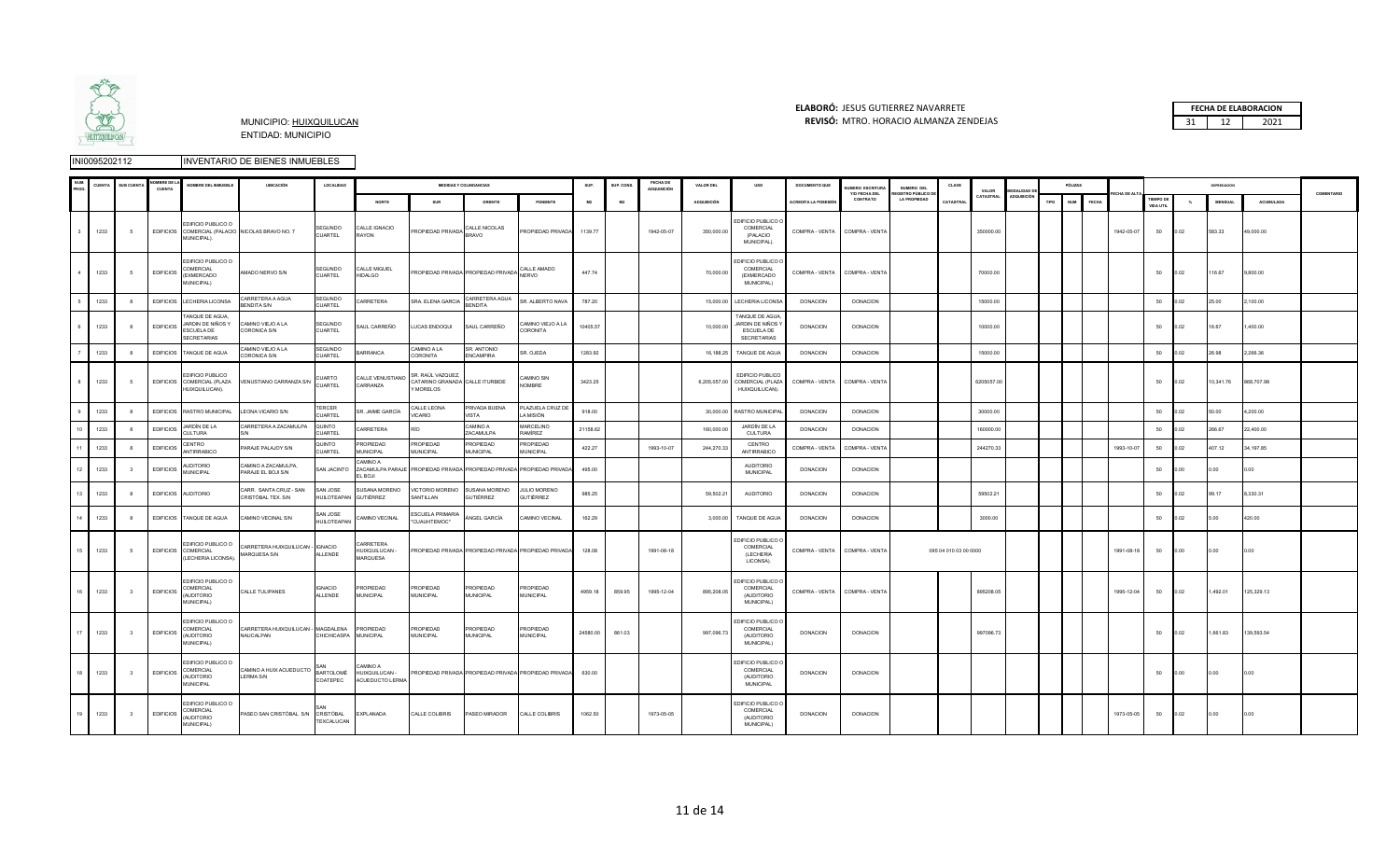

### **ELABORÓ:** JESUS GUTIERREZ NAVARRETE **FECHA DE ELABORACION**  MUNICIPIO: HUIXQUILUCAN **REVISÓ:** 31 12 2021 MTRO. HORACIO ALMANZA ZENDEJAS

|    |      |                         | <b>BREDE</b><br><b>CUENTA</b> | NOMBRE DEL INMUEBLE                                                     | <b>UBICACIÓN</b>                                   | LOCALIDAD                                 |                                                   |                                                      | <b>MEDIDAS Y COLINDANCIAS</b> |                                                                        | SUP.    | SUP. CONS      | FECHA DE<br>ADQUISICIÓN | VALOR DEL   | uso                                                             | DOCUMENTO QUE        | UMERO ESCRITURA           | NUMERO DEL                               | CLAVE    | VALOR     |            |      | PÓLIZAS                    |            |                        |      | DEPRESIACION   |                  |            |
|----|------|-------------------------|-------------------------------|-------------------------------------------------------------------------|----------------------------------------------------|-------------------------------------------|---------------------------------------------------|------------------------------------------------------|-------------------------------|------------------------------------------------------------------------|---------|----------------|-------------------------|-------------|-----------------------------------------------------------------|----------------------|---------------------------|------------------------------------------|----------|-----------|------------|------|----------------------------|------------|------------------------|------|----------------|------------------|------------|
|    |      |                         |                               |                                                                         |                                                    |                                           | NORTE                                             | SUR                                                  | ORIENTE                       | PONIENTE                                                               | M2      | M <sub>2</sub> |                         | ADQUISICIÓN |                                                                 | ACREDITA LA POSESIÓI | Y/O FECHA DEL<br>CONTRATO | EGISTRO PÚBLICO D<br><b>LA PROPIEDAD</b> | CATASTRA | CATASTRAL | ADQUISICIÓ | TIPO | <b>NUM</b><br><b>FECHA</b> |            | TIEMPO DE<br>VIDA UTIL | $\%$ | <b>MENSUAL</b> | <b>ACUMULADA</b> | COMENTARIO |
| 20 | 1233 | 3                       | <b>EDIFICIOS</b>              | EDIFICIO PUBLICO<br>COMERCIAL<br><b>AUDITORIO</b><br>MUNICIPAL)         | ASEO SAN FRANCISCO,<br>SUR. S/N                    | <b>FRANCISCO</b><br>AYOTUXCO              | AMINO A AGUA<br>BENDITA - DOS RÍOS HUIXQUILUCAN   | ANDADOR                                              |                               | PROPIEDAD PRIVADA PROPIEDAD PRIVADA                                    | 1062.50 |                |                         |             | EDIFICIO PUBLICO<br>COMERCIAL<br>(AUDITORIO)<br>MUNICIPAL)      | <b>DONACION</b>      | <b>DONACION</b>           |                                          |          |           |            |      |                            |            | 50                     | 0.00 | 00             |                  |            |
| 21 | 1233 | 8                       | <b>EDIFICIOS</b>              | TANQUE DE AGUA                                                          | ROPIEDAD SR. TITO<br>RTEGA S/N                     | SAN JUAN<br>YAUTEPEC                      | <b>SR. TITO ORTEGA</b>                            | SR. TITO ORTEGA                                      | R. TITO ORTEGA                | SR. TITO ORTEGA                                                        | 100.00  |                |                         | 1,000.00    | TANQUE DE AGUA                                                  | <b>DONACION</b>      | <b>DONACION</b>           |                                          |          | 1000.00   |            |      |                            |            | 50                     | 02   | 67             | 140.00           |            |
| 22 | 1233 |                         | <b>EDIFICIOS</b>              | TANQUE DE AGUA                                                          | ROPIEDAD DEL SR.<br>ARCIAL CLEMENTE S/N            | SAN JUAN<br>YAUTEPEC                      | <b>ACINTA URBINA</b>                              | PASCUALA GARCÍA                                      | <b>MARCIAL CLEMENTE</b>       | PASCUALA GARCÍA                                                        | 16.00   |                |                         | 80.00       | TANQUE DE AGUA                                                  | <b>DONACION</b>      | <b>DONACION</b>           |                                          |          | 80.00     |            |      |                            |            | 50                     | 02   |                | 1.20             |            |
| 23 | 1233 |                         | <b>EDIFICIOS</b>              | TANGUE DE AGUA                                                          | AMINO VECINAL S/N                                  | <b>SAN JUAN</b><br><b>YAUTEPEC</b>        | <b>VÍCTOR CIMA</b>                                | <b>RANCISCO</b><br>CAYETANO                          | ABLO VALVERDE                 | RANCISCO<br><b>CAYETANO</b>                                            | 26.63   |                |                         | 25.00       | TANGUE DE AGUA                                                  | <b>DONACION</b>      | <b>DONACION</b>           |                                          |          | 25.00     |            |      |                            |            | 50                     | ነ በ2 | 04             | 3.50             |            |
| 24 | 1233 |                         | <b>EDIFICIOS</b>              | TANQUE DE AGUA                                                          | AMINO VECINAL S/N                                  | <b>SAN JUAN</b><br>YAUTEPEC               | ASCUAL FLORES                                     | PASCUAL FLORES                                       | PASCUAL FLORES                | CAMINO VECINAL                                                         | 72.00   |                |                         | 360.00      | TANQUE DE AGUA                                                  | <b>DONACION</b>      | <b>DONACION</b>           |                                          |          | 360.00    |            |      |                            |            | 50                     | ነ በ2 |                | 50.40            |            |
| 25 | 1233 | -5                      | <b>EDIFICIOS</b>              | EDIFICIO PUBLICO O<br>COMERCIAL<br><b>LECHERÍA LICONSA</b>              | ARRETERA A CANALES,<br>SANTA CRUZ AYOTUXCO S/N     | SANTA CRUZ<br>AYOTUXCO                    | AMINO A<br>HUIXQUILUCAN DOS<br>RÍOS - LA GLORIETA |                                                      |                               | PROPIEDAD PRIVADA PROPIEDAD PRIVADA PROPIEDAD PRIVADA                  | 112.11  |                |                         |             | <b>EDIFICIO PUBLICO (</b><br>COMERCIAL<br>LECHERÍA LICONSA      | <b>DONACION</b>      | <b>DONACION</b>           |                                          |          |           |            |      |                            |            | 50                     | 0.00 | 0.00           |                  |            |
| 26 | 1233 |                         | <b>EDIFICIOS</b>              | DELEGACIÓN<br><b>MUNICIPAL</b>                                          | V. 16 DE SEPTIEMBRE S/N                            | <b>ANTIAGO</b><br>YANCUITLALPA AV. MEXICO |                                                   | ARIO PÉREZ DEL                                       | <b>AV 16 DE</b><br>EPTIEMBRE  | GIL VILLAR,<br>MARCELINO<br>ROMERO                                     | 837.00  |                |                         | 16,864.00   | DELEGACIÓN<br><b>MUNICIPAL</b>                                  | <b>DONACION</b>      | <b>DONACIÓN</b>           |                                          |          | 16864.00  |            |      |                            |            | 50                     | 0.02 | 28 11          | 2,360.96         |            |
| 27 | 1233 | $\overline{\mathbf{3}}$ | <b>EDIFICIOS</b>              | EDIFICIO PUBLICO<br>COMERCIAL<br><b>AUDITORIO</b><br><b>JUNICIPAL).</b> | AMNO A SAN JUAN<br>YAUTEPEC-HUIX S/N               | ZACAMULPA                                 | CAMINO A SAN JUAN<br>YAUTEPEC -<br>HUIXQUILUCAN   |                                                      |                               | PROPIEDAD PRIVADA PROPIEDAD PRIVADA PROPIEDAD PRIVADA                  | 1062.50 |                |                         |             | EDIFICIO PUBLICO<br>COMERCIAL<br>(AUDITORIO<br>MUNICIPAL).      | COMPRA - VENTA       | COMPRA - VENTA            |                                          |          |           |            |      |                            |            | 50                     | 0.00 | 0.00           | 0.00             |            |
| 28 | 1233 | -5                      |                               | EDIFICIO PUBLICO O<br>EDIFICIOS COMERCIAL<br>(LECHERÍA LICONSA)         | CAMINO A PALO SOLO AV.<br><b>PRINCIPAL S/N</b>     | CONSTITUYEN<br><b>TES DE 1917</b>         | CAMINO A PALO<br>SOLO AV. PRINCIPAL               |                                                      |                               | PROPIEDAD PRIVADA PROPIEDAD PRIVADA PROPIEDAD PRIVADA                  | 40.30   |                | 1995-11-03              |             | EDIFICIO PUBLICO (<br>COMERCIAL<br>(LECHERÍA LICONSA            | DONACION             | <b>DONACION</b>           |                                          |          |           |            |      |                            | 1995-11-03 | 50                     | 0.00 | 0.00           | 0.00             |            |
| 29 | 1233 |                         | <b>EDIFICIOS</b>              | <b>AUDITORIO</b><br><b>MUNICIPAL</b>                                    | AM. A PALO SOLO AV.<br>CONSTITUYENTES S/N          | <b>CONSTITUYEN</b><br><b>TES DE 1917</b>  | CAMINO A PALO<br>SOLO - AV.<br>CONSTITUYENTES     |                                                      |                               | PROPIEDAD PRIVADA PROPIEDAD PRIVADA PROPIEDAD PRIVADA                  | 1062.50 |                | 1993-07-07              |             | <b>AUDITORIO</b><br><b>MUNICIPAL</b>                            | DONACION             | <b>DONACION</b>           |                                          |          |           |            |      |                            | 1993-07-07 | 50                     | 0.02 | .00            | 0.00             |            |
| 30 | 1233 | $\sqrt{2}$              | <b>EDIFICIOS</b>              | EDIFICIO PUBLICO<br>COMERCIAL<br>LECHERÍA LICONSA)                      | V. TECAMACHALCO S/N                                | EL OLIVO                                  |                                                   |                                                      |                               | AV. TECAMACHALCO PROPIEDAD PRIVADA PROPIEDAD PRIVADA PROPIEDAD PRIVADA | 114.44  |                | 1995-10-16              |             | EDIFICIO PUBLICO<br>COMERCIAL<br>LECHERÍA LICONSA               | <b>DONACION</b>      | <b>DONACION</b>           |                                          |          |           |            |      |                            | 1995-10-16 | 50                     | 0.00 | 0.00           | 0.00             |            |
| 31 | 1233 |                         | <b>EDIFICIOS</b>              | TERRENO.<br>DELEGACION Y<br><b>BIBI IOTECA</b>                          | ROP. SR. PEDRO PÉREZ<br>DEL RÍO S/N                | JESÚS DEL<br>MONTE                        | <b>ACINTO SALINAS</b>                             | ERNESTO ANTOMAN PEDRO PÉREZ DEL<br><b>DBREGON</b>    |                               | <b>VICOLÁS SÁNCHEZ</b>                                                 | 531.30  |                |                         | 7,969.50    | TERRENO<br>DELEGACION Y<br><b>BIBLIOTECA</b>                    | DONACION             | <b>DONACION</b>           |                                          |          | 7969.50   |            |      |                            |            | 50                     | 0.02 | 13.28          | ,115.73          |            |
| 32 | 1233 | $^{\circ}$              | <b>EDIFICIOS</b>              | TANQUE DE AGUA                                                          | ALLE PROP. DEL SR. YUREI                           | JESÚS DEL<br>MONTE                        | SR. YUREN                                         | SR. YUREN                                            | SR. YUREN                     | SR. YUREN                                                              | 70.00   |                |                         | 350.00      | TANQUE DE AGUA                                                  | <b>DONACION</b>      | <b>DONACION</b>           |                                          |          | 350.00    |            |      |                            |            | 50                     | 0.02 | 1.58           | 49.00            |            |
| 33 | 1233 |                         | <b>EDIFICIOS</b>              | TANQUE DE AGUA                                                          | /ERACRUZ S/N                                       | JESÚS DEL<br><b>MONTE</b>                 | R. ADMAR                                          | DR. ADMAR                                            | <b>/ERACRUZ</b>               | <b>R. ADMAR</b>                                                        | 100.00  |                |                         | 1,000.00    | TANQUE DE AGUA                                                  | DONACION             | <b>DONACION</b>           |                                          |          | 1000.00   |            |      |                            |            | 50                     | .02  | 1.67           | 140.00           |            |
| 34 | 1233 | 8                       | <b>EDIFICIOS</b>              | TANQUE DE AGUA                                                          | ANUEL ÁVILA CAMACHO S                              | JESÚS DEL<br>MONTE                        |                                                   | ROPIEDAD PRIVADA PROPIEDAD PRIVADA PROPIEDAD PRIVAD/ |                               |                                                                        | 82.50   |                |                         | 1,125.00    | TANQUE DE AGUA                                                  | <b>DONACION</b>      | <b>DONACION</b>           |                                          |          | 1125.00   |            |      |                            |            | 50                     | 02   |                | 157.50           |            |
| 35 | 1233 | 8                       |                               | EDIFICIO PUBLICO C<br>EDIFICIOS COMERCIAL (<br>LECHERÍA LICONSA)        | EN EL CENTRO DEPORTIVO JESÚS DEL<br>CHULUHUAYA S/N | <b>MONTE</b>                              | EL CHULUHUAYA                                     |                                                      |                               | CENTRO DEPORTIVO PROPIEDAD PRIVADA PROPIEDAD PRIVADA PROPIEDAD PRIVADA | 241.80  |                |                         |             | <b>EDIFICIO PUBLICO</b><br>COMERCIAL (<br>LECHERÍA LICONSA      | DONACION             | <b>DONACION</b>           |                                          |          |           |            |      |                            |            | 50                     | 0.02 | .00            |                  |            |
| 36 | 1233 | 8                       | <b>EDIFICIOS</b>              | TANQUE DE AGUA                                                          | <b>BANO S/N</b>                                    | LA RETAMA                                 | PROPIEDAD PRIVADA D.F.                            |                                                      | CALLE EBANO                   | CALZADA VOLUNTAD                                                       | 1071.34 |                | 1984-06-04              | 9,100.50    | TANQUE DE AGUA                                                  | DONACION             | <b>DONACION</b>           |                                          |          | 9100.50   |            |      |                            | 1984-06-04 | 50                     | .02  | 15.17          | ,274.07          |            |
| 37 | 1233 |                         |                               | EDIFICIO PUBLICO O<br>EDIFICIOS COMERCIAL (SALON<br>DE USOS MULTIPLES)  | CALLE CERRADA DE<br><b>/OLUNTAD</b>                | LA RETAMA                                 | PROPIEDAD<br>MUNICIPAL                            | PROPIEDAD<br>MUNICIPAL                               | PROPIEDAD<br>MUNICIPAL        | <b>ROPIEDAD</b><br>MUNICIPAL                                           | 626.17  | 626.17         |                         | 745,327.70  | EDIFICIO PUBLICO (<br>COMERCIAL (SALON<br>DE USOS<br>MULTIPLES) | DONACION             | <b>DONACION</b>           |                                          |          | 745327.70 |            |      |                            |            | 50                     | 0.02 | 1,242.21       | 104,345.87       |            |
| 38 | 1233 |                         | <b>EDIFICIOS</b>              | PARQUE RECREATIVO<br><b>LICONSA</b>                                     | ARMAS S/N                                          | FERNANDO                                  | <b>BARRANCA</b>                                   | CALLE ESPOLETAS CALLE ARMAS                          |                               | BARRANCA                                                               | 5640.00 |                |                         | 20,000.00   | PARQUE<br>RECREATIVO                                            | <b>DONACION</b>      | <b>DONACION</b>           |                                          |          | 20000.00  |            |      |                            |            | 50                     | 0.02 | 33.33          | 2,800.00         |            |
| 39 | 1233 | 8                       | <b>EDIFICIOS</b>              | MERCADO                                                                 | /. SAN FERNANDO S/N                                | SAN<br>FERNANDO                           |                                                   | PROPIEDAD PRIVADA PROPIEDAD PRIVADA AV. SAN FERNANDO |                               | CALLE ZITACUARO                                                        | 1020.00 |                | 1976-07-01              | 10,000.00   | <b>MERCADO</b>                                                  | <b>DONACION</b>      | <b>DONACION</b>           |                                          |          | 10000.00  |            |      |                            | 1976-07-01 | 50                     | 0.02 | 16.67          | 400.00           |            |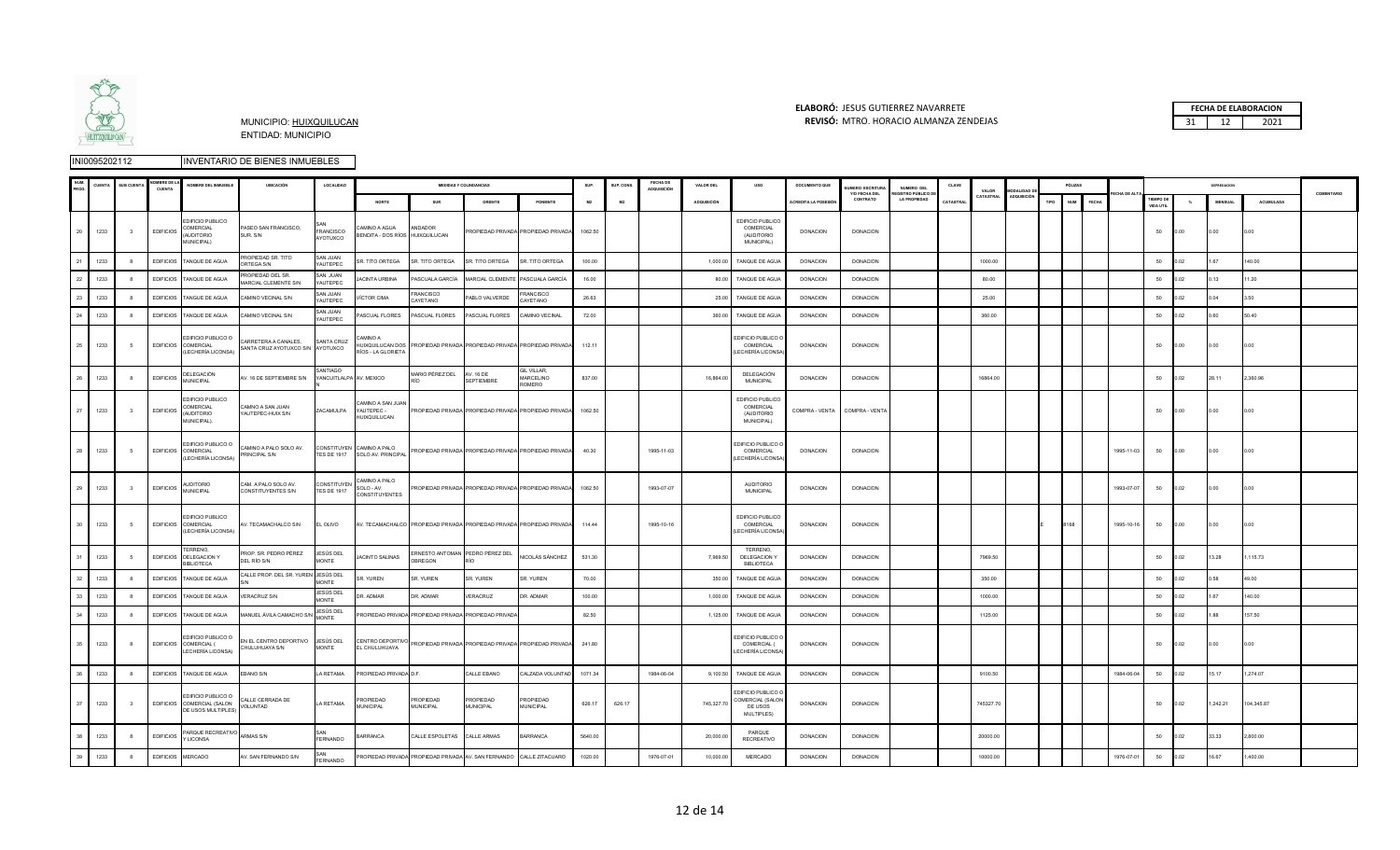

### **ELABORÓ:** JESUS GUTIERREZ NAVARRETE **FECHA DE ELABORACION**  MUNICIPIO: HUIXQUILUCAN **REVISÓ:** 31 12 2021 MTRO. HORACIO ALMANZA ZENDEJAS

|    | <b>CUENT</b> | <b>SUB CUENTA</b> | <b>MBREDE</b><br>CUENTA | NOMBRE DEL INMUEBLE                                                                                               | <b>UBICACIÓN</b>                                                                    | LOCALIDAD                                                     |                                                                                        |                                                      | <b>MEDIDAS Y COLINDANCIAS</b>                                                                         |                                                                                                     | SUP.     | SUP CONS     | <b>FECHA DE</b><br>ADQUISICIÓN | VALOR DEL          | uso                                                                                                             | DOCUMENTO QUE        | <b>IUMERO ESCRITURA</b><br>Y/O FECHA DEL | NUMERO DEL<br><b>GISTRO PÚBLICO D</b> | CLAVE                 | VALOR      | <b>MODALIDAD D</b> |      | PÓLIZAS                    |                           |                               |          | DEPRESIACIÓN   |            | COMENTARIO |
|----|--------------|-------------------|-------------------------|-------------------------------------------------------------------------------------------------------------------|-------------------------------------------------------------------------------------|---------------------------------------------------------------|----------------------------------------------------------------------------------------|------------------------------------------------------|-------------------------------------------------------------------------------------------------------|-----------------------------------------------------------------------------------------------------|----------|--------------|--------------------------------|--------------------|-----------------------------------------------------------------------------------------------------------------|----------------------|------------------------------------------|---------------------------------------|-----------------------|------------|--------------------|------|----------------------------|---------------------------|-------------------------------|----------|----------------|------------|------------|
|    |              |                   |                         |                                                                                                                   |                                                                                     |                                                               | NORTE                                                                                  | SUR                                                  | ORIENTE                                                                                               | PONIENTE                                                                                            | M2       | M2           |                                | <b>ADQUISICIÓN</b> |                                                                                                                 | ACREDITA LA POSESIÓN | CONTRATO                                 | <b>LA PROPIEDAD</b>                   | CATASTRA              | CATASTRAL  | <b>ADQUISICIÓN</b> | TIPO | <b>NUM</b><br><b>FECHA</b> |                           | <b>TIEMPO DE</b><br>VIDA UTIL | $\gamma$ | <b>MENSUAL</b> | ACUMULADA  |            |
|    | 1233         | - 5               | <b>EDIFICIOS</b>        | EDIFICIO PUBLICO O<br>COMERCIAL<br>(LECHERÍA LICONSA).                                                            | ARMAS S/N                                                                           | FERNANDO                                                      | <b>ROPIEDAD</b><br>MUNICIPAL                                                           | CALLE ESPOLETA                                       | CALLE ARMAS                                                                                           | <b>ROPIEDAD</b><br><b>MUNICIPAL</b>                                                                 | 105.00   |              | 1986-09-09                     |                    | DIFICIO PUBLICO (<br>COMERCIAL<br>(LECHERÍA<br>LICONSA).                                                        | DONACION             | <b>DONACION</b>                          |                                       |                       |            |                    |      |                            | 1986-09-09                | 50                            | 0.00     | 0.00           | 0.00       |            |
|    | 1233         | 5                 | <b>EDIFICIOS</b>        | EDIFICIO PUBLICO (<br>CENTRAL DE<br><b>BOMBEROSY</b><br>OFICINAS<br>ADMINISTRATIVAS)                              | AV. JESÚS DEL MONTE S/N PIRULES                                                     |                                                               | COL. PIRULES                                                                           | CLUB DE GOLF                                         | NV. JESÚS DEL<br>MONTE                                                                                | MONTÓN<br><b>CUARTELES</b>                                                                          | 3509.20  |              |                                |                    | EDIFICIO PUBLICO<br>CENTRAL DE<br><b>BOMBEROSY</b><br><b>OFICINAS</b><br>DELEGACIONALES                         | <b>DONACION</b>      | <b>DONACION</b>                          |                                       |                       |            |                    |      |                            |                           | 50                            | 0.00     | 0.00           | 0.00       |            |
| 42 | 1233         | - 5               | <b>EDIFICIOS</b>        | EDIFICIO PUBLICO O<br>COMERCIAL (<br>DELEGACION<br>MUNICIPAL)                                                     | CALLE 5 DE FEBRERO                                                                  | <b>PIRULES</b>                                                |                                                                                        |                                                      |                                                                                                       |                                                                                                     | 251.79   |              |                                | 549,138.96         | EDIFICIO PUBLICO C<br>COMERCIAL (<br>DELEGACION<br>MUNICIPAL)                                                   | <b>DONACION</b>      | <b>DONACION</b>                          |                                       |                       | 549138.96  |                    |      |                            |                           | 50                            | 0.02     | 915.23         | 76,879.45  |            |
| 43 | 1233         | - 5               | <b>EDIFICIOS</b>        | EDIFICIO PUBLICO O<br>COMERCIAL (<br><b>BIBLIOTECA Y</b><br>OFICINAS)                                             | AV. PALO SOLO                                                                       | PALO SOLO                                                     |                                                                                        |                                                      |                                                                                                       | PROPIEDAD PRIVADA PROPIEDAD PRIVADA PROPIEDAD PRIVADA PROPIEDAD PRIVADA                             | 296.64   |              |                                | 458,062.59         | EDIFICIO PUBLICO (<br>COMERCIAL (<br><b>BIBLIOTECAY</b><br>OFICINAS)                                            | COMPRA - VENTA       | COMPRA - VENTA                           |                                       |                       | 459250.84  |                    |      |                            |                           | 50                            | 0.02     | 763.44         | 64,128.76  |            |
| 44 | 1233         | 8                 |                         |                                                                                                                   | EDIFICIOS MODULO DE POLICIA BOSQUES DE MINAS S/N                                    | FRACC. 2DA.<br>SECC.<br><b>BOSQUES DE</b><br><b>HERRADURA</b> | BOSQUE DE LAS<br><b>MINAS</b>                                                          | BOSQUE DE LAS<br><b>MINAS</b>                        | CALLEJON                                                                                              | CALLEJON                                                                                            | 50.00    |              |                                |                    | 15,544.00 MODULO DE POLICIA                                                                                     | <b>DONACION</b>      | <b>DONACION</b>                          |                                       |                       | 15544.00   |                    |      |                            |                           | 50                            | 0.02     | 25.91          | 2,176.16   |            |
| 45 | 1233         | 9                 |                         | EDIFICIOS RESERVA MUNICIPAL                                                                                       | CAMINO VECINAL PARAJE EL<br><b>JORAL S/N</b>                                        | SAN RAMON                                                     | CON BARRANCA                                                                           | SR. GARCIA CAÑAS                                     | CAMINO VECINAL                                                                                        |                                                                                                     | 13006.13 |              |                                | 5.000.000.00       | RESERVA MUNICIPA                                                                                                | COMPRA - VENTA       | COMPRA - VENTA                           |                                       | 095 06 098 07 00 0000 |            |                    |      |                            |                           | 50                            | 0.02     | 8,333.33       | 700,000.00 |            |
| 46 | 1233         | - 5               | <b>EDIFICIOS</b>        | ESCUELA O CENTRO<br>COMUNITARIO                                                                                   | ANTIGUO CAMINO A<br>TECAMACHALCO NO. 29,<br>HUIXQUILUCAN, MEXICO.                   |                                                               |                                                                                        |                                                      |                                                                                                       |                                                                                                     |          | 1115.69      | 2008-03-07                     | 4,743,065.81       | ESCUELA O CENTR<br>COMUNITARIO                                                                                  | <b>DONACION</b>      | <b>DONACION</b>                          |                                       |                       | 4743065.81 |                    |      |                            | 2008-03-07                | 50                            | 0.02     | 7,905.11       | 664,029.21 |            |
| 47 | 1233         | 5                 |                         | LIENZO CHARRO<br>EDIFICIOS DENOMINADO LA<br>HORTALIZA                                                             | CALLE DEL CHARRO, CAMINO AL<br>LIENZO CHARRO, SAN FRANCISCO, FRANCISCO,<br>DOS RÍOS | SAN<br>DOS RÍOS                                               | 7 LINEAS 24.74, 17.24,<br>24.07, 11.40, 26.74,<br>24.26, 9.65, CON<br>ABRIEL E. GARCÍA | 11.58 Y 12 MTS CON                                   | 4 LINEAS 38.53, 17.81, 4 LINEAS 12.54, 20.50, 90.94 MTS CON<br>33.99 Y 50.99 MTS CON FILIBERTO GARCÍA | ARROYO SAN FRANCISCO ARROYO SAN FRANCISCO GUERRA Y PROPIETARIOS                                     |          | 1,312,922.00 | 18/06/1991                     | 2,711,096.00       | LIENZO CHARRO                                                                                                   |                      | 18/06/1991                               |                                       |                       |            |                    | P.1  | 200 31/08/2021             | 30/09/2021                | 50                            | 0.02     | 4,518.49       | 18,073.97  |            |
| 48 | 1233         | 5                 |                         | EDIFICIOS TANQUE DE AGUA                                                                                          | CALLE JERECUARO Y MUNICIONES SAN<br>S/N SAN FERNANDO                                | FERNANDO                                                      | 19.76 CON CALLE<br><b>JERECUARO</b>                                                    | 19.80 CON LT. 57                                     | 19.90 CON LT. 1Y 2                                                                                    | 20.50 MTS CON CALLE<br><b>MITFPFC</b><br>(ACTUALMENTE CALLE<br>MUNICIONES)                          |          | 51.00        | 03/11/1995                     | 623,322.00         | TANQUE DE AGUA                                                                                                  |                      | 03/11/1995                               |                                       |                       |            |                    | P.H  | 201 31/08/2021             | 30/09/2021                | 50                            | 0.02     | 1,038.87       | 4,155.48   |            |
|    | 49 1233      | 5                 |                         | EDIFICIOS JARDIN DE NIÑOS                                                                                         | AV. HUIXQUILUCAN S/N, COL.<br><b>MONTÓN CUARTELES</b>                               | <b>MONTÓN</b><br><b>CUARTELES</b>                             | 21.50 MTS CON LT. 12 10.00 MTS CON AV.                                                 | PASEO HUIXQUILUCAN                                   | LINEAS 7.50 MTS. 6.50Y 2 LINEAS 12.50 Y 17.00<br>MTS CON AV. PASEO<br>HUIXQUILUCAN                    | LINEAS 22.00 Y 33.35<br>1TS CON LT. 10 Y LT. 42<br>ON AREA DE<br>RESERVACION<br>ECOLOGICA DE LA MZ. |          | 191.00       | 03/11/1995                     | 1.826.442.00       | JARDIN DE NIÑOS                                                                                                 |                      | 03/11/1995                               |                                       |                       |            |                    | P.1  |                            | 202 31/08/2021 30/09/2021 | 50                            | 0.02     | 3,044.07       | 12,176.28  |            |
| 50 | 1233         | - 5               | <b>EDIFICIOS</b>        | SALON DE USOS<br>MULTIPLES, DELEGACIÓN<br>MUNICIPAL Y COMEDOR<br>COMUNITARIO                                      | SECRETARA DE ESTADO MZ. 393,<br>LT. 17, COL. FEDERAL<br><b>BUROCRÁTICA</b>          | <b>FEDERAL</b><br><b>BUROCRÁTICA PUEBLO</b>                   | 9.00 MTS CON AV. DEL 7.62 MTS CON LT. 13 14.50 MTS CON LT. 14-A                        |                                                      |                                                                                                       | 17.20 CON CALLE<br>SECRETARIA DE ESTADO                                                             |          | 381.00       | 03/07/2001                     | 1,121,881.00       | SALON DE LISOS<br><b>MULTIPLES, DELEGACIÓ</b><br><b>IUNICIPAL Y COMEDOR</b><br>COMUNITARIO                      |                      | 03/07/2001                               |                                       |                       |            |                    | P.1  |                            | 203 31/08/2021 30/09/2021 | 50                            | 0.02     | 1,869.80       | 7,479.21   |            |
|    | 1233         | 5                 | <b>EDIFICIOS</b>        | AUDITORIO MUNICIPAL,<br>CASA DE ADULTOS<br>MAYORES - DIF<br>MUNICIPAL, DIF<br>MUNICIPAL Y DELEGACION<br>MUNICIPAL | CALLE 5 DE FEBRERO MZ. 261, LT.<br>48, NO. 2 COL. MONTON<br>CUARTELES 1RA. SECCION  | <b>MONTÓN</b><br>CUARTELES                                    | 22.67 MT. CON COL.<br>PIRULES                                                          | 23.06 MTS CON AREA DE 10.72 MTS CON COL.<br>DONACION | <b>IRULES</b>                                                                                         | 29.49 MTS CON CALLE 5<br>DE FEBRERO                                                                 |          | 269.00       | 03/11/1995                     | 892,335.00         | NUDITORIO MUNICIPA<br>CASA DE ADULTOS<br>MAYORES - DIF<br>MUNICIPAL, DIF<br>MUNICIPAL Y<br>DELEGACION MUNICIPAL |                      | 03/11/1995                               |                                       |                       |            |                    | P.I  |                            | 204 31/08/2021 30/09/2021 | 50                            | 0.02     | 1,487.23       | 5,948.90   |            |